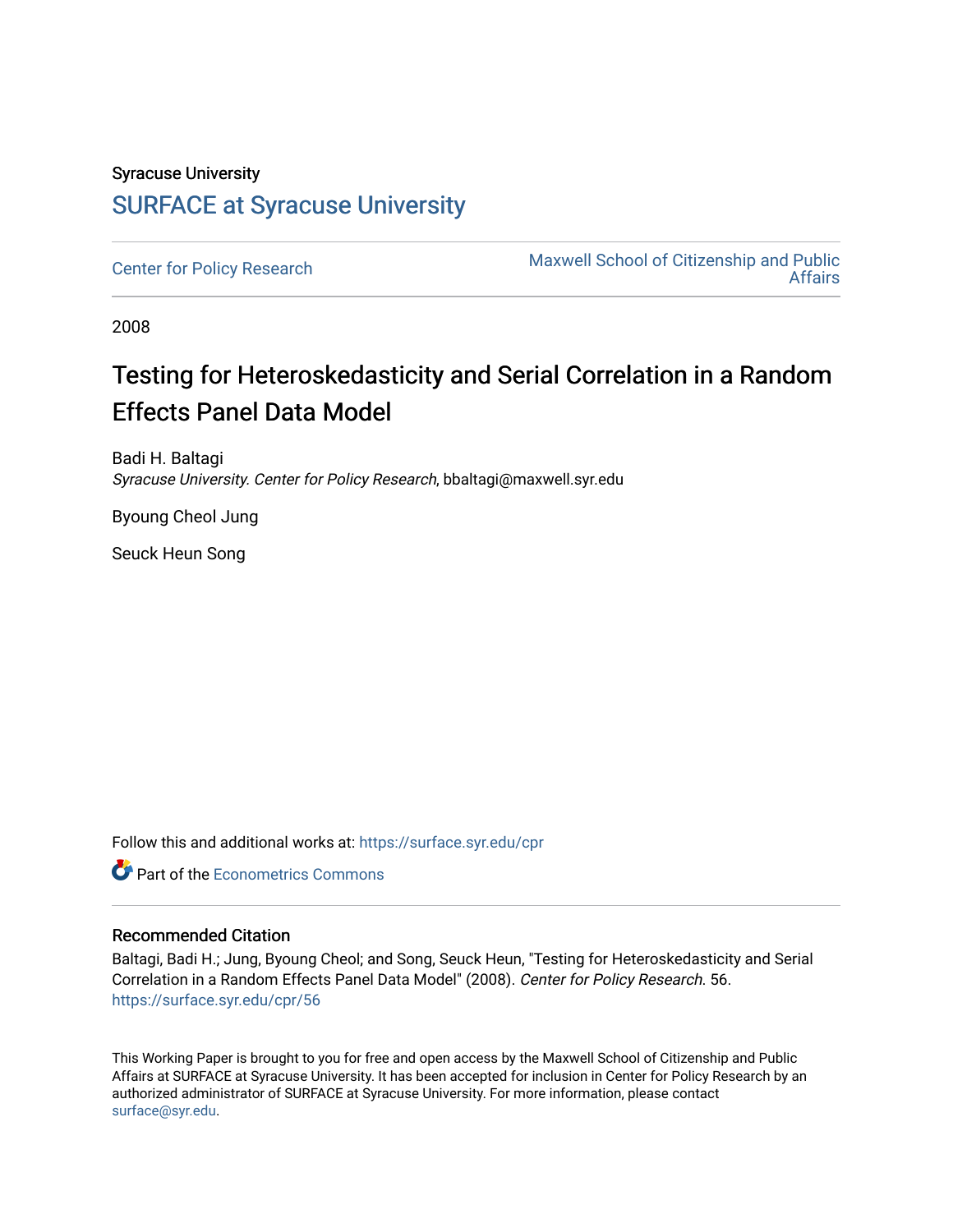**ISSN: 1525-3066** 

**Center for Policy Research Working Paper No. 111**

**TESTING FOR HETEROSKEDASTICITY AND SERIAL CORRELATION IN A RANDOM EFFECTS PANEL DATA MODEL**

**Badi H. Baltagi, Byoung Cheol Jung, and Seuck Heun Song** 

**Center for Policy Research Maxwell School of Citizenship and Public Affairs Syracuse University 426 Eggers Hall Syracuse, New York 13244-1020 (315) 443-3114 | Fax (315) 443-1081 e-mail: ctrpol@syr.edu** 

**December 2008** 

**\$5.00** 

Up-to-date information about CPR's research projects and other activities is available from our World Wide Web site at **www-cpr.maxwell.syr.edu.** All recent working papers and Policy Briefs can be read and/or printed from there as well.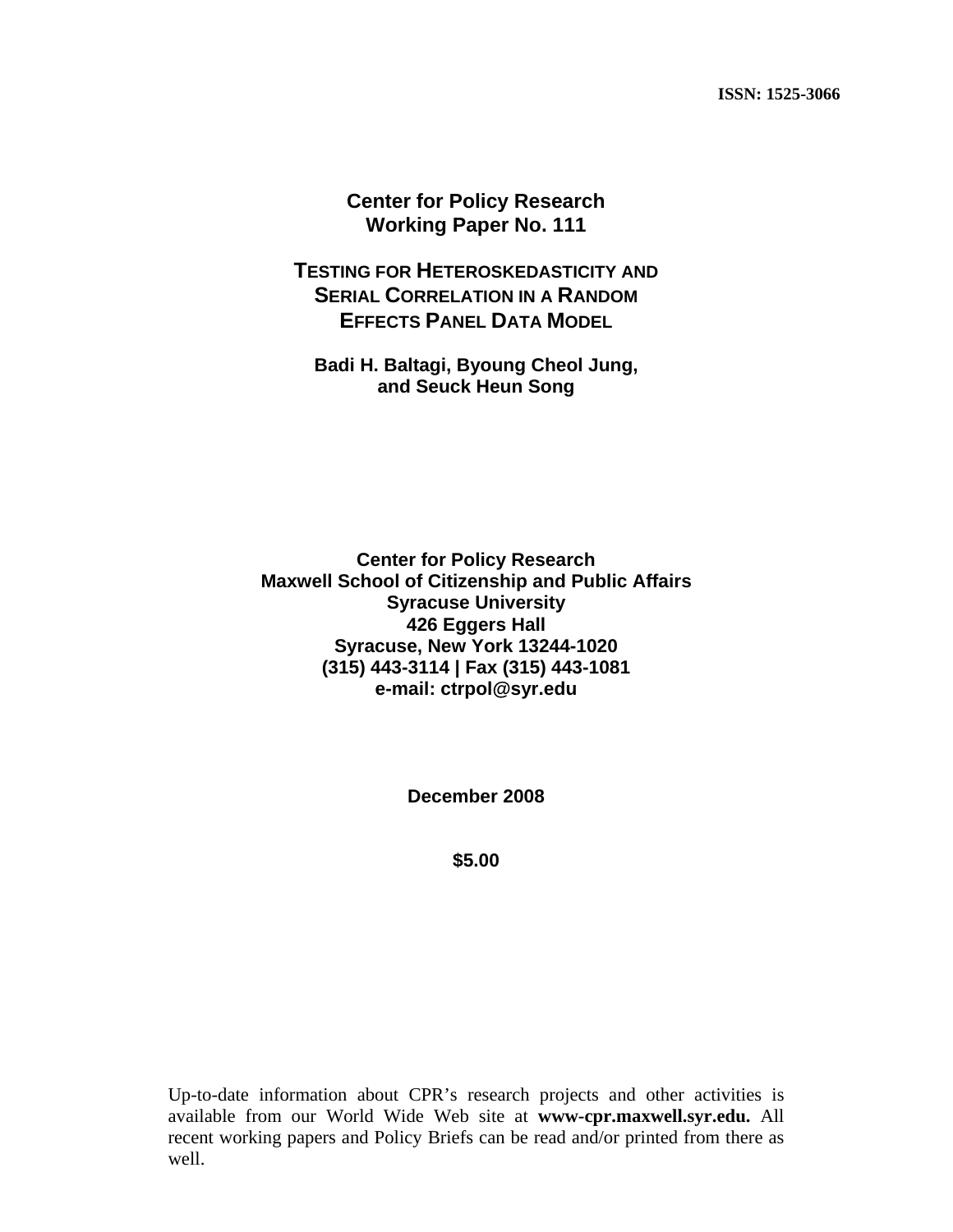### **CENTER FOR POLICY RESEARCH – Fall 2008**

# **Douglas A. Wolf, Interim Director**  Gerald B. Cramer Professor of Aging Studies, Professor of Public Administration

#### **Associate Directors**

Margaret Austin **Margaret Austin** John Yinger Associate Director **Professor of Economics and Public Administration**<br>Budget and Administration **Professor Associate Director, Metropolitan Studies Program** Associate Director, Metropolitan Studies Program

### **SENIOR RESEARCH ASSOCIATES**

| Robert Bifulco Public Administration    |  |
|-----------------------------------------|--|
|                                         |  |
| Thomas Dennison  Public Administration  |  |
| William Duncombe  Public Administration |  |
|                                         |  |
| Deborah Freund  Public Administration   |  |
| Madonna Harrington Meyer Sociology      |  |
|                                         |  |
|                                         |  |
|                                         |  |
|                                         |  |
| Sharon Kioko Public Administration      |  |
|                                         |  |
|                                         |  |
|                                         |  |

| Len Lopoo  Public Administration     |  |
|--------------------------------------|--|
|                                      |  |
|                                      |  |
|                                      |  |
| John Palmer Public Administration    |  |
| David Popp Public Administration     |  |
|                                      |  |
|                                      |  |
| Ross RubensteinPublic Administration |  |
|                                      |  |
| Margaret Usdansky Sociology          |  |
| Michael Wasylenko Economics          |  |
| Jeffrey WeinsteinEconomics           |  |
|                                      |  |
|                                      |  |

#### **GRADUATE ASSOCIATES**

| Sonali Ballal  Public Administration  |  |
|---------------------------------------|--|
|                                       |  |
|                                       |  |
|                                       |  |
| Il Hwan Chung  Public Administration  |  |
|                                       |  |
|                                       |  |
|                                       |  |
|                                       |  |
| Julie Anna Golebiewski Economics      |  |
| Nadia Greenhalgh-Stanley  Economics   |  |
| Clorise Harvey  Public Administration |  |
|                                       |  |
| Hee Seung Lee  Public Administration  |  |

| John Ligon  Public Administration    |                                   |
|--------------------------------------|-----------------------------------|
|                                      |                                   |
| Larry Miller  Public Administration  |                                   |
| Phuong Nguyen  Public Administration |                                   |
|                                      |                                   |
| Kerri Raissian Public Administration |                                   |
|                                      |                                   |
|                                      |                                   |
|                                      |                                   |
|                                      |                                   |
|                                      |                                   |
|                                      | Coady Wing  Public Administration |
|                                      | Ryan Yeung  Public Administration |
|                                      |                                   |

#### **STAFF**

| Martha BonneyPublications/Events Coordinator   |
|------------------------------------------------|
|                                                |
| Roseann DiMarzoReceptionist/Office Coordinator |

| Candi PattersonComputer Consultant |
|------------------------------------|
|                                    |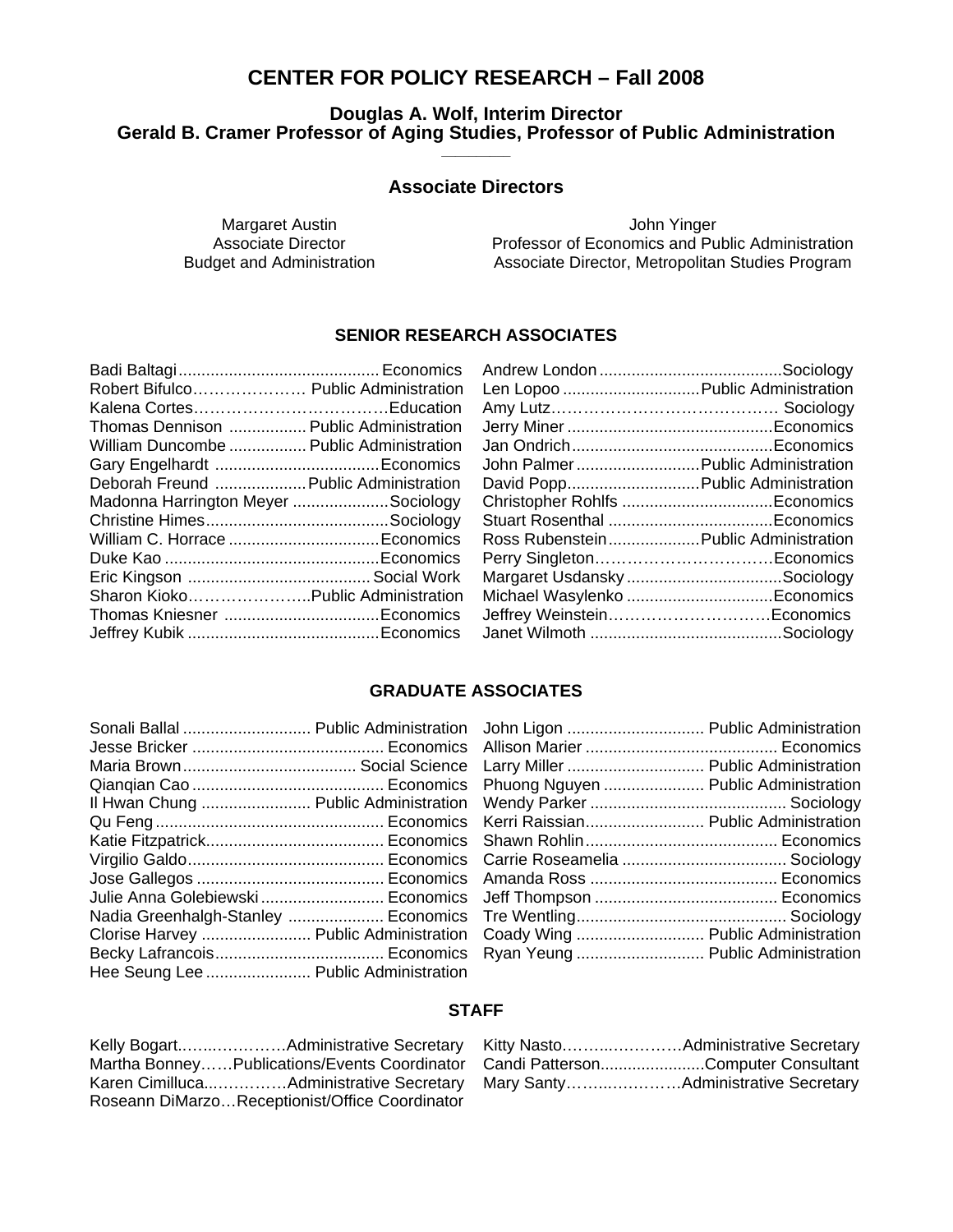#### Abstract

This paper considers a panel data regression model with heteroskedastic as well as serially correlated disturbances, and derives a joint LM test for homoskedasticity and no first order serial correlation. The restricted model is the standard random individual error component model. It also derives a conditional LM test for homoskedasticity given serial correlation, as well as, a conditional LM test for no first order serial correlation given heteroskedasticity, all in the context of a random effects panel data model. Monte Carlo results show that these tests along with their likelihood ratio alternatives have good size and power under various forms of heteroskedasticity including exponential and quadratic functional forms.

Keywords: Panel data; Heteroskedasticity; Serial Correlation; Lagrange Multiplier tests; Likelihood Ratio, Random Effects.

JEL classification: C23.

*\**Corresponding author: Badi Baltagi. Tel.: +1-315-443-1630; fax: +1-315-443-1081. *E-mail*: bbaltagi@maxwell.syr.edu.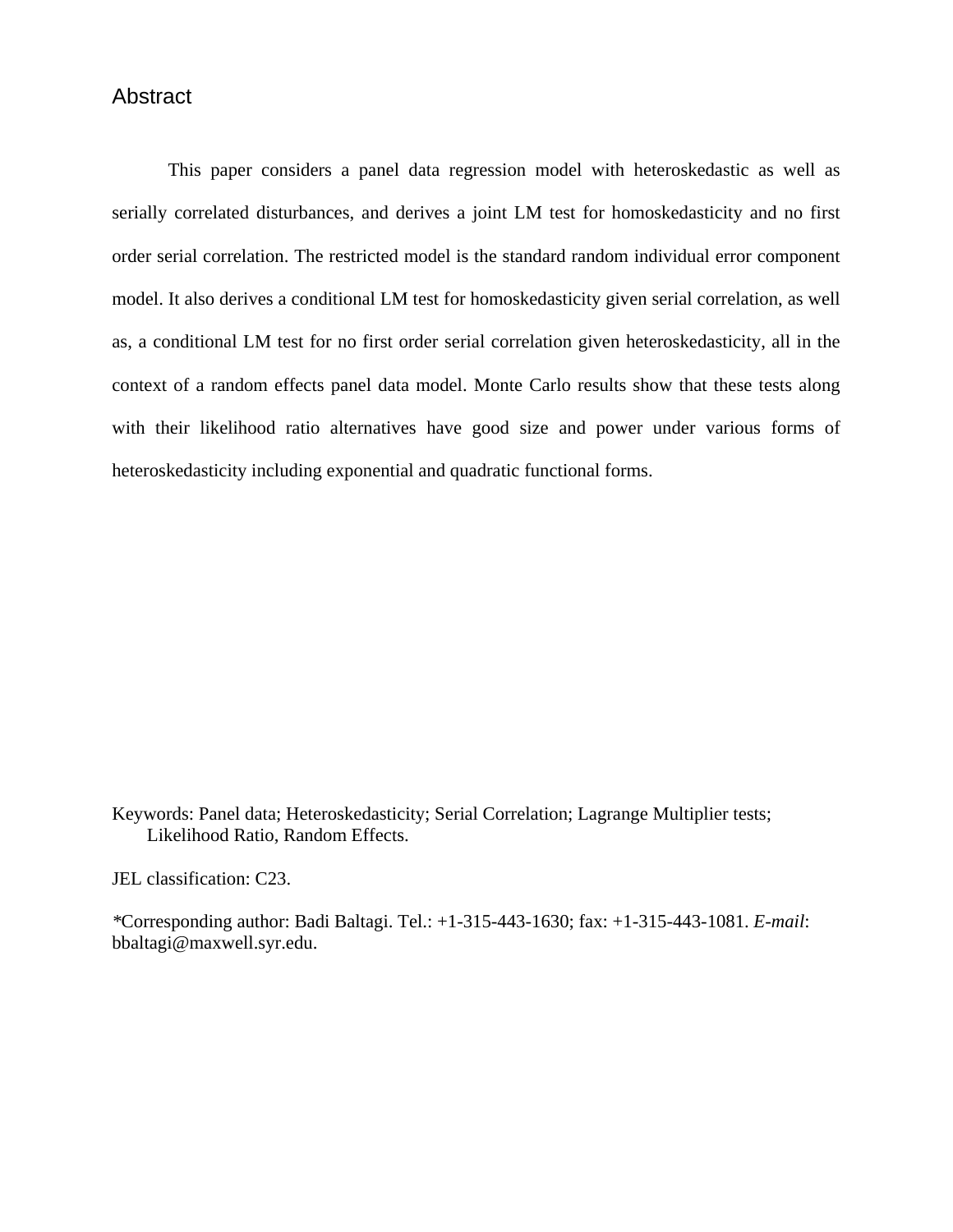# 1 Introduction

The standard error component panel data model assumes that the disturbances have homoskedastic variances and constant serial correlation through the random individual effects, see Hsiao (2003) and Baltagi (2005). These may be restrictive assumptions for a lot of panel data applications. For example, the cross-sectional units may be varying in size and as a result may exhibit heteroskedasticity. Also, for investment behavior of firms, for example, an unobserved shock this period may affect the behavioral relationship for at least the next few periods. In fact, the standard error components model has been extended to take into account serial correlation by Lillard and Willis(1978), Baltagi and Li (1995), Galbraith and Zinde-Walsh (1995), Bera, Sosa-Escudero and Yoon (2001) and Hong and Kao (2004) to mention a few. This model has also been generalized to take into account hetetoskedasticity by Mazodier and Trognon (1978), Baltagi and Griffin (1988), Li and Stengos (1994), Lejeune (1996), Holly and Gardiol (2000), Roy (2002) and Baltagi, Bresson and Pirotte (2006) to mention a few. For a review of these papers, see Baltagi (2005). However, these strands of literature are almost separate in the panel data error components literature. When one deals with heteroskedasticity, serial correlation is ignored, and when one deals with serial correlation, heteroskedasticity is ignored. Exceptions are robust estimation of the variancecovariance matrix of the reported estimates.

Baltagi and Li (1995) for example, derived a Lagrange Multiplier (LM) test which jointly tests for the presence of serial correlation as well as random individual effects assuming homoskedasticity of the disturbances. While, Holly and Gardiol (2000), for example, derived an LM statistic which tests for homoskedasticity of the disturbances in the context of a oneway random effects panel data model. The latter LM test assumes no serial correlation in the remainder disturbances. This paper extends the Holly and Gardiol (2000) model to allow for first order serial correlation in the remainder disturbances as described in Baltagi and Li (1995). It derives a joint LM test for homoskedasticity and no first order serial correlation.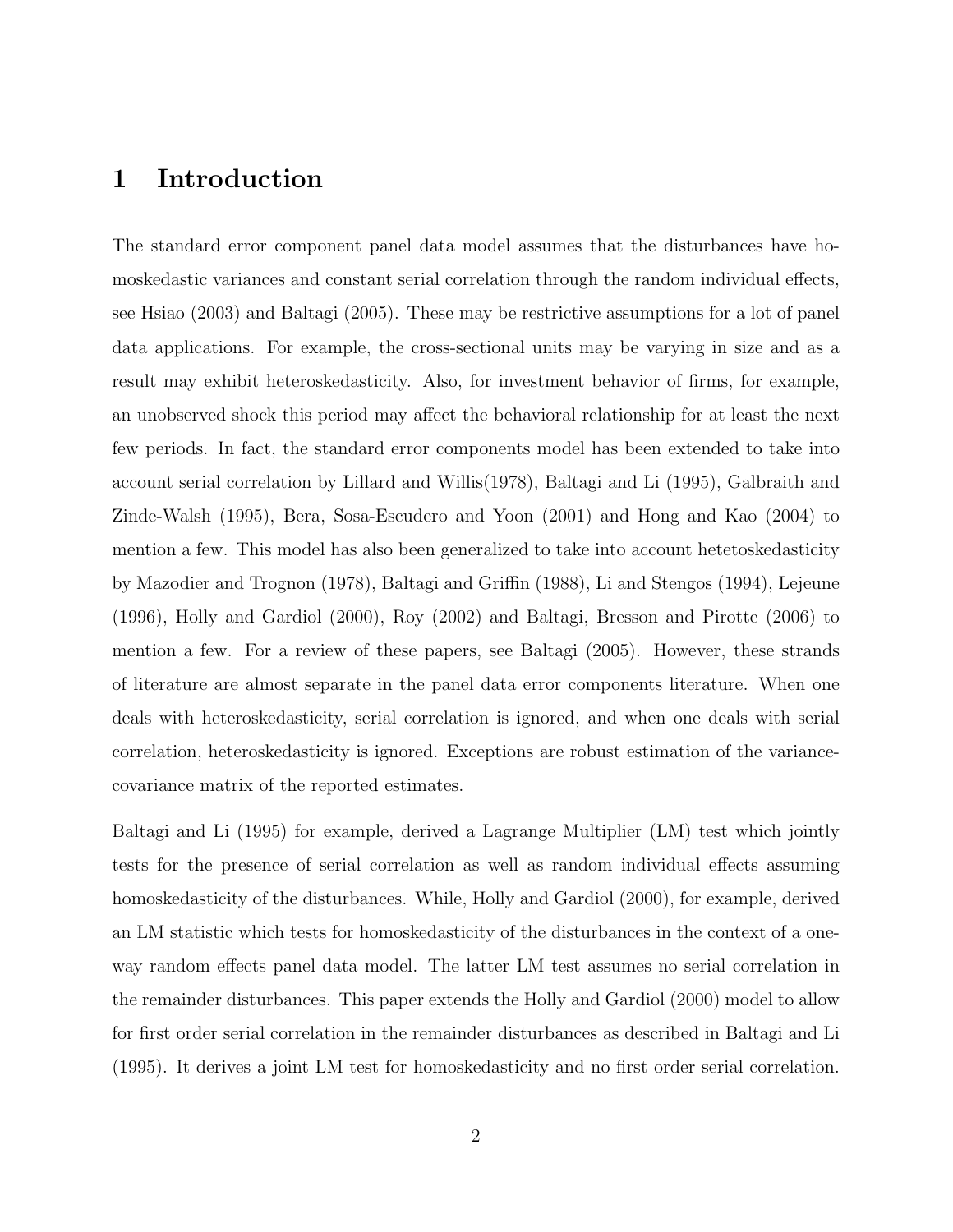The restricted model is the standard random effects error component model. It also derives a conditional LM test for homoskedasticity given serial correlation, as well as, a conditional LM test for no first order serial correlation given heteroskedasticity. Monte Carlo results show that these tests along with their likelihood ratio alternatives have good size and power under various forms of heteroskedasticity including exponential and quadratic functional forms.

# 2 The Model

Consider the following panel data regression model :

$$
y_{it} = x'_{it}\beta + u_{it},
$$
   
  $i = 1, \dots, N,$  and  $t = 1, \dots, T,$  (1)

where  $y_{it}$  is the observation on the dependent variable for the *i*th individual at the *t*<sup>th</sup> time period,  $x_{it}$  denotes the kx1 vector of observations on the nonstochastic regressors. The regression disturbances of (1) are assumed to follow a one-way error component model

$$
u_{it} = \mu_i + \nu_{it},\tag{2}
$$

where  $\mu_i$  denote the random individual effects which are assumed to be normally and independently distributed with mean 0 and variance

$$
Var(\mu_i) = h(z_i' \alpha), \tag{3}
$$

the function  $h(\cdot)$  is an arbitrary non-indexed (strictly) positive twice continuously differentiable function, see Breusch and Pagan (1979).  $\alpha$  is a  $p \times 1$  vector of unrestricted parameters and  $z_i$  is a  $p \times 1$  vector of strictly exogenous regressors which determine the heteroskedasticity of the individual specific effects. The first element of  $z_i$  is one, and without loss of generality,  $h(\alpha_1) = \sigma_\mu^2$ . Therefore, when the model is homoskedastic with  $\alpha_2 = \alpha_3 = ... = \alpha_p = 0$ , this model reduces to the standard random effects model, as in Holly and Gardiol (2000). In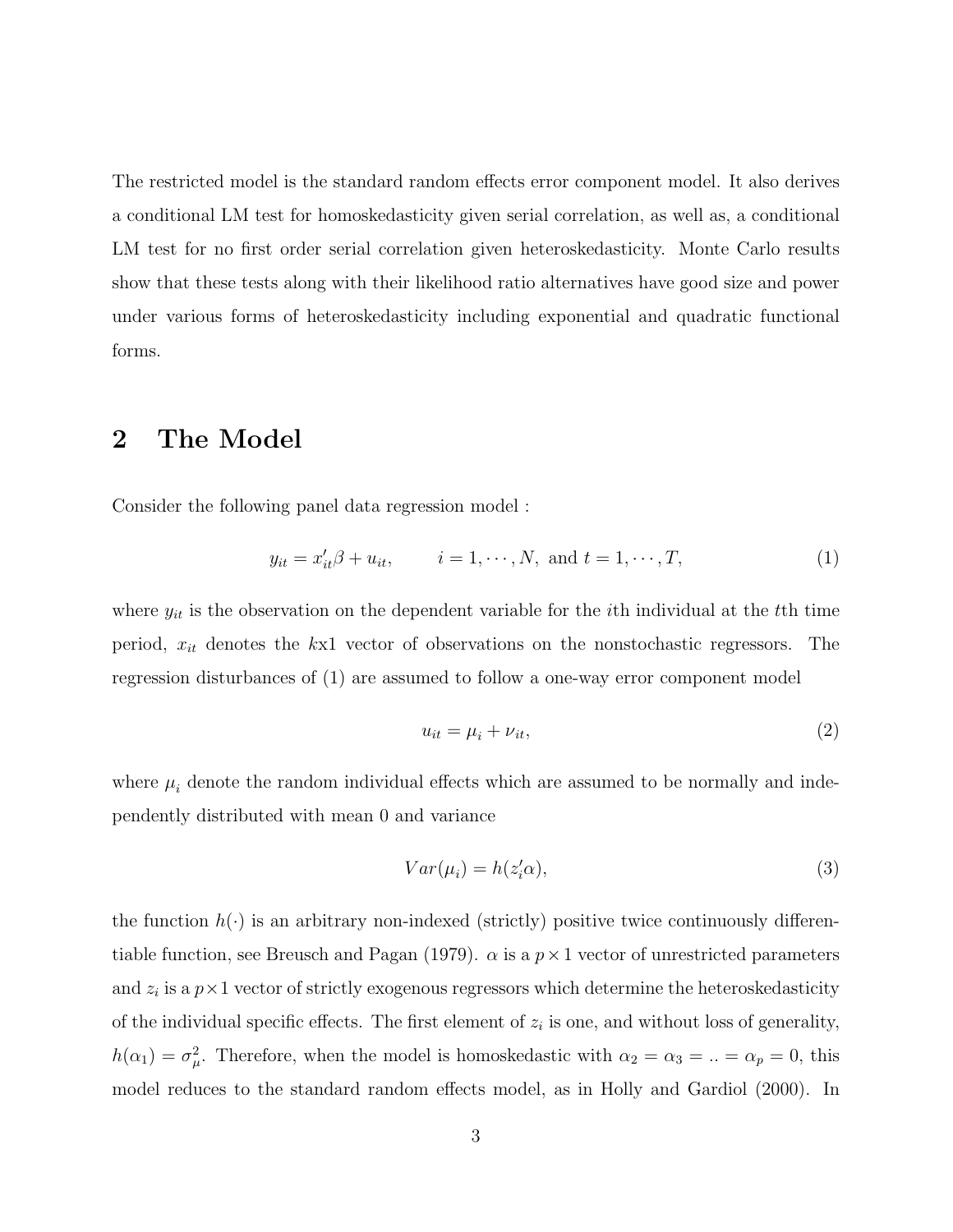addition, we allow the remainder disturbances to follow an  $AR(1)$  process:  $\nu_{it} = \rho \nu_{i,t-1} + \epsilon_{it}$ , with  $|\rho|$  < 1 and  $\epsilon_{it} \sim \text{IIN}(0, \sigma_{\epsilon}^2)$ , as described in Baltagi and Li (1995). The  $\mu_i$ 's are independent of the  $\nu_{it}$ 's, and  $\nu_{i,0} \sim N(0, \sigma_{\epsilon}^2/(1-\rho^2)).$ 

The model considered generalizes the one-way error component model to allow for heteroskedastic individual effects a la Holly and Gardiol (2000) and for first order serially correlated remainder disturbances a la Baltagi and Li (1995). The model (1) can be rewritten in matrix notation as

$$
y = X\beta + u,\tag{4}
$$

where y is of dimension  $NT \times 1$ , X is  $NT \times k$ ,  $\beta$  is  $k \times 1$  and u is a  $NT \times 1$ . X is assumed to be of full column rank. The disturbance in equation  $(2)$ can be written in vector form as:

$$
u = (I_N \otimes \iota_T)\mu + \nu,\tag{5}
$$

where  $\iota_T$  is a vector of ones of dimension T,  $I_N$  is an identity matrix of dimension N,  $\mu' = (\mu_1, \dots, \mu_N)$  and  $\nu' = (\nu_{11}, \dots, \nu_{1T}, \dots, \nu_{N1}, \dots, \nu_{NT})$ . Under these assumptions, the variance-covariance matrix of u can be written as

$$
\Omega = E(uu') = (I_N \otimes \iota_T)(diag[h(z_i'\alpha)](I_N \otimes \iota_T)' + I_N \otimes V
$$
  
= diag[h(z\_i'\alpha)] \otimes J\_T + I\_N \otimes V, (6)

where  $J_T$  is a matrix of ones of dimension T, and  $diag[h(z_i'\alpha)]$  is a diagonal matrix of dimension  $N \times N$  and V is the familiar AR(1) covariance matrix. It is well established that the matrix  $\overline{a}$  $\overline{a}$ 

$$
C = \left[ \begin{array}{ccccc} (1-\rho^2)^{1/2} & 0 & 0 & \cdots & 0 & 0 & 0 \\ -\rho & 1 & 0 & \cdots & 0 & 0 & 0 \\ \vdots & \vdots & \vdots & \vdots & \vdots & \ddots & \vdots \\ 0 & 0 & 0 & \cdots & -\rho & 1 & 0 \\ 0 & 0 & 0 & \cdots & 0 & -\rho & 1 \end{array} \right]
$$

transforms the usual  $AR(1)$  model into serially uncorrelated disturbances. For panel data, this has to be applied for  $N$  individuals, see Baltagi and Li (1995). The transformed regres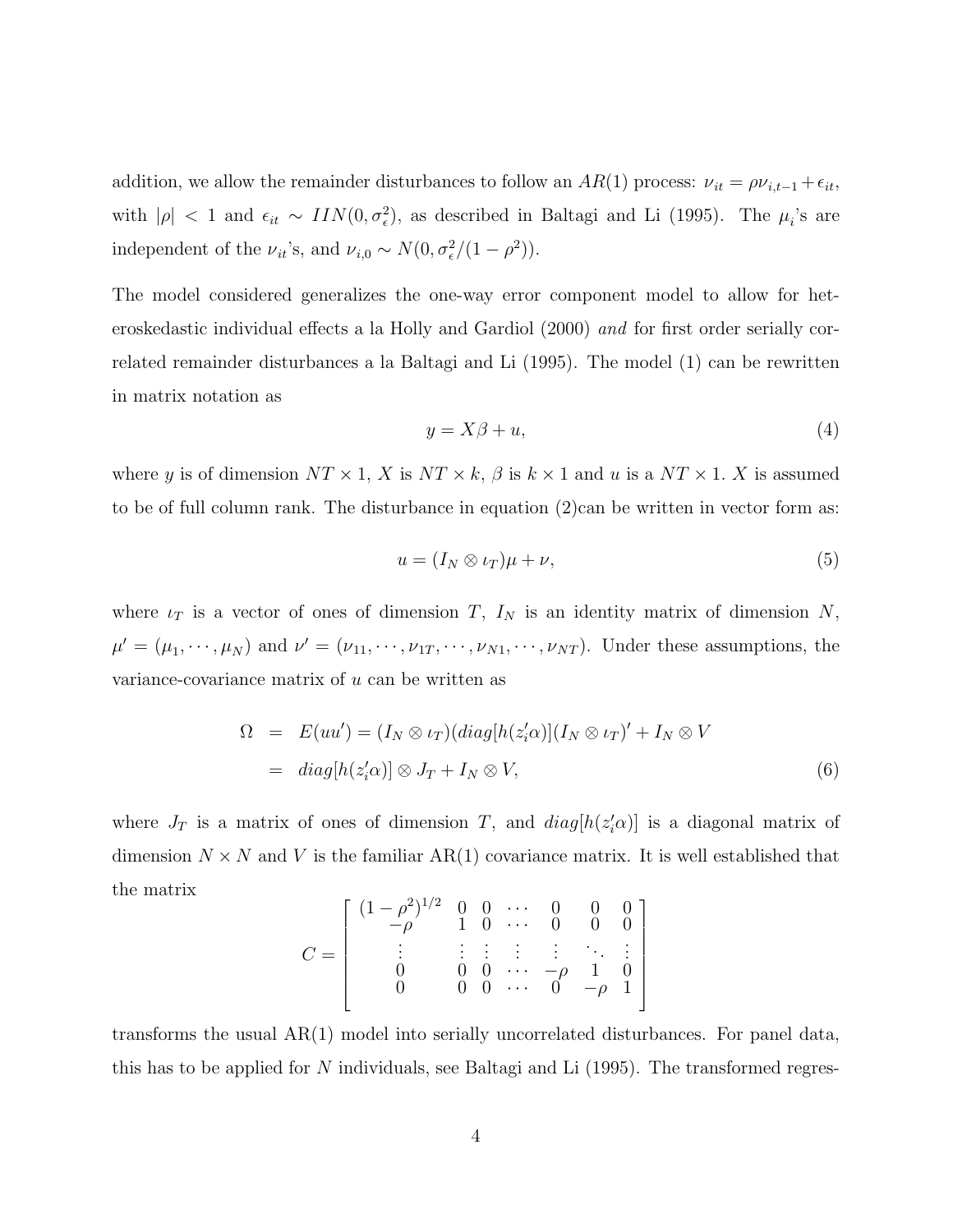sion disturbances are given by :

$$
u^* = (I_N \otimes C)u = (I_N \otimes C\iota_T)\mu + (I_N \otimes C)\nu
$$
  
= 
$$
(1 - \rho)(I_N \otimes \iota_T^{\delta})\mu + (I_N \otimes C)\nu,
$$
 (7)

where  $C\iota_T = (1 - \rho)\iota_T^{\delta}$  with  $\iota_T^{\delta} = (\delta, \iota_{T-1}^{'})$ , and  $\delta = \sqrt{\frac{1+\rho}{1-\rho}}$  $rac{1+\rho}{1-\rho}$ .

Therefore,the variance-covariance matrix of transformed model is given by

$$
\Omega^* = E(u^*u^{*})
$$
  
= diag[h(z'<sub>i</sub>\alpha)(1 - \rho)<sup>2</sup>]  $\otimes i_T^{\delta}i_T^{\delta'}$  + diag[\sigma\_{\epsilon}^2]  $\otimes I_T$ , (8)

since  $(I_N \otimes C)E(\nu\nu')(I_N \otimes C') = diag[\sigma_{\epsilon}^2] \otimes I_T$ . Replace  $J_T^{\delta} = i_T^{\delta}i_T^{\delta}$  $\prime$  by its idempotent counterpart  $d^2 \bar{J}_T^{\delta}$ , where  $d^2 = \dot{\iota}_T^{\delta}$  $\int_{T}^{i} i_{T}^{s} = \delta^{2} + T - 1$ , and  $\bar{J}_{T}^{\delta}$  is by definition  $J_{T}^{\delta}/d^{2}$ . Also, replace  $I_T$  by  $E_T^{\delta} + \bar{J}_T^{\delta}$ , where  $E_T^{\delta}$  is by definition  $I_T - \bar{J}_T^{\delta}$ , and collect like terms, we get

$$
\Omega^* = diag[\lambda_i^2] \otimes \bar{J}_T^{\delta} + diag[\sigma_{\epsilon}^2] \otimes E_T^{\delta}, \qquad (9)
$$

where  $\lambda_i^2 = d^2(1-\rho)^2 h(z_i'\alpha) + \sigma_{\epsilon}^2$ , from which it is easy to infer, see Wansbeek and Kapteyn (1982) and Baltagi and Li (1995) that

$$
\Omega^{*r} = diag[(\lambda_i^2)^r] \otimes \bar{J}_T^{\delta} + diag[(\sigma_\epsilon^2)^r] \otimes E_T^{\delta}, \qquad (10)
$$

where r is an arbitrary scalar.  $r = -1$  obtains the inverse, while  $r = -\frac{1}{2}$  $\frac{1}{2}$  obtains  $\Omega^{*- \frac{1}{2}}$ . In addition, one gets,  $|\Omega^*| = \Pi_{i=1}^N(\lambda_i^2)$  $\binom{2}{i} (\sigma_{\epsilon}^2)^{T-1}$ , see also Magnus (1982).

# 3 LM Tests

#### 3.1 Joint LM Test

In this subsection, we derive the joint LM test for testing for no heteroskedasticity and no serial correlation of the first order in a random effects panel data model. The null hypothesis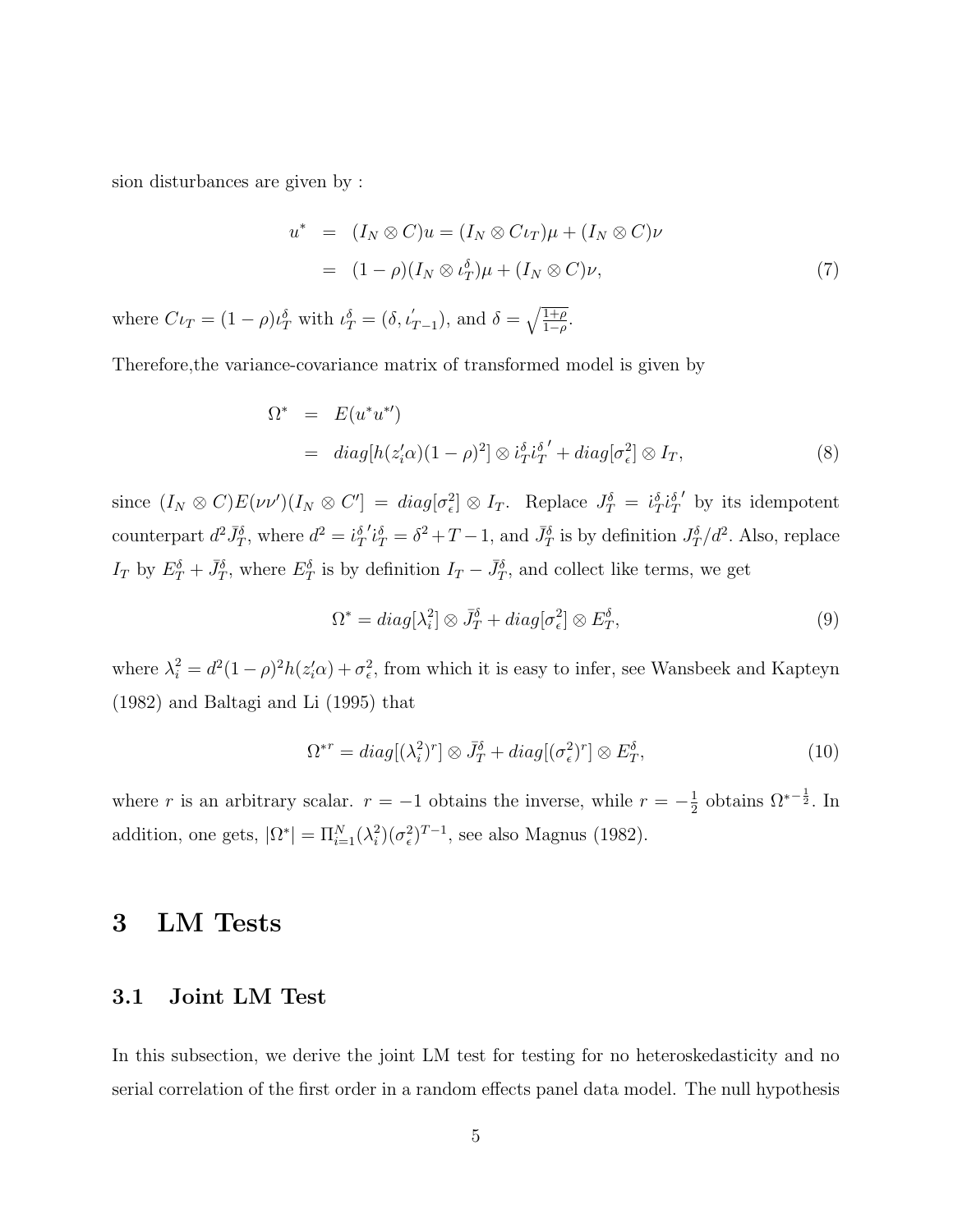is given by

$$
H_0^a: \alpha_2 = \dots = \alpha_p = 0 \text{ and } \rho = 0. \tag{11}
$$

The log-likelihood function under normality of the disturbances is given by

$$
L(\beta, \sigma_{\epsilon}^2, \rho, \alpha) = const. - \frac{1}{2} \sum_{i=1}^{N} \log(\lambda_i^2) - \frac{1}{2} N(T-1) \log(\sigma_{\epsilon}^2) - \frac{1}{2} u^{*T} \Omega^{*-1} u^*,
$$
 (12)

where (12) uses the fact that  $\Omega = E(uu')$  is related to  $\Omega^*$  by  $\Omega^* = (I_N \otimes C)\Omega(I_N \otimes C')$  with  $|C| =$ √  $\overline{1-\rho^2}$ ,  $|I_N \otimes C| = |C|^N$  and  $|\Omega^*| = \Pi_{i=1}^N(\lambda_i^2)$  $i^2(\sigma_\epsilon^2)^{T-1}$ . Let  $\theta' = (\sigma_\epsilon^2, \rho, \alpha')$ . Since, the information matrix is block diagonal between the  $\theta$  and  $\beta$  parameters, the part of the information matrix corresponding to  $\beta$  will be ignored in computing the LM statistic, see Breusch and Pagan (1980).

Under the null hypothesis  $H_0^a$ , the variance-covariance matrix reduces to  $\Omega_a = \sigma_\mu^2 I_N \otimes$  $J_T + \sigma_\epsilon^2 I_{NT}$ . This is the familiar one-way random effects error component model, see Baltagi (2005), with  $\Omega_a^{-1} = (\sigma_1^2)^{-1}(I_N \otimes \bar{J}_T) + (\sigma_\epsilon^2)^{-1}(I_N \otimes E_T)$ , where  $\sigma_1^2 = T\sigma_\mu^2 + \sigma_\epsilon^2$ . Using general formulas on log-likelihood differentiation, see Hemmerle and Hartley(1973) and Harville(1977), Appendix 1 derives the scores of the likelihood evaluated at the restricted MLE under  $H_0^a$ :

$$
\frac{\partial L}{\partial \sigma_{\epsilon}^{2}}|_{H_{0}^{\alpha}} = D(\hat{\sigma}_{\epsilon}^{2}) = -\frac{1}{2} \Big( \frac{N}{\tilde{\sigma}_{1}^{2}} + \frac{N(T-1)}{\tilde{\sigma}_{\epsilon}^{2}} \Big) + \frac{1}{2} \tilde{u}' \Big( \frac{1}{\tilde{\sigma}_{1}^{4}} I_{N} \otimes \bar{J}_{T} + \frac{1}{\tilde{\sigma}_{\epsilon}^{4}} I_{N} \otimes E_{T} \Big) \tilde{u} = 0
$$
\n
$$
\frac{\partial L}{\partial \alpha_{1}}|_{H_{0}^{\alpha}} = D(\tilde{\alpha}_{1}) = \frac{Th'(\tilde{\alpha}_{1})}{2\tilde{\sigma}_{1}^{2}} \sum_{i=1}^{N} f_{i} = 0
$$
\n
$$
\frac{\partial L}{\partial \alpha_{k}}|_{H_{0}^{\alpha}} = D(\tilde{\alpha}_{k}) = \frac{Th'(\tilde{\alpha}_{1})}{2\tilde{\sigma}_{1}^{2}} \sum_{i=1}^{N} z_{ik} f_{i}, \quad k = 2, \cdots, p
$$
\n
$$
\frac{\partial L}{\partial \rho}|_{H_{0}^{\alpha}} = D(\tilde{\rho}) = \frac{N(T-1)}{T} \frac{\tilde{\sigma}_{1}^{2} - \tilde{\sigma}_{\epsilon}^{2}}{\tilde{\sigma}_{1}^{2}}
$$
\n
$$
+ \frac{\tilde{\sigma}_{\epsilon}^{2}}{2} \tilde{u}' [I_{N} \otimes (\bar{J}_{T}/\tilde{\sigma}_{1}^{2} + E_{T}/\tilde{\sigma}_{\epsilon}^{2}) G(\bar{J}_{T}/\tilde{\sigma}_{1}^{2} + E_{T}/\tilde{\sigma}_{\epsilon}^{2})] \tilde{u}.
$$
\n(13)

where  $\tilde{u} = y - X \tilde{\beta}_{MLE}$  denote the restricted maximum likelihood residuals under the null hypothesis  $H_0^a$ , i.e., under a random effects panel data model.  $\tilde{\sigma}_{\varepsilon}^2$  is the solution of  $D(\hat{\sigma}_{\varepsilon}^2)=0$ ,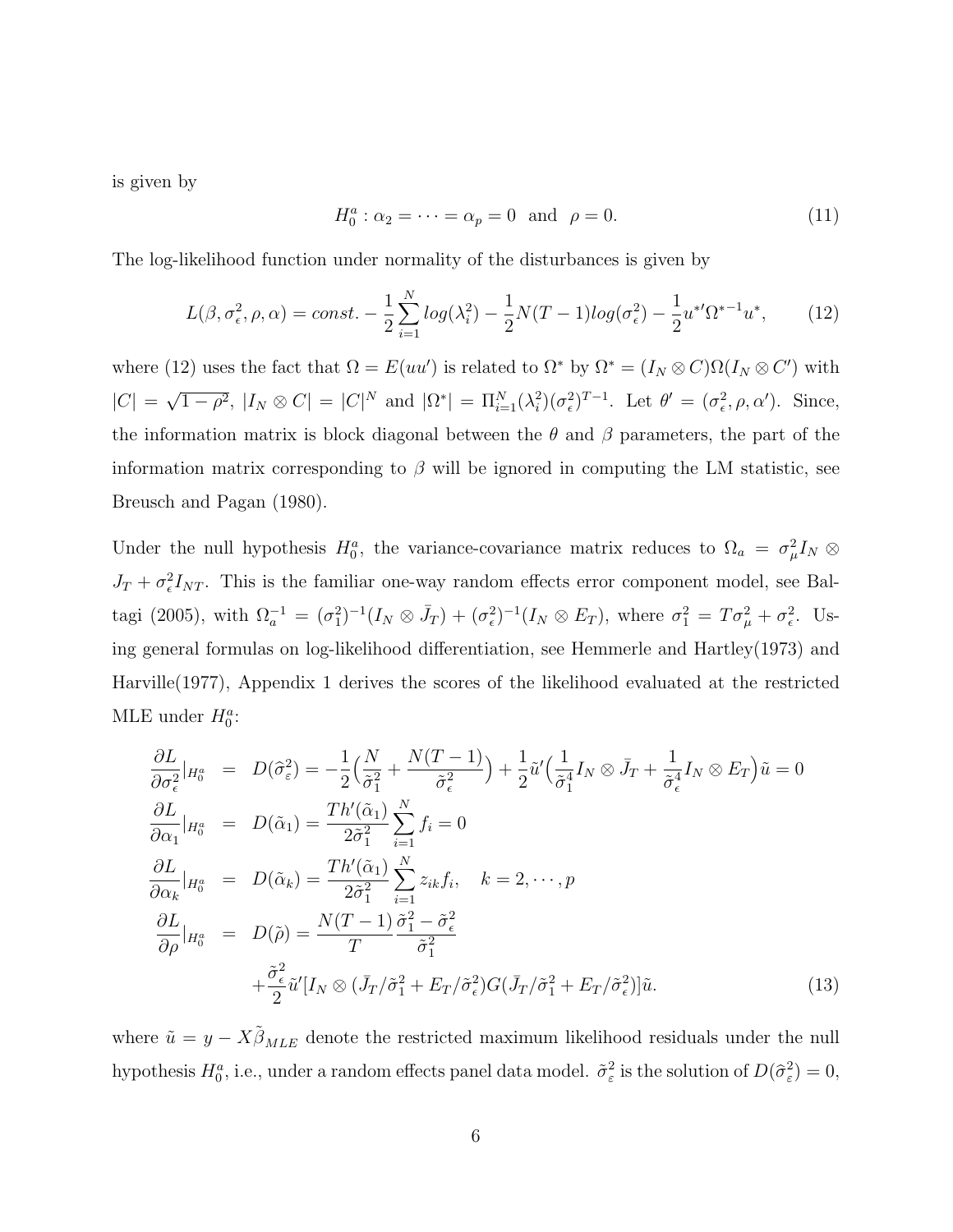while  $\tilde{\alpha}_1$  is the solution of  $D(\tilde{\alpha}_1) = 0$ . The latter gives the result that  $\sum_{i=1}^{N} f_i = 0$ , where  $f_i = [(\sum_{t=1}^T \tilde{u}_{it})^2 / T \tilde{\sigma}_1^2] - 1$ . Thus, the score vectors under  $H_0^a$  are given by

$$
D(\tilde{\theta}) = \begin{pmatrix} D(\tilde{\sigma}_{\epsilon}^2) \\ D(\tilde{\rho}) \\ D(\tilde{\alpha}) \end{pmatrix} = \begin{pmatrix} 0 \\ D(\tilde{\rho}) \\ \frac{Th'(\tilde{\alpha}_1)}{2\tilde{\sigma}_1^2} Z'f \end{pmatrix},
$$
(14)

 $\prime$ 

where  $D(\tilde{\alpha}) = (0, D(\tilde{\alpha}_2), \cdots, D(\tilde{\alpha}_p))'$ ,  $h'(\tilde{\alpha}_1)$  is  $\partial h(z'_i\alpha)/\partial \alpha$  when  $\alpha_2 = \cdots = \alpha_p = 0$ .

$$
Z = (z_1, \cdots, z_N)' = \begin{bmatrix} z_{11} & z_{21} & \cdots & z_{N1} \\ z_{12} & z_{22} & \cdots & z_{N2} \\ \vdots & \vdots & \vdots & \vdots \\ z_{1p} & z_{2p} & \cdots & z_{Np} \end{bmatrix}
$$

is an N x p matrix of observations on the p variables  $z_k$ ,  $k = 1, 2, ..., p$ , each of dimension Nx1, and  $f = (f_1, \dots, f_N)'$ . Note that  $\tilde{\sigma}_1^2 = \tilde{u}'(I_N \otimes \bar{J}_T)\tilde{u}/N$  and  $\tilde{\sigma}_\epsilon^2 = \tilde{u}'(I_N \otimes E_T)\tilde{u}/N(T-1)$ , are the solutions of  $\frac{\partial L}{\partial \alpha_1}|_{H_0} = 0$  and  $\frac{\partial L}{\partial \sigma_{\epsilon}^2}|_{H_0} = 0$ , respectively. In addition, using the results of Harville (1977), the information matrix for  $\theta$  under  $H_0^a$  is derived in Appendix 1 as:

$$
\tilde{J}_a(\theta) = \begin{bmatrix}\n\frac{N}{2} \left( \frac{1}{\tilde{\sigma}_1^4} + \frac{T-1}{\tilde{\sigma}_\epsilon^4} \right) & \frac{N(T-1)}{T} \tilde{\sigma}_\epsilon^2 \left( \frac{1}{\tilde{\sigma}_1^4} - \frac{1}{\tilde{\sigma}_\epsilon^4} \right) & \frac{Th'(\alpha_1)}{2\tilde{\sigma}_1^4} i'_N Z \\
\frac{N(T-1)}{T} \tilde{\sigma}_\epsilon^2 \left( \frac{1}{\tilde{\sigma}_1^4} - \frac{1}{\tilde{\sigma}_\epsilon^4} \right) & \tilde{J}_{\rho \rho} & \frac{(T-1)\tilde{\sigma}_\epsilon^2 h'(\alpha_1)}{\tilde{\sigma}_1^4} i'_N Z \\
\frac{Th'(\alpha_1)}{2\tilde{\sigma}_1^4} Z' i_N & \frac{(T-1)\tilde{\sigma}_\epsilon^2 h'(\alpha_1)}{\tilde{\sigma}_1^4} Z' i_N & \frac{T^2 h'(\alpha_1)^2}{2\tilde{\sigma}_1^4} Z' Z\n\end{bmatrix},
$$
\n(15)

where  $\tilde{J}_{\rho\rho} = N[2a^2(T-1)^2 + 2a(2T-3) + T - 1], a = \frac{\tilde{\sigma}_e^2 - \tilde{\sigma}_1^2}{T\sigma_1^2}$ . Using (14) and (15), the LM statistic for the hypothesis (11) is given by

$$
LM_a = \tilde{D}'_{\theta} \tilde{J}_{\theta}^{-1} \tilde{D}_{\theta}
$$
  
=  $\frac{1}{2} f' Z (Z'Z)^{-1} Z' f + \frac{T^2}{T^2 C_{\rho \rho} - 2N(T - 1)} \tilde{D}(\rho)^2$ ,  
=  $\frac{1}{2} (g' Z (Z'Z)^{-1} Z' g - N) + \frac{T^2}{T^2 C_{\rho \rho} - N(T - 1)} \tilde{D}(\rho)^2$ , (16)

where  $C_{\rho\rho} = J_{\rho\rho} - \frac{2N(T-1)^2}{T^2}$  $\overline{T^2}$  $\frac{\tilde{\sigma}_{\epsilon}^4}{\tilde{\sigma}_{1}^4}$ ,  $g = (g_1, \dots, g_N)'$ ,  $\tilde{J}_{\rho \rho}$  is given by (15). In (16), the second equality follows from the fact that  $f'Z(Z'Z)^{-1}Z' i_N = 0$  and the last equality uses  $f = g - i_N$ and  $g'_{N} = N$ . Under the null hypothesis  $H_0^a$ , the LM statistic of (16) is asymptotically distributed as  $\chi_p^2$ .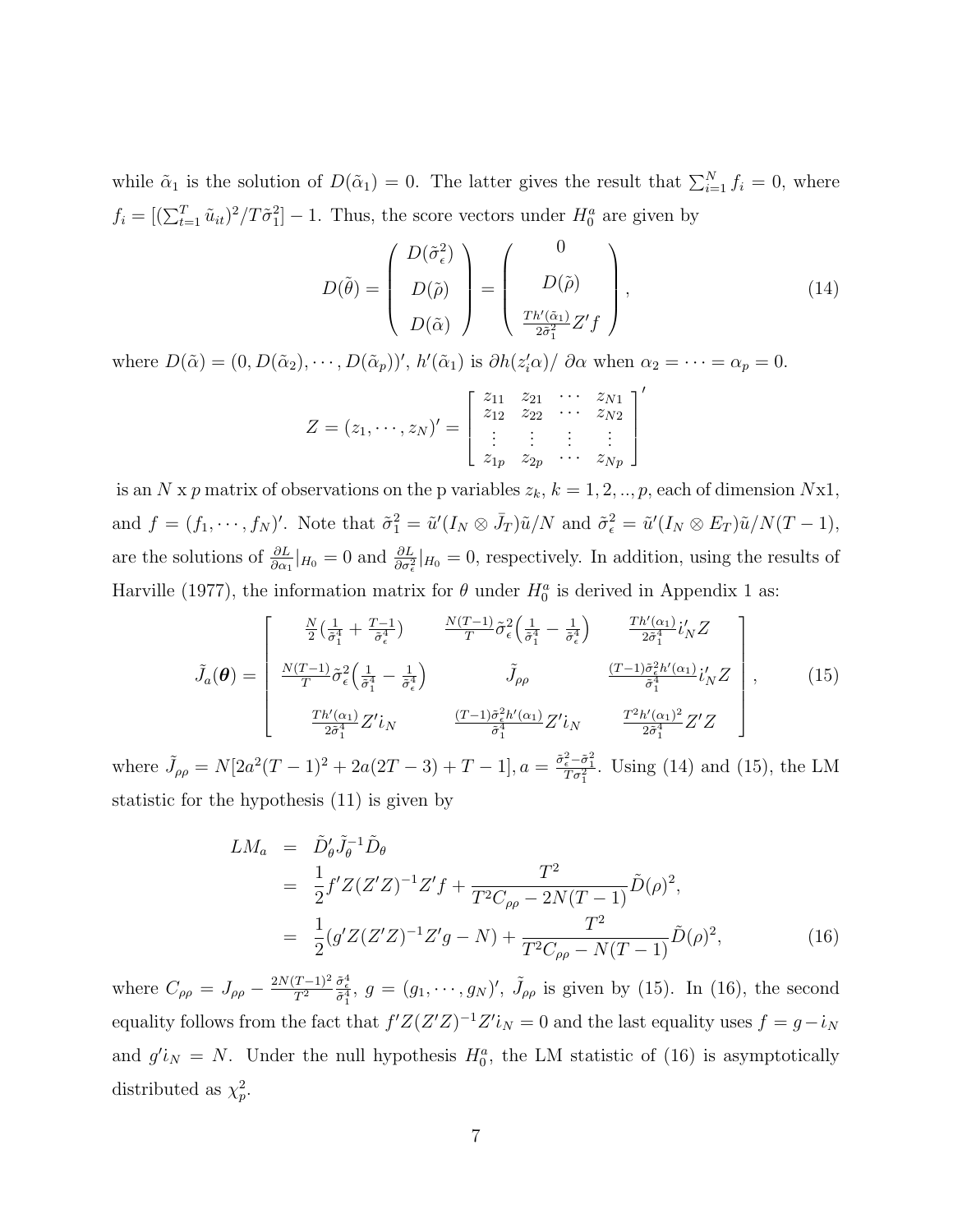### 3.2 Conditional LM Tests

The joint LM test derived in the previous section is useful especially when one does not reject the null hypothesis  $H_0^a$ . However, if the null hypotheses is rejected, one can not infer whether the presence of heteroskedasticity, or the presence of serial correlation, or both factors caused this rejection. In this section, we derive two conditional LM tests. The first one tests for the absence of serial correlation of the first order assuming that heteroskedasticity of the individual effects might be present. The second one tests for homoskedasticity assuming that serial correlation of the first order might be present. All in the context of a random effects panel data model.

For the first conditional LM test, the null hypothesis is given by

$$
H_0^b: \rho = 0 \text{ (assuming some elements of } \alpha \text{ may not be zero)} \tag{17}
$$

Under  $H_0^b$ , the variance-covariance matrix of the disturbances is given by:

$$
\Omega = diag[h(z_i'\alpha)] \otimes J_T + \sigma_\epsilon^2(I_N \otimes I_T), \qquad (18)
$$

Replacing  $J_T$  by  $T\bar{J}_T$  and  $I_T$  by  $E_T + \bar{J}_T$ , and collecting like terms, one gets, see Wansbeek and Kapteyn (1982),

$$
\Omega = diag[w_i^2] \otimes \bar{J}_T + \sigma_\epsilon^2(I_N \otimes E_T), \tag{19}
$$

where  $w_i^2 = Th(z_i'\alpha) + \sigma_{\epsilon}^2$ . This also implies that

$$
\Omega^{-1} = diag\left(\frac{1}{w_i^2}\right) \otimes \bar{J}_T + \frac{1}{\sigma_\epsilon^2} (I_N \otimes E_T) \tag{20}
$$

Using the general formula of Hemmerle and Hartley(1973), Appendix 2 derives the scores under  $H_0^b$ :

$$
\frac{\partial \log L}{\partial \sigma_{\epsilon}^2}\Big|_{H_0^b} = -\frac{1}{2} \sum_{i=1}^N \left( \frac{1}{\hat{w}_i^2} + \frac{T-1}{\hat{\sigma}_{\epsilon}^2} \right) + \frac{1}{2} \hat{u}' \Big[ diag\Big(\frac{1}{\hat{w}_i^4}\Big) \otimes \bar{J}_T + \frac{1}{\hat{\sigma}_{\epsilon}^4} I_N \otimes E_T \Big] \hat{u} = 0 \tag{21}
$$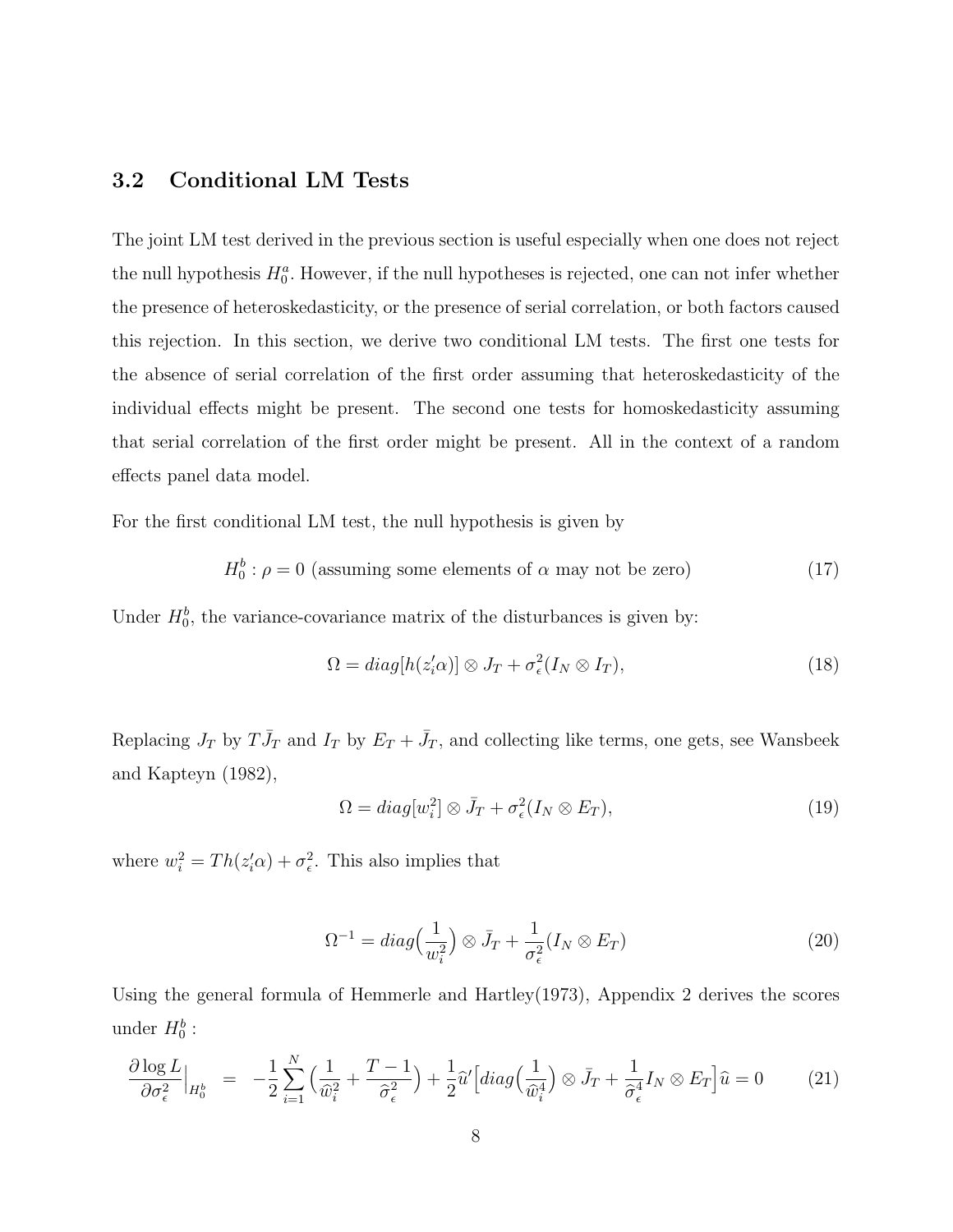$$
\frac{\partial \log L}{\partial \alpha_k}\Big|_{H_0^b} = -\frac{T}{2} \sum_{i=1}^N \frac{h'(z_i' \hat{\alpha}) z_{ik}}{\hat{w}_i^2} + \frac{1}{2} \hat{u}' \Big[ diag\Big(\frac{h'(z_i' \hat{\alpha}) z_{ik}}{\hat{w}_i^4}\Big) \otimes J_T \Big] \hat{u} = 0, \qquad k = 1, \cdots, p
$$
  

$$
\frac{\partial \log L}{\partial \rho}\Big|_{H_0^b} = \frac{T-1}{T} \sum_{i=1}^N \Big(\frac{\hat{w}_i^2 - \hat{\sigma}_\epsilon^2}{\hat{w}_i^2}\Big) + \frac{\hat{\sigma}_\epsilon^2}{2} \hat{u}' \Big[ \Big( diag(1/\hat{w}_i^2) \otimes \bar{J}_T + 1/\hat{\sigma}_\epsilon^2 I_N \otimes E_T \Big)
$$
  

$$
\Big(I_N \otimes G\Big) \Big( diag(1/\hat{w}_i^2) \otimes \bar{J}_T + 1/\hat{\sigma}_\epsilon^2 I_N \otimes E_T \Big) \Big] \hat{u}
$$
(22)

where  $\hat{u} = y - X\hat{\beta}_{MLE}$  denotes the restricted MLE residuals under  $H_0^b$ . Also,  $\hat{w}_i^2 = Th(z_i'\hat{\alpha}) +$  $\hat{\sigma}_{\epsilon}^2$ , where  $\hat{\alpha}$  and  $\hat{\sigma}_{\epsilon}^2$  are the restricted MLE of  $\alpha$  and  $\sigma_{\epsilon}^2$  under  $H_0^b$ . Therefore, the score vector under  $H_0^b$  can be written as:

$$
D(\hat{\boldsymbol{\theta}}) = \begin{pmatrix} D(\hat{\sigma}_{\epsilon}^2) \\ D(\hat{\rho}) \\ D(\hat{\alpha}) \end{pmatrix} = \begin{pmatrix} 0 \\ D(\hat{\rho}) \\ 0 \end{pmatrix}.
$$
 (23)

Appendix 2 also derives the information matrix with respect to  $\theta = (\sigma_{\epsilon}^2, \rho, \alpha')'$  under  $H_0^b$ . This is given by:

$$
\hat{J}_{b}(\theta) = \begin{bmatrix}\n\frac{1}{2} \sum_{i=1}^{N} \left( \frac{1}{\hat{w}_{i}^{4}} + \frac{T-1}{\hat{\sigma}_{\epsilon}^{4}} \right) & \frac{(T-1)\hat{\sigma}_{\epsilon}^{2}}{T} \sum_{i=1}^{N} \left( \frac{1}{\hat{w}_{i}^{4}} - \frac{1}{\hat{\sigma}_{\epsilon}^{4}} \right) & \frac{T}{2} i'_{N} H W^{-2} Z \\
\frac{(T-1)\hat{\sigma}_{\epsilon}^{2}}{T} \sum_{i=1}^{N} \left( \frac{1}{\hat{w}_{i}^{4}} - \frac{1}{\hat{\sigma}_{\epsilon}^{4}} \right) & \hat{a}_{\rho\rho} & (T-1)\hat{\sigma}_{\epsilon}^{2} i'_{N} H W^{-2} Z \\
\frac{T}{2} Z' W^{-2} H i_{N} & (T-1)\hat{\sigma}_{\epsilon}^{2} Z' W^{-2} H i_{N} & \frac{T^{2}}{2} Z'^{-2} W^{-2} H^{2} Z\n\end{bmatrix}, (24)
$$
\nwhere  $\hat{a}_{\rho\rho} = \frac{2(T-1)^{2}}{T^{2}} \sum_{i=1}^{N} (\hat{\sigma}_{\epsilon}^{2} / \hat{w}_{i}^{2} - 1)^{2} + \frac{2(2T-3)}{T} \sum_{i=1}^{N} (\hat{\sigma}_{\epsilon}^{2} / \hat{w}_{i}^{2} - 1) + N(T-1)$ .  $W = diag(\hat{w}_{1}^{2}, \dots, \hat{w}_{N}^{2})$   
\nand  $H = diag(h'(z_{1}^{\prime}\hat{\alpha}), \dots, h'(z_{N}^{\prime}\hat{\alpha}))$ .

Therefore, the resulting LM test statistic for testing  $H_0^b: \rho = 0$  (assuming some elements of  $\alpha$  may not be zero) is

$$
LM_b = D(\hat{\theta})' \hat{J}_b(\theta)^{-1} D(\hat{\theta}) = \hat{J}_b(\theta)^{\rho \rho} D(\hat{\rho})^2
$$
\n(25)

where  $\hat{J}_b(\theta)$ <sup> $\rho\rho$ </sup> is the element of the inverse of the information matrix corresponding to  $\rho$ evaluated under  $H_0^b$ . Under the null hypothesis,  $LM_b$  is asymptotically distributed as  $\chi_1^2$ .

The second conditional LM test the null hypothesis:

$$
H_0^c: \alpha_2 = \dots = \alpha_p = 0 \text{ (given } \sigma_\mu^2 > 0 \text{ and } \rho > 0)
$$
 (26)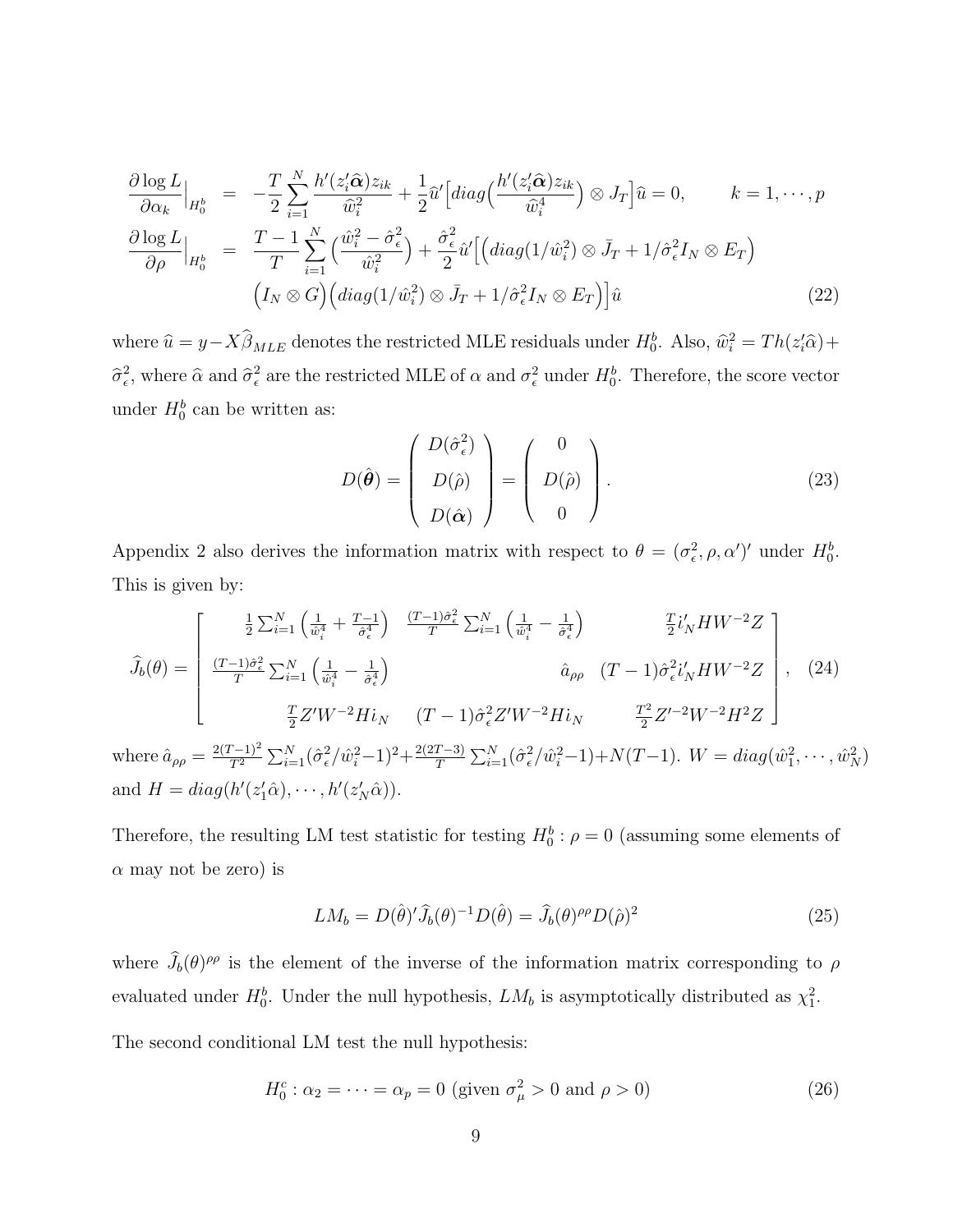The variance-covariance matrix of the disturbances under  $H_0^c$  is given by

$$
\Omega = \sigma_{\mu}^{2}(I_{N} \otimes J_{T}) + (I_{N} \otimes V) = \sigma_{\mu}^{2}(I_{N} \otimes J_{T}) + \sigma_{\epsilon}^{2}(I_{N} \otimes \Sigma), \qquad (27)
$$

where  $V = \sigma_{\epsilon}^2 \Sigma$ , and  $\Sigma = \frac{1}{1-\rho^2}R$ , where R is the usual AR(1) correlation matrix. Denote by  $F = \frac{\partial R}{\partial \rho}$ . Using the general formula of Hemmerle and Hartley(1973), Appendix 3 derives the scores under  $H_0^c$ . These are given by:

$$
\frac{\partial L}{\partial \sigma_{\epsilon}^{2}}\Big|_{H_{0}^{c}} = -\frac{1}{2\hat{\sigma}_{\epsilon}^{2}} \Big[ NT - \Big(\frac{Nd^{2}(1-\hat{\rho})^{2}\hat{\sigma}_{\mu}^{2}}{\hat{\lambda}^{2}}\Big) \Big] \n+ \frac{1}{2}\hat{u}' \Big[ \Big\{ \frac{1}{\hat{\sigma}_{\epsilon}^{2}} (I_{N} \otimes \hat{\Sigma}^{-1}) - \Big(\frac{\hat{\sigma}_{\mu}^{2}}{\hat{\sigma}_{\epsilon}^{2}\hat{\lambda}^{2}}\Big) (I_{N} \otimes \hat{\Sigma}^{-1} J_{T} \hat{\Sigma}^{-1}) \Big\} \Big( I_{N} \otimes \hat{\Sigma} \Big) \n+ \frac{1}{2}\hat{u}' \Big[ \Big\{ \frac{1}{\hat{\sigma}_{\epsilon}^{2}} (I_{N} \otimes \hat{\Sigma}^{-1}) - \Big(\frac{\hat{\sigma}_{\mu}^{2}}{\hat{\sigma}_{\epsilon}^{2}\hat{\lambda}^{2}}\Big) (I_{N} \otimes \hat{\Sigma}^{-1} J_{T} \hat{\Sigma}^{-1}) \Big\} \Big] \hat{u} = 0
$$

$$
\frac{\partial L}{\partial \rho}\Big|_{H_0^c} = -\frac{1}{2} \frac{1}{1 - \hat{\rho}^2} \Big[ 2\hat{\rho}NT + Ntr(\hat{\Sigma}^{-1}\hat{F}) - \Big(\frac{2\hat{\rho}\hat{\sigma}_{\mu}^2 Nd^2 (1 - \hat{\rho})^2}{\hat{\lambda}^2} \Big) - \Big(\frac{N\hat{\sigma}_{\mu}^2}{\hat{\lambda}^2}\Big)i'_T \hat{\Sigma}^{-1}\hat{F}\hat{\Sigma}^{-1}i_T \Big\} \Big] \n+ \frac{1}{2\hat{\sigma}_{\epsilon}^4} \hat{u}' \Big[ \Big\{ \Big(I_N \otimes \hat{\Sigma}^{-1}\Big) - \Big(\frac{\hat{\sigma}_{\mu}^2}{\hat{\lambda}^2} I_N \otimes \hat{\Sigma}^{-1} J_T \hat{\Sigma}^{-1} \Big) \Big\} \cdot \Big\{ \frac{\hat{\sigma}_{\epsilon}^2}{1 - \hat{\rho}^2} \Big( 2\hat{\rho} \ (I_N \otimes \hat{\Sigma}) + (I_N \otimes \hat{F}) \Big) \Big\} \n- \Big\{ \Big(I_N \otimes \hat{\Sigma}^{-1}\Big) - \Big(\frac{\hat{\sigma}_{\mu}^2}{\hat{\lambda}^2} I_N \otimes \hat{\Sigma}^{-1} J_T \hat{\Sigma}^{-1} \Big) \Big\} \Big] \hat{u} = 0
$$

$$
\frac{\partial L}{\partial \alpha_k}\Big|_{H_0^c} = D(\hat{\alpha}_k) = \frac{h'(\hat{\alpha}_1)\hat{d}^2(1-\hat{\rho})^2}{2\hat{\lambda}^2} \sum_{i=1}^N z_{ik} f_i = 0, \qquad k = 1, 2, \cdots, p
$$
\n(28)

where,  $\hat{u} = y - X\hat{\beta}_{MLE}$  denotes the restricted maximum likelihood residuals under the null hypothesis  $H_0^c$ . Also,  $\hat{\rho}$ ,  $\hat{\sigma}_{\epsilon}^2$ <sup>2</sup>/<sub> $\epsilon$ </sub> and  $\hat{\alpha}_1$  are the restricted ML estimates of  $\rho$ ,  $\sigma_{\epsilon}^2$  and  $\alpha_1$ , under  $H_0^c$ . Here

$$
f_i = \frac{\hat{\lambda}^2}{\hat{d}^2 (1 - \hat{\rho})^2 \hat{\sigma}_{\epsilon}^4} \hat{u}'_i \hat{A} \hat{u}_i - 1, \text{ with}
$$
  

$$
\hat{A} = \left(\hat{\Sigma}^{-1} J_T \hat{\Sigma}^{-1} - 2 \frac{\hat{\sigma}_{\mu}^2}{\hat{\lambda}^2} \hat{\Sigma}^{-1} J_T \hat{\Sigma}^{-1} J_T \hat{\Sigma}^{-1} + \frac{\hat{\sigma}_{\mu}^4}{\hat{\lambda}^4} \hat{\Sigma}^{-1} J_T \hat{\Sigma}^{-1} J_T \hat{\Sigma}^{-1} J_T \hat{\Sigma}^{-1} \right).
$$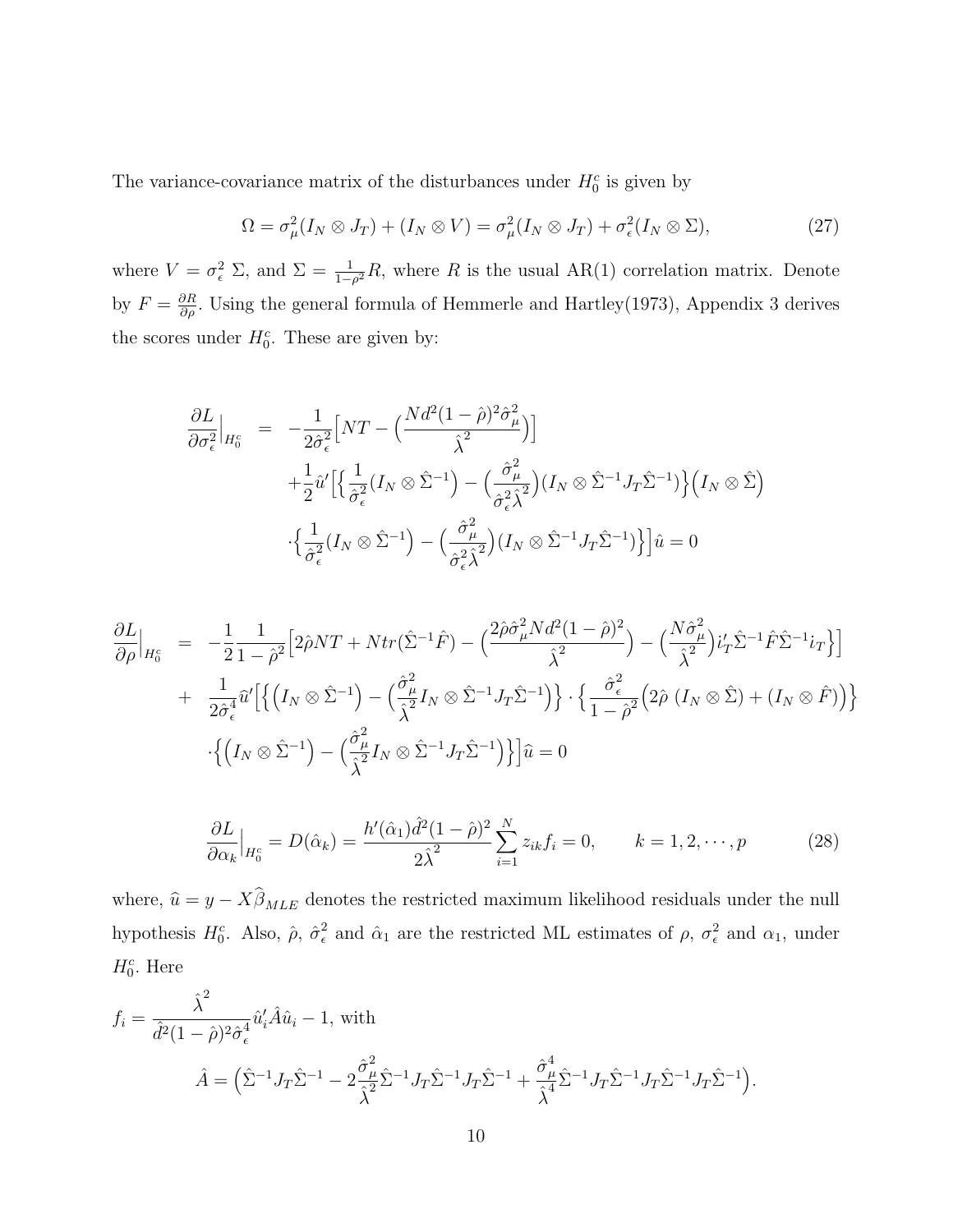Note that for  $k = 1$ ,  $z_{i1} = 1$ , and  $\frac{\partial L}{\partial \alpha_1}$  $\Big|_{H_0^c}$ gives the result that  $\sum_{i=1}^{N} f_i = 0$ .

Therefore, the score vector under  $H_0^c$  can be written as:

$$
D_c(\hat{\boldsymbol{\theta}}) = \begin{pmatrix} D(\hat{\sigma}_\epsilon^2) \\ D(\hat{\rho}) \\ D(\hat{\alpha}) \end{pmatrix} = \begin{pmatrix} 0 \\ 0 \\ \frac{h'(\hat{\alpha}_1)\hat{d}^2(1-\hat{\rho})^2}{2\hat{\lambda}^2} Z'f \end{pmatrix},
$$
(29)

where  $D(\hat{\alpha}) = (0, D(\hat{\alpha}_2), \cdots, D(\hat{\alpha}_p))'$ ,  $Z = (z_1, \cdots, z_p)$  and  $f = (f_1, \cdots, f_N)'$ .

Appendix 3 also derives the information matrix with respect to  $\theta = (\sigma_{\epsilon}^2, \rho, \alpha')'$  under  $H_0^c$ . This is given by:

$$
\hat{J}_{c}(\boldsymbol{\theta}) = \begin{bmatrix} \frac{N}{2} \left( \frac{1}{\hat{\lambda}^{4}} + \frac{T-1}{\hat{\sigma}_{\epsilon}^{4}} \right) & \hat{C}(\epsilon, \rho) & a(\epsilon, \boldsymbol{\alpha}) i'_{N} Z \\ \hat{C}(\epsilon, \rho) & \hat{C}(\rho, \rho) & a(\rho, \boldsymbol{\alpha}) i'_{N} Z \\ a(\epsilon, \boldsymbol{\alpha}) Z' i_{N} & a(\rho, \boldsymbol{\alpha}) Z' i_{N} & a(\boldsymbol{\alpha}, \boldsymbol{\alpha}) Z' Z \end{bmatrix},
$$
\n(30)

where

$$
\hat{C}(\epsilon,\rho) = \frac{N}{2(1-\hat{\rho}^2)\hat{\sigma}_{\epsilon}^2} \Big[ 2\hat{\rho} \Big(\frac{\hat{\sigma}_{\epsilon}^4}{\hat{\lambda}^4} + T - 1\Big) - \frac{\hat{\sigma}_{\mu}^2}{\hat{\lambda}^2} (i_T'\hat{\Sigma}^{-1}\hat{F}\hat{\Sigma}^{-1}i_T) \Big(1 + \frac{\hat{\sigma}_{\epsilon}^2}{\hat{\lambda}^2}\Big) + tr(\hat{\Sigma}^{-1}\hat{F}) \Big]
$$

$$
\hat{C}(\rho,\rho) = \frac{1}{2(1-\hat{\rho}^2)^2} \Big[ 4\hat{\rho}^2 NT + Ntr(\hat{\Sigma}^{-1}\hat{F}\hat{\Sigma}^{-1}\hat{F}) + 4\frac{N\hat{d}^4(1-\hat{\rho})^4\hat{\sigma}_{\mu}^4\hat{\rho}^2}{\lambda^4} \n+ \frac{N\hat{\sigma}_{\mu}^4}{\hat{\lambda}^4} (i_T'\hat{\Sigma}^{-1}\hat{F}\hat{\Sigma}^{-1}i_T)^2 + 4\hat{\rho}Ntr(\hat{\Sigma}^{-1}\hat{F}) - 8\frac{N\hat{d}^2(1-\hat{\rho})^2\hat{\sigma}_{\mu}^2\hat{\rho}^2}{\hat{\lambda}^2} \n- 8\frac{N\hat{\rho}\hat{\sigma}_{\mu}^2}{\hat{\lambda}^2} (i_T'\hat{\Sigma}^{-1}\hat{F}\hat{\Sigma}^{-1}i_T) - 2\frac{N\hat{\sigma}_{\mu}^2}{\hat{\lambda}^2} (i_T'\hat{\Sigma}^{-1}\hat{F}\hat{\Sigma}^{-1}\hat{F}\hat{\Sigma}^{-1}i_T) \n+ 4\frac{N\hat{d}^2(1-\hat{\rho})^2\hat{\sigma}_{\mu}^4\hat{\rho}}{\hat{\lambda}^4} (i_T'\hat{\Sigma}^{-1}\hat{F}\hat{\Sigma}^{-1}i_T) \Big]
$$

and

$$
a(\epsilon, \alpha) = \frac{h'(\hat{\alpha}_1)\hat{d}^2(1-\hat{\rho})^2}{2\hat{\lambda}^4}
$$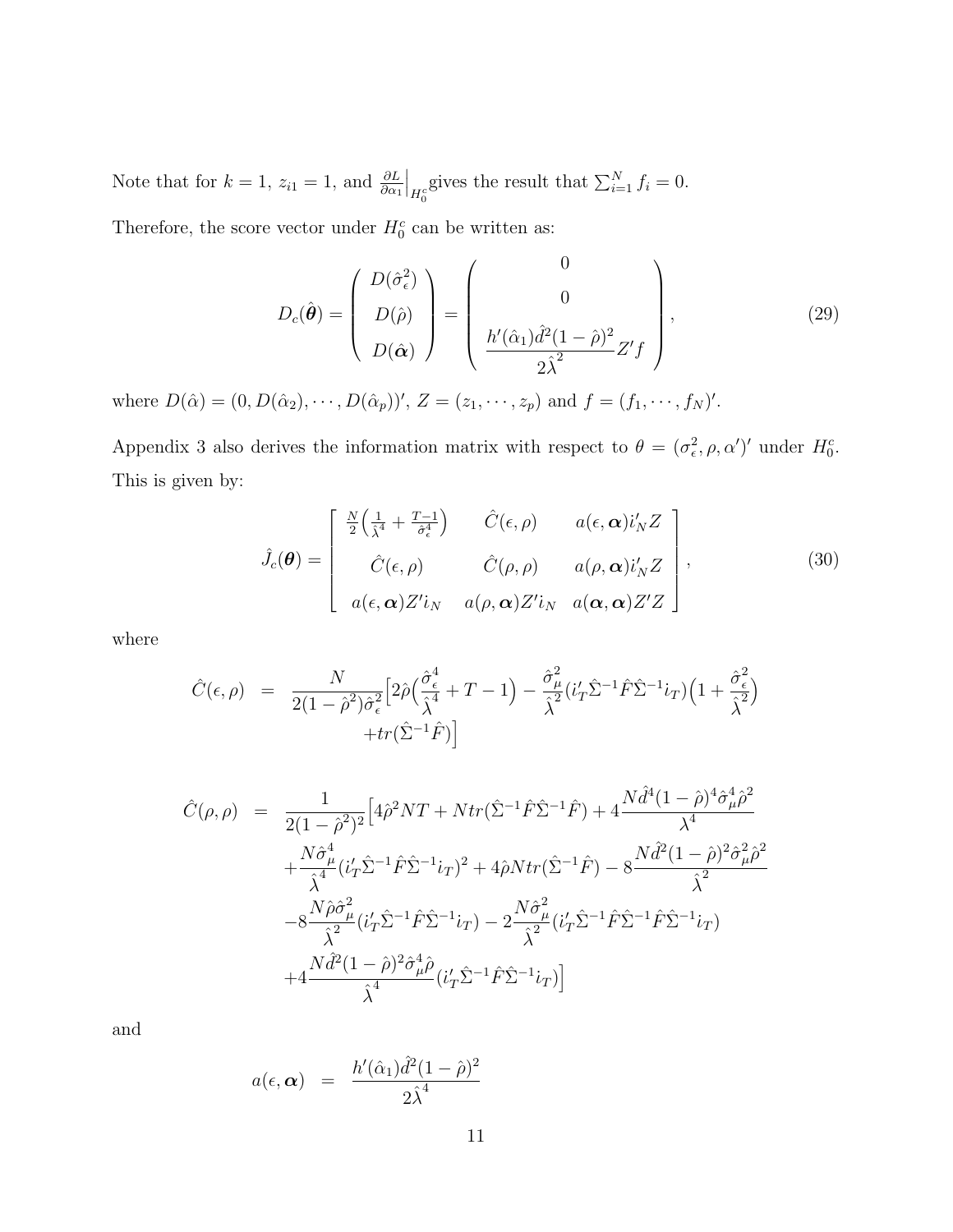$$
a(\rho, \alpha) = \frac{h'(\hat{\alpha}_1)\hat{\sigma}_{\epsilon}^2}{2(1-\hat{\rho}^2)\hat{\lambda}^4} \Big(2\hat{\rho}\hat{d}^2(1-\hat{\rho})^2 + (i'_T\hat{\Sigma}^{-1}\hat{F}\hat{\Sigma}^{-1}i_T)\Big)
$$
  
\n
$$
a(\alpha, \alpha) = \frac{h'(\hat{\alpha}_1)^2\hat{d}^4(1-\hat{\rho})^4}{2\hat{\lambda}^4}.
$$
\n(31)

Therefore, the the resulting LM test statistic for testing  $H_0^c: \alpha_2 = \cdots = \alpha_p = 0$  (given  $\sigma_\mu^2$ ) 0 and  $\rho > 0$ ) reduces to

$$
LM_c = \frac{1}{2} f' Z (Z'Z)^{-1} Z' f \tag{32}
$$

 $LM<sub>c</sub>$  is the familiar LM test used in testing the heteroskedasticity by Breusch and Pagan (1979). However, this one uses the random effects MLE residuals rather than OLS residuals. Under the null hypothesis  $H_0^c$ ,  $LM_c$  is asymptotically distributed as  $\chi^2_{p-1}$ .

#### 3.3 Monte Carlo Results

The design of Monte Carlo experiments follows closely that of Baltagi et al. (2006) and Li and Stengos (1994). Consider the following simple regression model

$$
y_{it} = \beta_0 + \beta_1 x_{it} + \mu_i + \nu_{it}, \quad i = 1, \cdots, N, t = 1, \cdots, T,
$$
\n(33)

where  $\beta_0 = 5$  and  $\beta_1 = 0.5$ .  $x_{it}$  was generated using,  $x_{it} = w_{it} + 0.5w_{i,t-1}$ , where  $w_{it}$  is uniformly distributed on the interval [0, 2]. We choose  $N = 50, 100$  and 200 and  $T = 10$ . For each  $x_i$ , we generate  $T+10$  observations and drop the first 10 observations in order to reduce the dependency on the initial values. In addition,  $\nu_{it}$  follows a traditional AR(1) process, namely,  $\nu_{it} = \rho \nu_{i,t-1} + \epsilon_{it}$  with  $\epsilon_{it} \sim \text{IIN}(0, \sigma_{\epsilon}^2)$ . The initial values  $\nu_{i0}$  were generated as  $IN(0, \sigma_{\epsilon}^2/(1-\rho^2))$ . The autocorrelation coefficient  $\rho$  varies over the set 0 to 0.5 by increments of 0.1.

For the individual heteroskedasticity, we adopt the Roy (2002) setup. More specifically, we generate  $\mu_i \sim N(0, \sigma_{\mu_i}^2)$  and  $\epsilon_{it} \sim N(0, \sigma_{\epsilon}^2)$  where

$$
\sigma_{\mu_i}^2 = \sigma_{\mu_i}^2(\bar{x}_{i.}) = \sigma_{\mu}^2 (1 + \alpha \bar{x}_{i.})^2
$$
\n(34)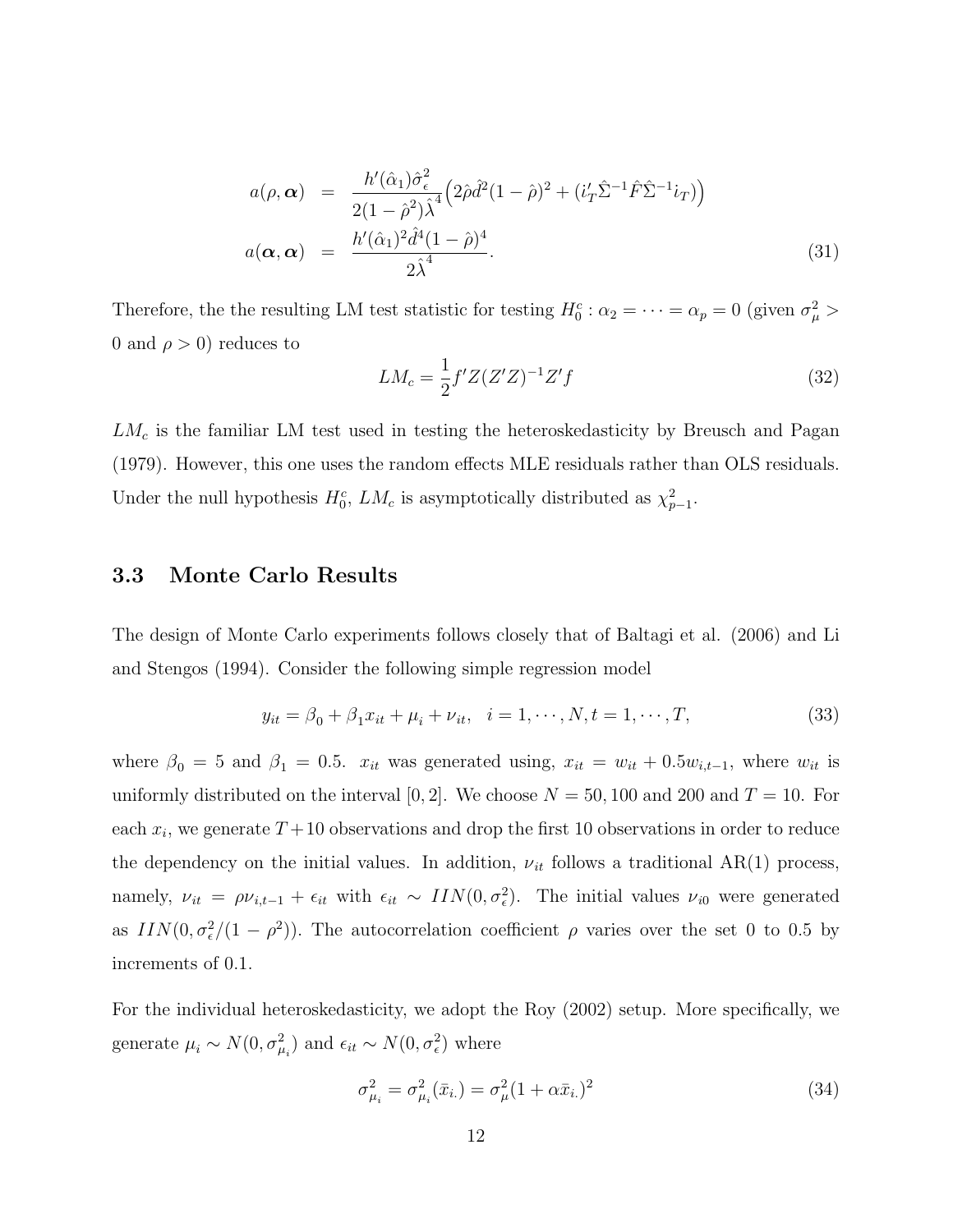denoted as quadratic heteroskedasticity, or

$$
\sigma_{\mu_i}^2 = \sigma_{\mu_i}^2(\bar{x}_{i.}) = \sigma_{\mu}^2 \exp(\alpha \bar{x}_{i.}),
$$
\n(35)

denoted as *exponential heteroskedasticity.*  $\bar{x}_i$  is the individual mean of  $x_{it}$ . Denoting the expected variance of  $\mu_i$  by  $\bar{\sigma}^2_{\mu_i}$  and following Roy (2002) and Baltagi et al. (2006), we fix the expected total variance  $\bar{\sigma}^2 = \bar{\sigma}_{\mu_i}^2 + \sigma_{\epsilon}^2 = 8$  to make it comparable across the different data generating processes. We let  $\sigma_{\epsilon}^2$  take the values 2, 4 and 6. For each fixed value of  $\sigma_{\epsilon}^2$ ,  $\alpha$  is assigned values 0, 1, 2 and 3, with  $\alpha = 0$  denoting the homoskedastic individual specific error. For a fixed value of  $\sigma_{\epsilon}^2$ , we obtain a value of  $\bar{\sigma}_{\mu_i}^2 = (8 - \sigma_{\epsilon}^2)$  and using a specific value of α, we get the corresponding value for  $\sigma_{\mu}^{2}$  from (34) and (35).  $\rho$  takes on values six different values  $(0, 0.1, 0.2, 0.3, 0.4, 0.5)$ . In total, this amounts to 432 experiments.

For each experiment, the joint, conditional and misspecified LM and LR tests are computed and 1000 replications are performed. Not all the Monte Carlo results are presented to save space. Here we focus on the joint and conditional tests since these are new contributions to the literature.

### **3.3.1** Joint Tests for  $H_0^a$ :  $\alpha = \rho = 0$

Table 1 gives the empirical size of the joint LM and LR tests for  $H_0^a$ :  $\alpha = \rho = 0$  at the 5% significance level, when  $N = 50,100$  and 200 and  $T = 10$ . This is done for both quadratic and exponential heteroskedasticity, and for  $\sigma_{\epsilon}^2 = 2, 4$ , and 6. These correspond to cases where the percentage of the total variance due to the remainder errors are 25%, 50% and 75%, respectively. For 1000 replications, counts between 37 and 63 are not significantly different from 50 at the .05 level. Table 1 shows that at the 5% level, the size of the joint LR and LM tests are not significantly different from 5%. Figures 1 and 2 give a sample of the power of the joint LM and LR tests for  $N = 100$  and 200 and  $T = 10$ , for both quadratic and exponential heteroskedasticity, and for  $\sigma_{\epsilon}^2 = 4$ . This power is reasonably high as long as  $\rho$  is larger than 0.2. For  $\rho$  smaller than 0.2, the power increase with  $\alpha$ , and more so for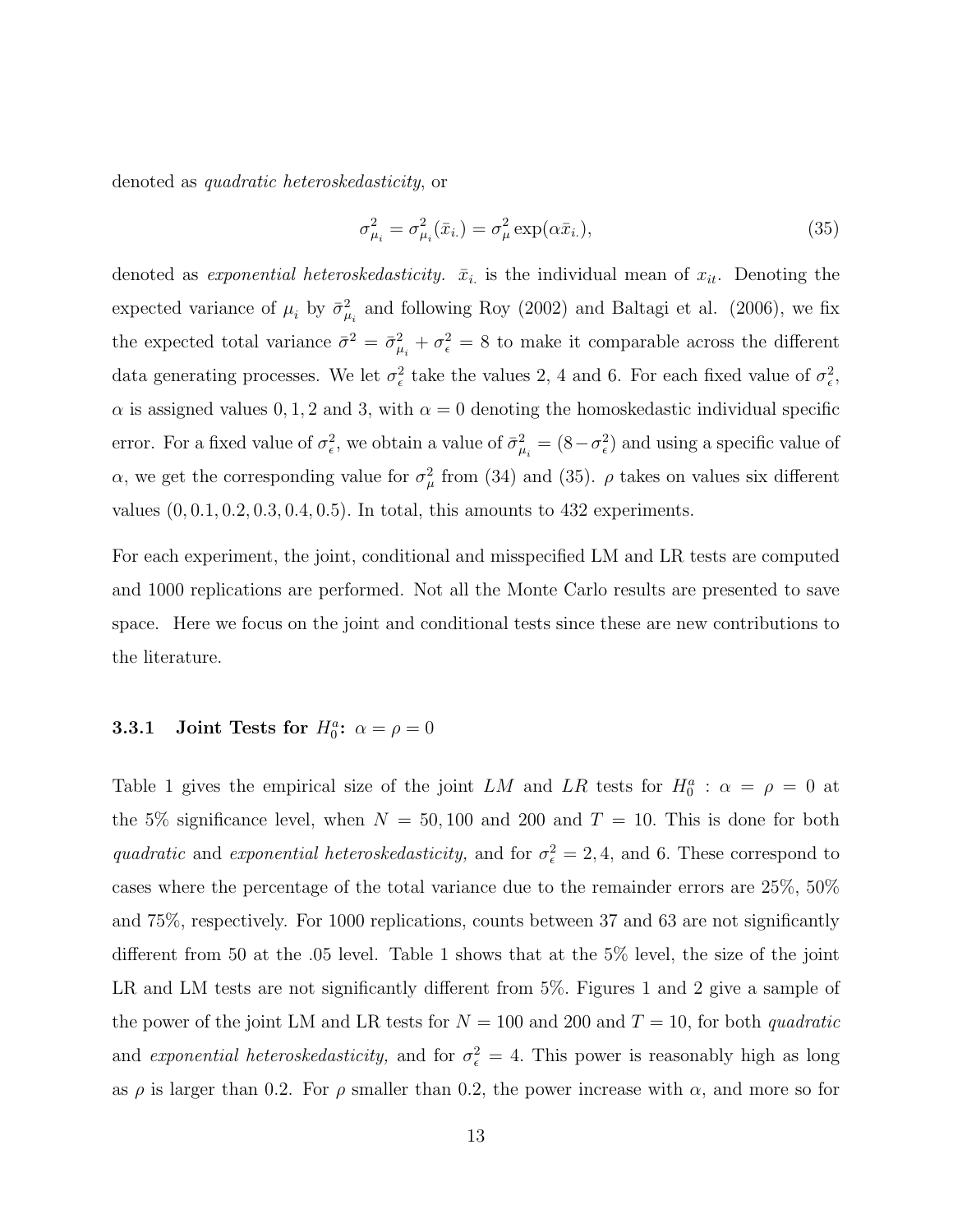exponential rather than quadratic heteroskedasticity. For a fixed  $\alpha$ ,  $\rho$  and  $\sigma_{\epsilon}^2$ , this power increases as N increases.

### **3.3.2** Conditional Tests for  $H_0^b: \rho = 0$  (given  $\alpha \neq 0$ )

Table 2 gives the empirical size of the conditional LM and LR tests for the null hypothesis  $H_0^b$ :  $\rho = 0$  (given  $\alpha \neq 0$ ) at the 5% significance level, when  $N = 50, 100$  and 200 and  $T = 10$ . This is done for both *quadratic* and *exponential heteroskedasticity*, and for  $\sigma_{\epsilon}^2 = 2, 4$ , and 6. The size of these conditional tests is not significantly different from 5% except in a few cases. For example, for *exponential heteroskedasticity*,  $N = 50, \alpha = 1$ , and  $\sigma_{\epsilon}^2 = 6$ , the size of the LM and LR tests were 7.7% and 7.4%, respectively. Figures 3 and 4 give a sample of the power of these conditional LM and LR tests for  $N = 100$  and 200 and  $T = 10$ , for both quadratic and exponential heteroskedasticity, and for  $\sigma_{\epsilon}^2 = 4$ . This power is reasonably high as long as  $\rho$  is larger than 0.2. For  $\rho$  smaller than 0.2, the power increase with N, and is about the same magnitude for both exponential and quadratic heteroskedasticity.

### **3.3.3** Conditional Tests for  $H_0^c$ :  $\alpha = 0$  (given  $\rho \neq 0$ )

Table 3 gives the empirical size of the conditional LM and LR tests for the null hypothesis  $H_0^c$ :  $\alpha = 0$  (given  $\rho \neq 0$ ) at the 5% significance level, when  $N = 50, 100$  and 200 and  $T = 10$ . This is done for both *quadratic* and *exponential heteroskedasticity*, and for  $\sigma_{\epsilon}^2 = 2, 4$ , and 6. The size of these conditional tests is not significantly different from 5% except in a few cases. For example, for *quadratic heteroskedasticity*,  $N = 50$ ,  $\rho = 0.2$ , and  $\sigma_{\epsilon}^2 = 2$ , the size of the LR test was 7.6% (oversized), while for *exponential heteroskedasticity*,  $N = 50, \rho = 0.5$ , and  $\sigma_{\epsilon}^2 = 4$ , the size of the LM test was 2.7% (undersized). Figures 5 and 6 give a sample of the power of these conditional LM and LR tests for  $H_0^c$ :  $\alpha = 0$  (given  $\rho \neq 0$ ) for  $N = 100$ and 200 and  $T = 10$ , for both *quadratic* and *exponential heteroskedasticity*, and for  $\sigma_{\epsilon}^2 = 2$ and 4. This power is low for  $N = 100$  but improves for  $N = 200$  especially as  $\alpha$  increases,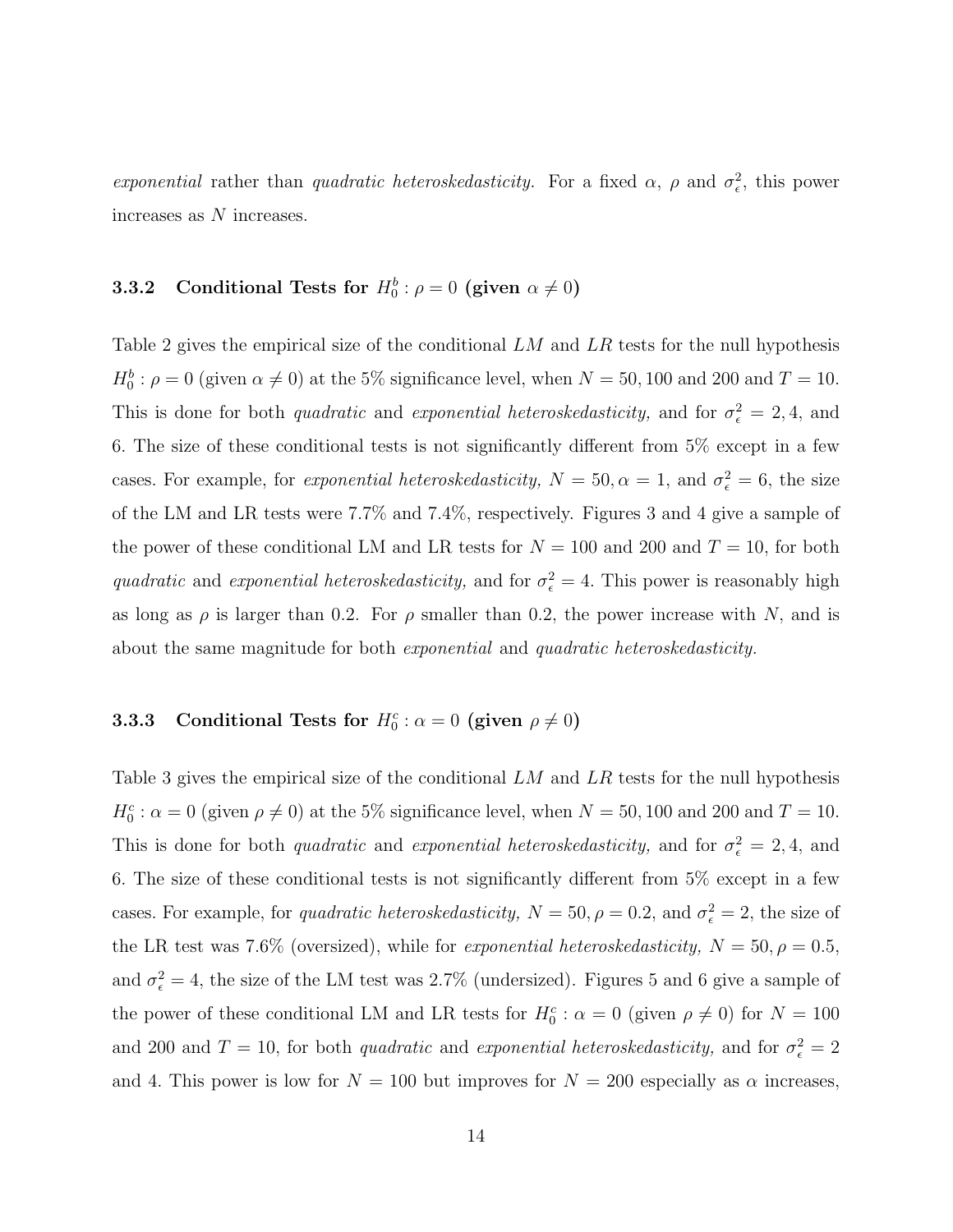and more so for exponential rather than quadratic heteroskedasticity.

# 4 Conclusion

This paper simultaneously deals with heteroskedastic as well as serially correlated disturbances in the context of a panel data regression model. This is different from the standard econometrics literature which usually deals with heteroskedasticity ignoring serial correlation or vice versa. Exceptions are robust estimation procedures which allow for a general variance-covariance matrix of the disturbances. The paper proposes a joint LM test for homoskedasticity and no first order serial correlation, as well as a conditional LM test for homoskedasticity given serial correlation, and a conditional LM test for no first order serial correlation given heteroskedasticity. Monte Carlo results show that these tests along with their likelihood ratio alternatives have good size and power under various forms of heteroskedasticity including exponential and quadratic functional forms.

# 5 Acknowledgement

This work was supported by KOSEF (R01-2006-000-10563-0). We dedicate this paper in memory of our colleague and co-author Seuck Heun Song who passed away March, 2008.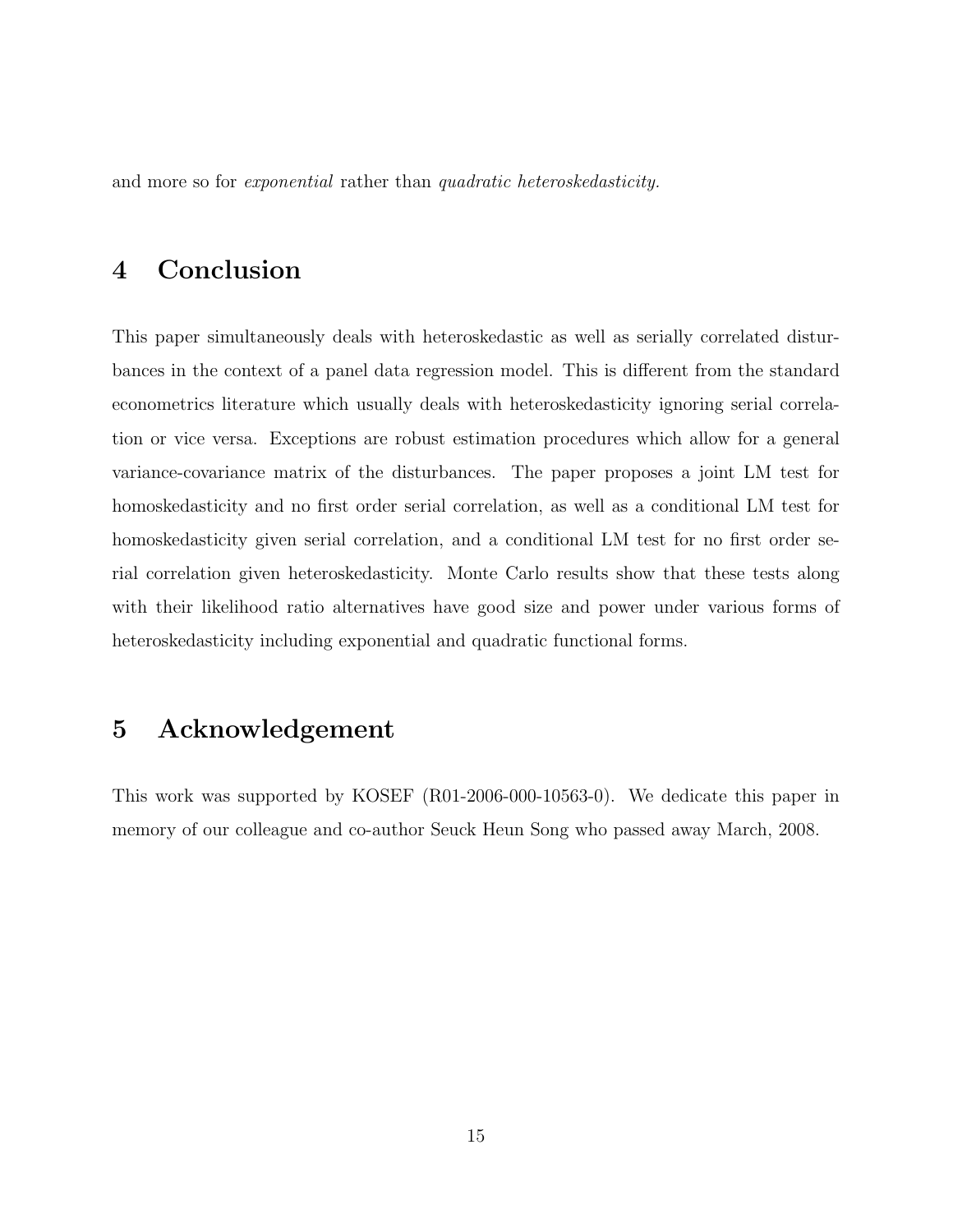# 6 References

Baltagi, B.H.,2005, Econometrics Analysis of Panel Data (Wiley, Chichester).

- Baltagi, B.H., G. Bresson and A. Pirotte, 2006, Joint LM test for heteroskedasticity in a one-way error component model, Journal of Econometrics134, 401-417.
- Baltagi, B.H. and J.M Griffin, 1988, A generalized error component model with heteroscedastic disturbances, International Economic Review 29, 745-753.
- Baltagi, B.H. and Q. Li, 1995, Testing AR(1) against MA(1) disturbances in an error component model. Journal of Econometrics 68, 133-151.
- Bera, A.K., W. Sosa-Escudero and M. Yoon, 2001, Tests for the error component model in the presence of local misspecification, Journal of Econometrics101, 1–23.
- Breusch, T.S. and A.R. Pagan, 1979, A simple test for heteroskedasticity and random coefficient variation, Econometrica 47, 1287–1294.
- Breusch, T.S. and A.R. Pagan, 1980, The Lagrange Multiplier test and its application to model specification in econometrics. Review of Economic Studies 47, 239-254.
- Galbraith, J.W. and V. Zinde-Walsh, 1995, Transforming the error-component model for estimation with general ARMA disturbances, Journal of Econometrics 66, 349–355.
- Harville, D.A., 1977, Maximum likelihood approaches to variance component estimation and to related problems. Journal of the American Statistical Association 72, 320-338.
- Hemmerle, W.J. and H.O. Hartley, 1973, Computing maximum likelihood estimates for the mixed A.O.V. model using the W-transformation. Technometrics 15, 819-831.
- Holly, A. and L. Gardiol, 2000, A score test for individual heteroscedasticity in a one-way error components model, Chapter 10 in J. Krishnakumar and E. Ronchetti, eds., Panel Data Econometrics: Future Directions (North-Holland, Amsterdam), 199–211.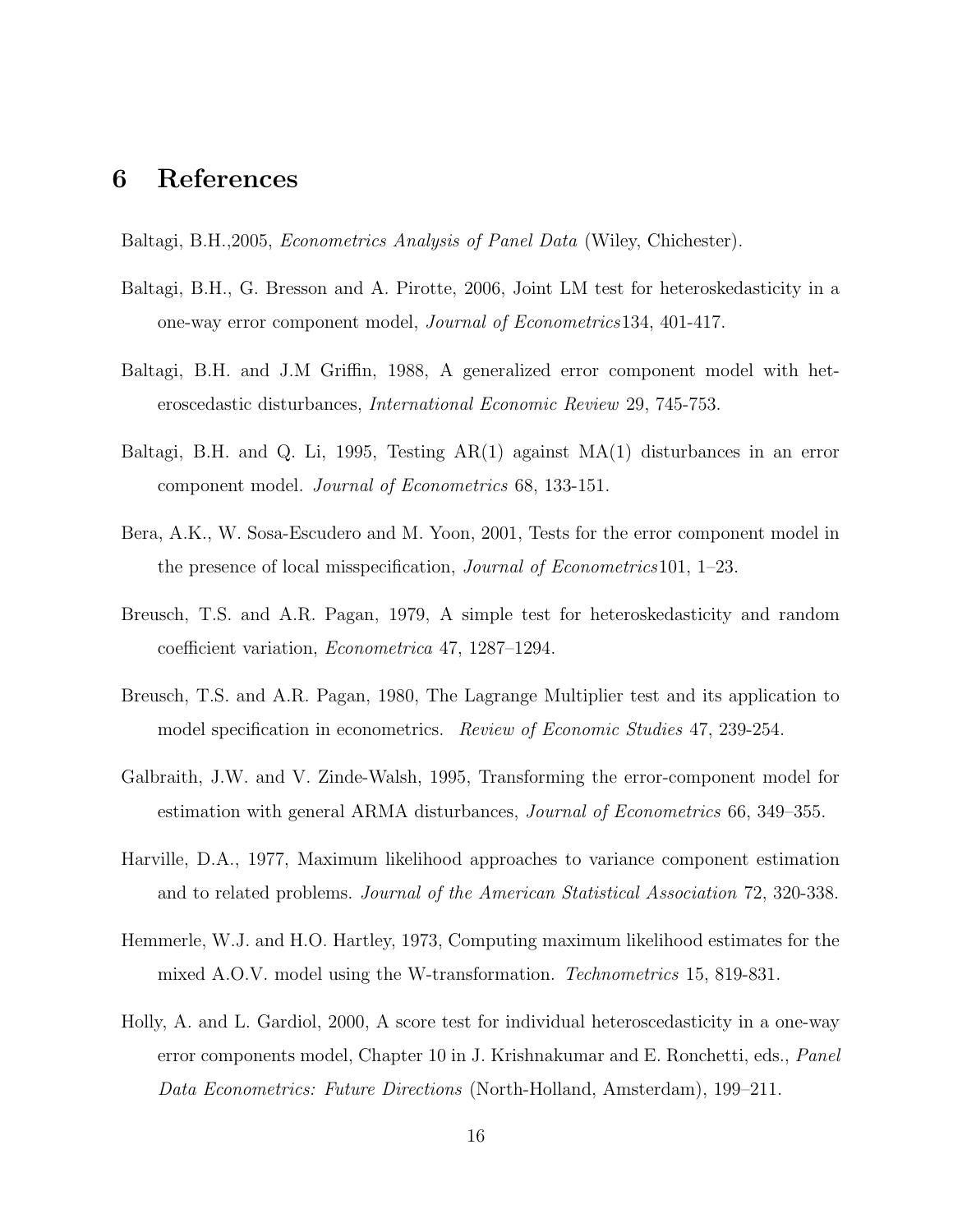- Hong, Y. and C.D. Kao, 2004, Wavelet-based testing for serial correlation of unknown form in panel models, Econometrica 72, 1519–1563.
- Hsiao, C., 2003, Analysis of Panel Data (Cambridge University Press, Cambridge).
- Lejeune B., 2006, A full heteroscedastic one-way error components model for incomplete panel: maximum likelihood estimation and Lagrange multiplier testing, CORE discussion paper 9606, Universite Catholique de Louvain, 1–28.
- Li, Q. and T. Stengos, 1994, Adaptive estimation in the panel data error component model with heteroskedasticity of unknown form, *International Economic Review* 35, 981-1000.
- Lillard, L.A. and R.J. Willis, 1978, Dynamic aspects of earning mobility, Econometrica 46, 985–1012.
- Magnus, J.R., 1982, Multivariate error components analysis of linear and nonlinear regression models by maximum likelihood. Journal of Econometrics 19, 239-285.
- Mazodier, P. and A. Trognon, 1978, Heteroskedasticity and stratification in error components models, Annales de l'INSEE 30–31, 451–482.
- Roy, N., 2002, Is adaptive estimation useful for panel models with heteroscedasticity in the individual specific error component? Some Monte Carlo evidence, Econometric Reviews, 21, 189-203.
- Wansbeek, T.J. and A. Kapteyn, 1982, A simple way to obtain the spectral decomposition of variance components models for balanced data, Communications in Statistics A11, 2105–2112.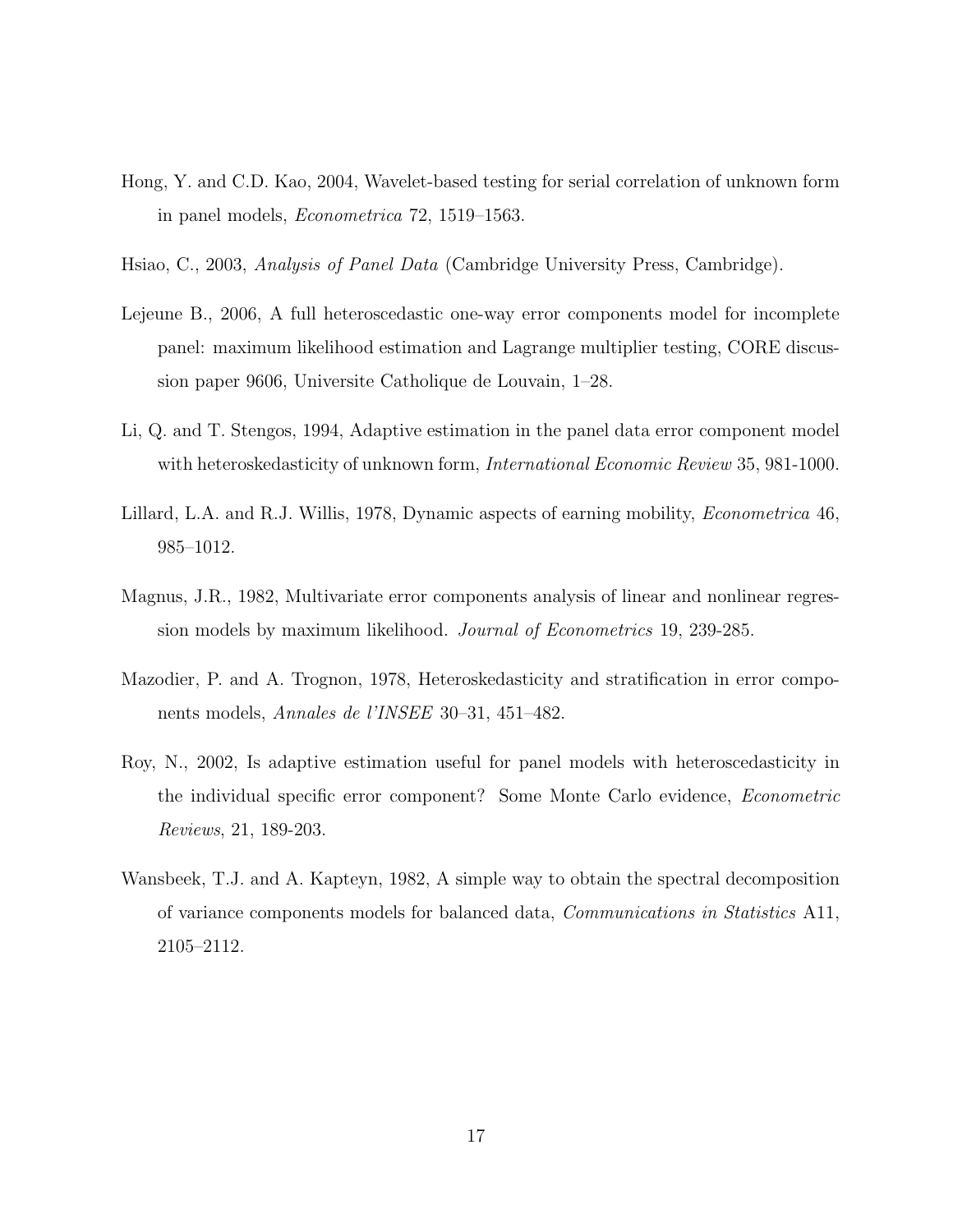|                             |          |          |       |          | Quadratic heteroskedasticity |       |           | Exponential heteroskedasticity |          |       |           |       |           |       |
|-----------------------------|----------|----------|-------|----------|------------------------------|-------|-----------|--------------------------------|----------|-------|-----------|-------|-----------|-------|
|                             |          |          |       | $N = 50$ | $N = 100$                    |       | $N = 200$ |                                | $N = 50$ |       | $N = 100$ |       | $N = 200$ |       |
| $\sigma_{\epsilon}^2$       | $\alpha$ | $\Omega$ | LM    | LR       | LМ                           | LR    | LM        | LR                             | LM       | LR    | LМ        | LR    | LM        | LR    |
| $\mathcal{D}_{\mathcal{L}}$ | $\theta$ | $0.0^-$  | 0.040 | 0.060    | 0.041                        | 0.057 | 0.041     | 0.041                          | 0.049    | 0.057 | 0.043     | 0.049 | 0.055     | 0.053 |
|                             | $\Omega$ | $0.0^-$  | 0.043 | 0.054    | 0.046                        | 0.053 | 0.049     | 0.059                          | 0.043    | 0.051 | 0.047     | 0.051 | 0.041     | 0.039 |
| 6                           | $\Omega$ | $0.0^-$  | 0.051 | 0.058    | 0.049                        | 0.060 | 0.044     | $0.046\,$                      | 0.045    | 0.044 | 0.045     | 0.050 | 0.047     | 0.047 |

Table 1: Estimated size of joint LM and LR tests for testing  $H_0^a$ :  $\rho = 0$  and  $\alpha = 0$  when  $T = 10$ .

Table 2: Estimated size of conditional LM and LR tests for testing  $H_0^b : \rho = 0$  (given  $\alpha \neq 0$ ) when  $T = 10$ .

|                       |                |         |       |          |           | Quadratic heteroskedasticity |           |       | Exponential heteroskedasticity |       |           |       |            |       |
|-----------------------|----------------|---------|-------|----------|-----------|------------------------------|-----------|-------|--------------------------------|-------|-----------|-------|------------|-------|
|                       |                |         |       | $N = 50$ | $N = 100$ |                              | $N = 200$ |       | $N = 50$                       |       | $N = 100$ |       | $N = 200$  |       |
| $\sigma_{\epsilon}^2$ | $\alpha$       | $\rho$  | LМ    | LR       | LM        | LR                           | LM        | LR    | ${\rm LM}$                     | LR    | LM        | LR    | ${\rm LM}$ | LR    |
| $\overline{2}$        | $\theta$       | $0.0\,$ | 0.053 | 0.051    | 0.045     | 0.044                        | 0.044     | 0.044 | 0.043                          | 0.041 | 0.046     | 0.048 | 0.058      | 0.059 |
|                       | 1              | 0.0     | 0.054 | 0.054    | 0.048     | 0.050                        | 0.040     | 0.042 | 0.049                          | 0.049 | 0.044     | 0.044 | 0.048      | 0.048 |
|                       | $\overline{2}$ | 0.0     | 0.050 | 0.052    | 0.051     | 0.051                        | 0.053     | 0.053 | 0.041                          | 0.045 | 0.047     | 0.051 | 0.061      | 0.063 |
|                       | 3              | 0.0     | 0.044 | 0.045    | 0.047     | 0.051                        | 0.060     | 0.059 | 0.046                          | 0.044 | 0.047     | 0.046 | 0.056      | 0.058 |
| $\overline{4}$        | $\theta$       | 0.0     | 0.052 | 0.050    | 0.043     | 0.042                        | 0.044     | 0.045 | 0.050                          | 0.048 | 0.048     | 0.049 | 0.051      | 0.051 |
|                       | 1              | 0.0     | 0.042 | 0.041    | 0.047     | 0.047                        | 0.060     | 0.056 | 0.053                          | 0.054 | 0.042     | 0.043 | 0.049      | 0.049 |
|                       | $\overline{2}$ | 0.0     | 0.047 | 0.046    | 0.048     | 0.046                        | 0.042     | 0.041 | 0.050                          | 0.049 | 0.054     | 0.053 | 0.053      | 0.052 |
|                       | 3              | 0.0     | 0.057 | 0.057    | 0.050     | 0.053                        | 0.042     | 0.042 | 0.046                          | 0.047 | 0.061     | 0.065 | 0.060      | 0.060 |
| $6\phantom{.}6$       | $\theta$       | 0.0     | 0.042 | 0.047    | 0.045     | 0.044                        | 0.049     | 0.053 | 0.063                          | 0.069 | 0.058     | 0.063 | 0.058      | 0.060 |
|                       | 1              | 0.0     | 0.043 | 0.045    | 0.049     | 0.050                        | 0.047     | 0.049 | 0.077                          | 0.074 | 0.058     | 0.062 | 0.054      | 0.054 |
|                       | $\overline{2}$ | 0.0     | 0.038 | 0.043    | 0.050     | 0.048                        | 0.040     | 0.040 | 0.059                          | 0.066 | 0.065     | 0.065 | 0.056      | 0.060 |
|                       | 3              | 0.0     | 0.056 | 0.059    | 0.047     | 0.047                        | 0.054     | 0.053 | 0.062                          | 0.067 | 0.050     | 0.055 | 0.057      | 0.058 |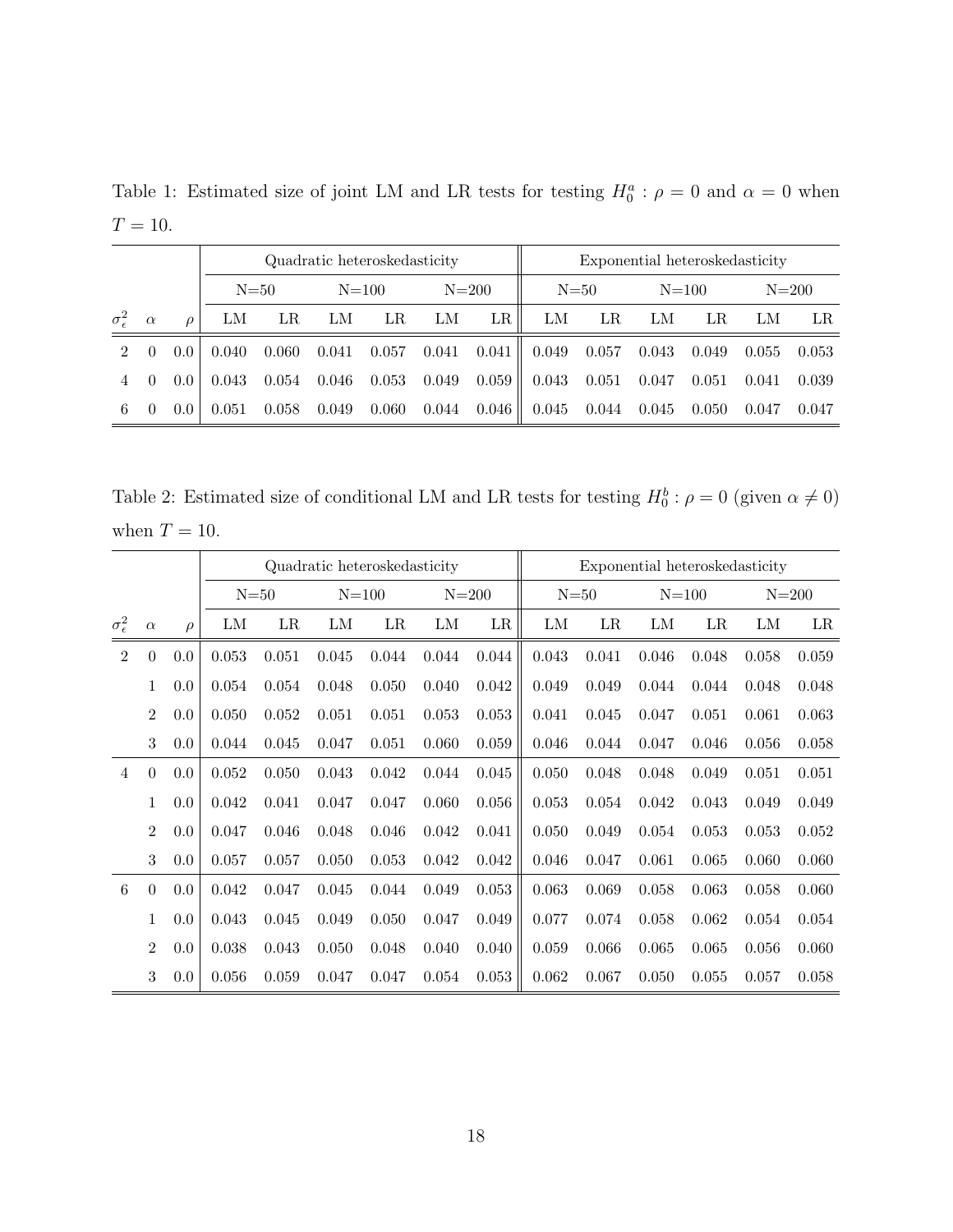|                       |           |                  |           |          | Quadratic heteroskedasticity |           |            |                     | Exponential heteroskedasticity |             |             |           |             |             |
|-----------------------|-----------|------------------|-----------|----------|------------------------------|-----------|------------|---------------------|--------------------------------|-------------|-------------|-----------|-------------|-------------|
|                       |           |                  |           | $N = 50$ | $N\!\!=\!\!100$              |           |            | $N = 200$           |                                | $N = 50$    | $N = 100$   |           | $N = 200$   |             |
| $\sigma^2_{\epsilon}$ | $\rho$    | $\alpha$         | LM        | $\rm LR$ | ${\rm LM}$                   | LR        | ${\rm LM}$ | $\operatorname{LR}$ | ${\rm LM}$                     | LR          | ${\rm LM}$  | $\rm LR$  | LM          | LR          |
| $\overline{2}$        | $0.0\,$   | $\boldsymbol{0}$ | 0.040     | 0.055    | 0.047                        | 0.057     | 0.046      | 0.043               | 0.058                          | $0.056\,$   | 0.050       | 0.057     | 0.060       | $0.066\,$   |
|                       | 0.1       | $\boldsymbol{0}$ | 0.049     | 0.059    | 0.050                        | 0.051     | 0.056      | 0.055               | 0.051                          | 0.060       | 0.046       | 0.050     | 0.040       | 0.047       |
|                       | $\rm 0.2$ | $\overline{0}$   | 0.050     | 0.076    | 0.043                        | 0.052     | 0.048      | 0.052               | 0.048                          | 0.048       | 0.051       | 0.057     | 0.047       | 0.051       |
|                       | $\rm 0.3$ | $\theta$         | 0.042     | 0.052    | 0.045                        | 0.047     | 0.044      | 0.045               | 0.048                          | 0.057       | 0.050       | 0.055     | 0.060       | $\,0.059\,$ |
|                       | $0.4\,$   | $\boldsymbol{0}$ | 0.037     | 0.047    | 0.049                        | 0.057     | 0.052      | 0.054               | 0.055                          | 0.065       | 0.055       | 0.067     | 0.048       | $0.055\,$   |
|                       | $0.5\,$   | $\overline{0}$   | 0.048     | 0.063    | 0.045                        | 0.042     | 0.045      | 0.046               | 0.050                          | 0.054       | 0.043       | 0.051     | 0.038       | 0.048       |
|                       | $0.6\,$   | $\boldsymbol{0}$ | 0.041     | 0.061    | 0.046                        | 0.066     | 0.043      | $0.045\,$           | 0.048                          | 0.039       | 0.061       | 0.044     | 0.050       | 0.023       |
|                       | 0.7       | $\boldsymbol{0}$ | 0.039     | 0.060    | 0.034                        | 0.041     | 0.044      | 0.050               | 0.043                          | 0.046       | 0.045       | 0.029     | 0.043       | $\,0.015\,$ |
|                       | 0.8       | $\overline{0}$   | 0.052     | 0.065    | 0.046                        | 0.052     | 0.038      | 0.051               | 0.050                          | 0.059       | 0.049       | 0.035     | 0.055       | $\,0.034\,$ |
|                       | $\rm 0.9$ | $\boldsymbol{0}$ | 0.048     | 0.084    | 0.036                        | 0.054     | 0.054      | 0.076               | 0.035                          | 0.046       | 0.047       | 0.049     | 0.053       | $\,0.032\,$ |
| $\overline{4}$        | 0.0       | $\theta$         | 0.040     | 0.054    | 0.045                        | 0.050     | 0.060      | 0.050               | 0.045                          | 0.061       | 0.053       | 0.063     | 0.039       | 0.043       |
|                       | 0.1       | $\theta$         | 0.044     | 0.064    | 0.049                        | 0.064     | 0.050      | $\,0.054\,$         | 0.038                          | 0.050       | 0.041       | 0.043     | 0.056       | $0.055\,$   |
|                       | $\rm 0.2$ | $\boldsymbol{0}$ | 0.035     | 0.044    | 0.054                        | 0.058     | 0.049      | 0.052               | 0.057                          | 0.063       | 0.049       | 0.052     | 0.044       | 0.045       |
|                       | $\rm 0.3$ | $\overline{0}$   | 0.025     | 0.044    | 0.049                        | 0.062     | 0.055      | 0.059               | 0.053                          | 0.055       | 0.047       | 0.050     | $\,0.054\,$ | $0.055\,$   |
|                       | $0.4\,$   | $\theta$         | 0.040     | 0.050    | 0.050                        | 0.067     | 0.040      | 0.045               | 0.058                          | 0.068       | 0.041       | 0.045     | 0.045       | 0.046       |
|                       | $0.5\,$   | $\theta$         | 0.049     | 0.064    | 0.047                        | 0.052     | 0.049      | 0.043               | 0.027                          | 0.039       | 0.058       | 0.058     | 0.050       | 0.049       |
|                       | $0.6\,$   | $\boldsymbol{0}$ | 0.035     | 0.054    | 0.046                        | 0.053     | 0.043      | 0.050               | 0.048                          | 0.037       | 0.046       | 0.039     | 0.051       | 0.028       |
|                       | 0.7       | $\boldsymbol{0}$ | 0.050     | 0.071    | 0.046                        | 0.050     | 0.036      | 0.040               | 0.046                          | 0.036       | 0.050       | 0.028     | 0.048       | 0.021       |
|                       | $0.8\,$   | $\boldsymbol{0}$ | 0.048     | 0.065    | 0.058                        | 0.074     | 0.041      | 0.051               | 0.053                          | 0.055       | 0.043       | 0.037     | 0.048       | $0.028\,$   |
|                       | $\rm 0.9$ | $\boldsymbol{0}$ | 0.050     | 0.061    | 0.048                        | 0.068     | 0.058      | 0.072               | 0.049                          | 0.060       | 0.047       | 0.058     | 0.056       | $0.056\,$   |
| $6\phantom{.}6$       | $0.0\,$   | $\theta$         | 0.065     | 0.066    | 0.049                        | 0.060     | 0.060      | 0.058               | 0.042                          | 0.048       | 0.041       | 0.044     | 0.052       | 0.051       |
|                       | 0.1       | $\boldsymbol{0}$ | 0.039     | 0.056    | 0.048                        | 0.052     | 0.043      | 0.042               | 0.045                          | 0.042       | 0.039       | 0.043     | 0.049       | 0.046       |
|                       | $\rm 0.2$ | $\theta$         | 0.035     | 0.051    | 0.062                        | 0.070     | 0.052      | 0.055               | 0.039                          | 0.047       | 0.046       | 0.046     | 0.057       | 0.057       |
|                       | $\rm 0.3$ | $\boldsymbol{0}$ | 0.049     | 0.059    | 0.047                        | 0.047     | 0.055      | 0.057               | 0.044                          | 0.054       | 0.041       | 0.047     | 0.051       | 0.052       |
|                       | 0.4       | $\boldsymbol{0}$ | 0.048     | 0.064    | 0.047                        | 0.055     | 0.040      | 0.046               | 0.042                          | 0.053       | 0.046       | 0.046     | 0.051       | 0.051       |
|                       | $0.5\,$   | $\overline{0}$   | 0.042     | 0.059    | 0.041                        | 0.053     | 0.037      | 0.039               | $\,0.045\,$                    | 0.051       | 0.051       | $0.056\,$ | 0.049       | 0.050       |
|                       | $0.6\,$   | $\boldsymbol{0}$ | $0.056\,$ | 0.062    | 0.041                        | $0.057\,$ | 0.031      | 0.040               | 0.045                          | $\,0.042\,$ | 0.053       | 0.041     | $\,0.044\,$ | 0.027       |
|                       | $0.7\,$   | $\boldsymbol{0}$ | 0.039     | 0.052    | 0.057                        | 0.069     | $0.052\,$  | 0.059               | 0.060                          | 0.037       | $\,0.054\,$ | 0.035     | 0.050       | 0.029       |
|                       | $0.8\,$   | $\overline{0}$   | 0.043     | 0.052    | 0.045                        | 0.064     | 0.051      | 0.058               | 0.043                          | 0.038       | 0.046       | 0.032     | 0.048       | 0.034       |
|                       | $\rm 0.9$ | $\boldsymbol{0}$ | 0.050     | 0.060    | 0.045                        | 0.053     | $0.052\,$  | 0.049               | 0.050                          | 0.037       | 0.054       | 0.066     | 0.051       | $\,0.044\,$ |

Table 3: Estimated size of conditional LM and LR tests for testing  $H_0^c$ :  $\alpha = 0$  (given  $\rho \neq 0$ ) when  $T = 10$ .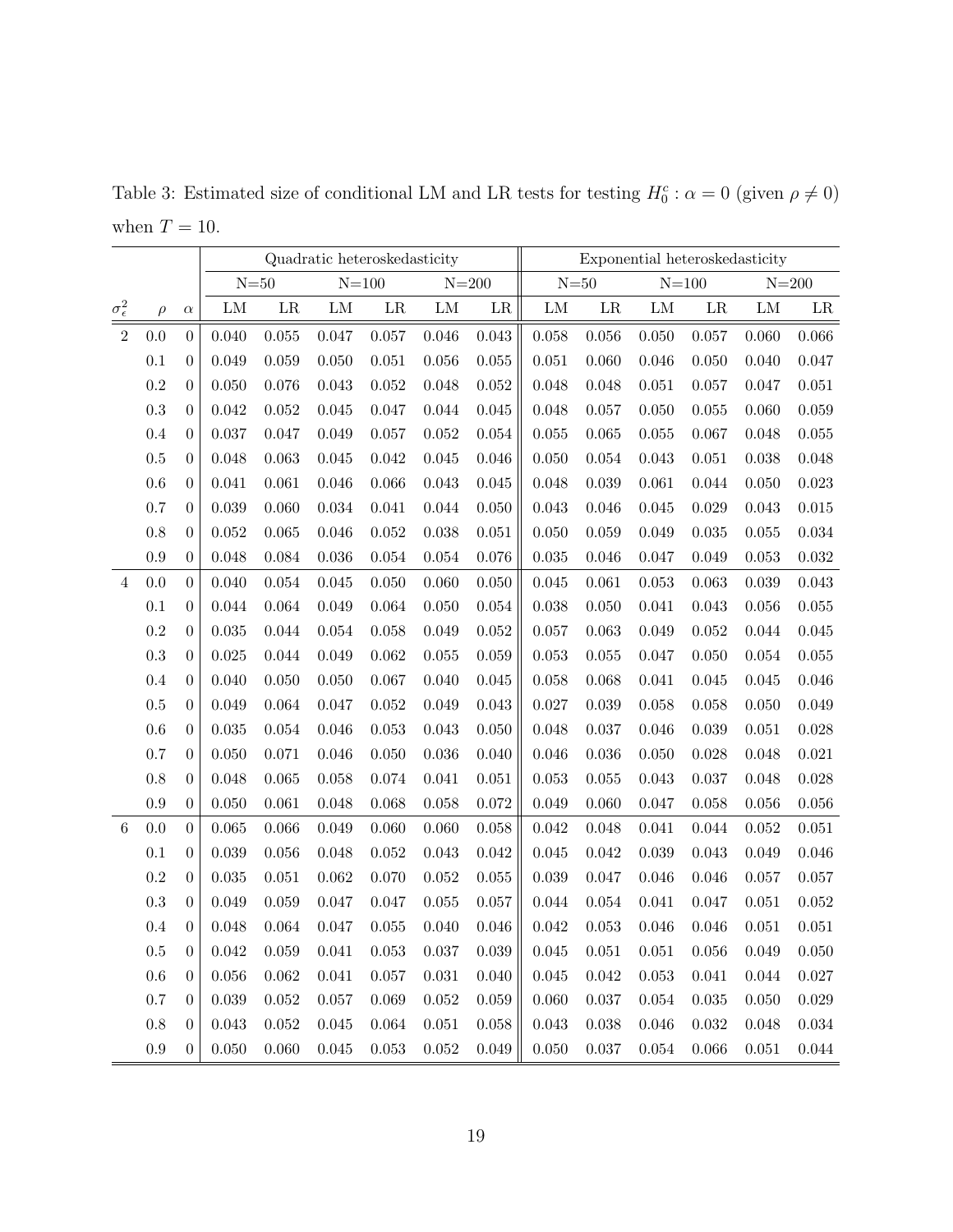Figure 1: Frequency of rejections for  $H_0^a$ :  $\rho = 0$  and  $\alpha = 0$ , N=100, 200, T=10, Quadratic heteroskedasticity.

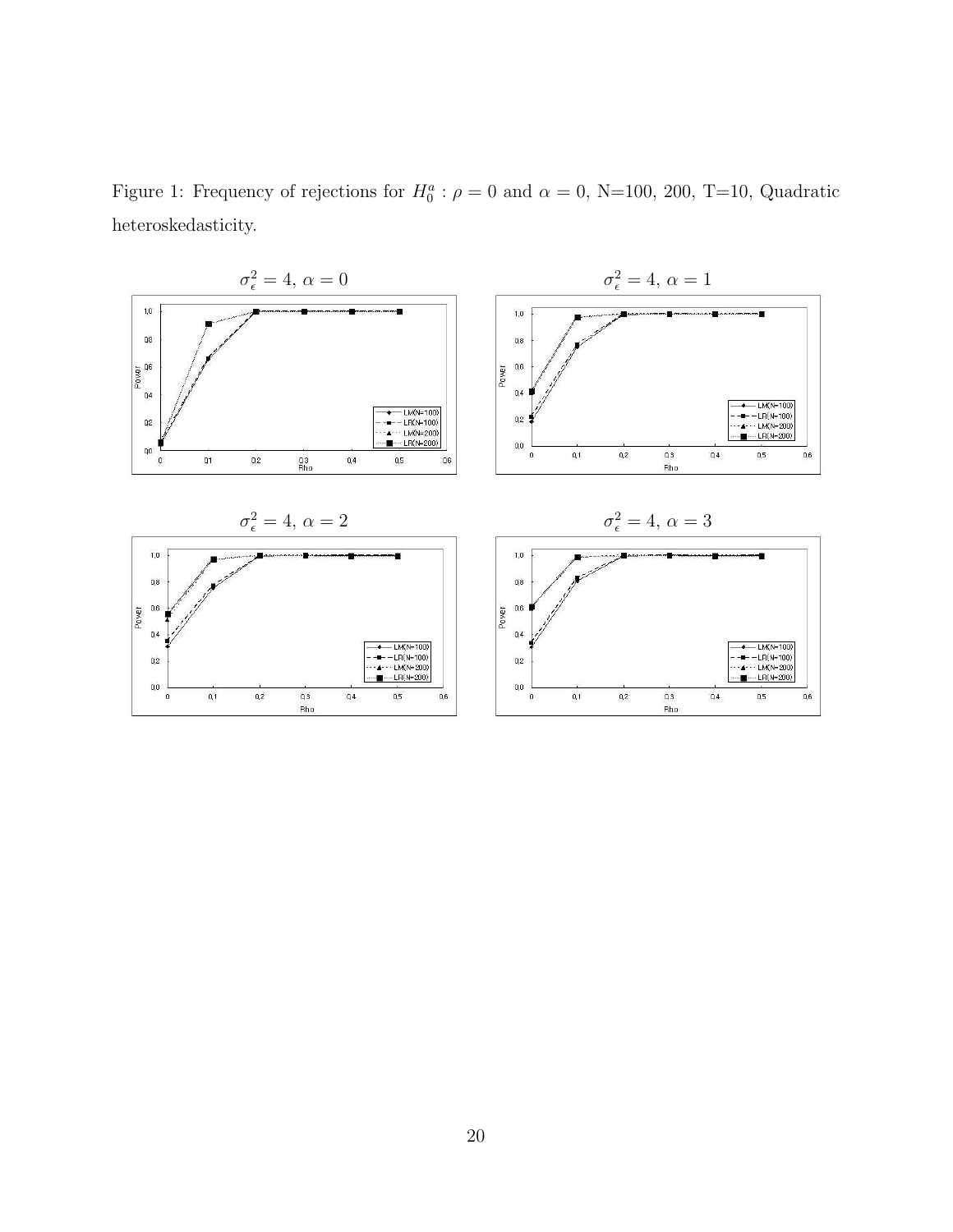Figure 2: Frequency of rejections for  $H_0^a$ :  $\rho = 0$  and  $\alpha = 0$ , N=100, 200, T=10, Exponential heteroskedasticity.

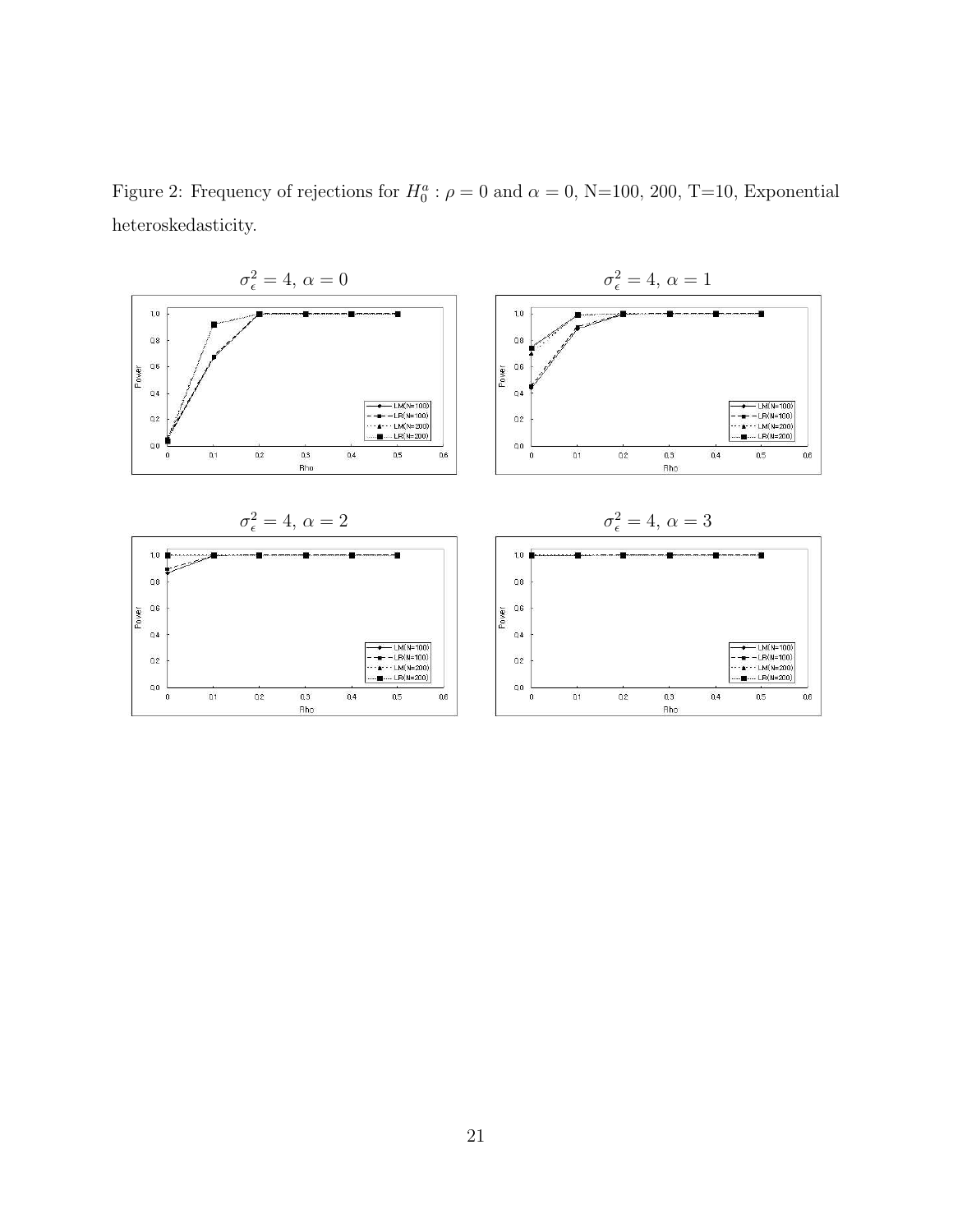Figure 3: Frequency of rejections of the conditional tests for  $H_0^b$ :  $\rho = 0$  (given  $\alpha \neq 0$ ), N=100, 200, T=10, Quadratic heteroskedasticity.

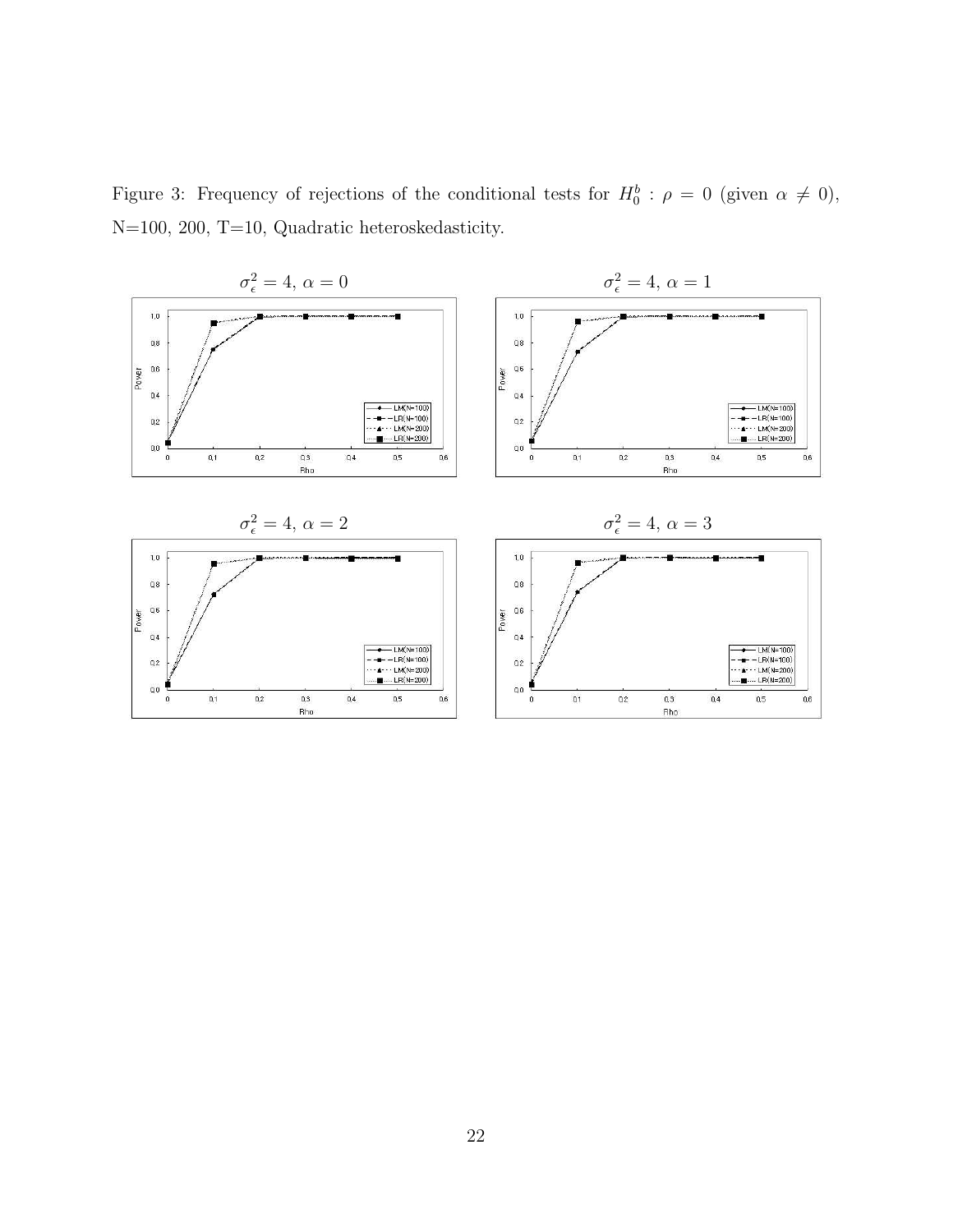Figure 4: Frequency of rejections of the conditional tests for  $H_0^b$ :  $\rho = 0$  (given  $\alpha \neq 0$ ), N=100, 200, T=10, Exponential heteroskedasticity.

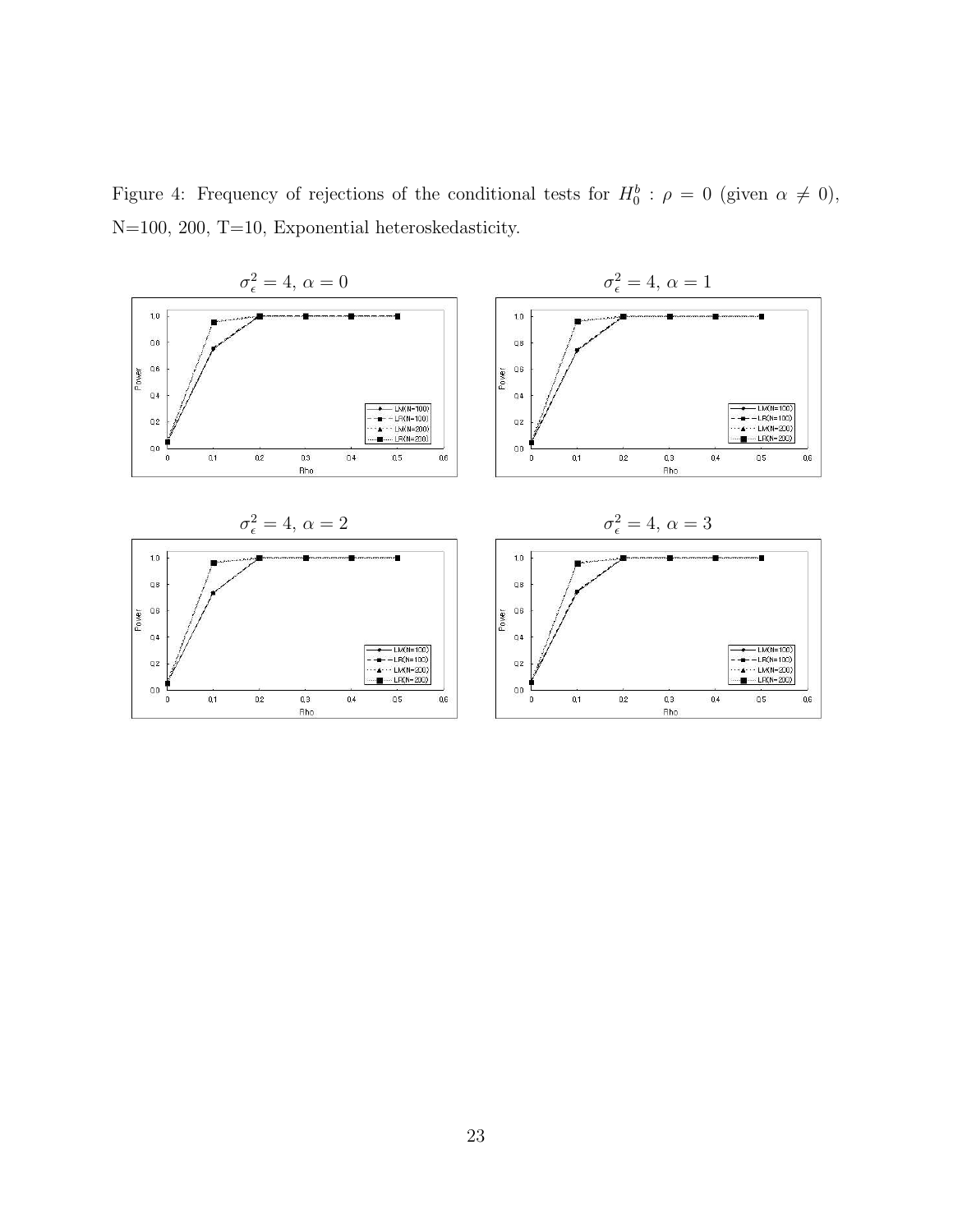Figure 5: Frequency of rejections of the conditional tests for  $H_0^c$ :  $\alpha = 0$  (given  $\rho \neq 0$ ), N=100, 200, T=10, Quadratic heteroskedasticity.

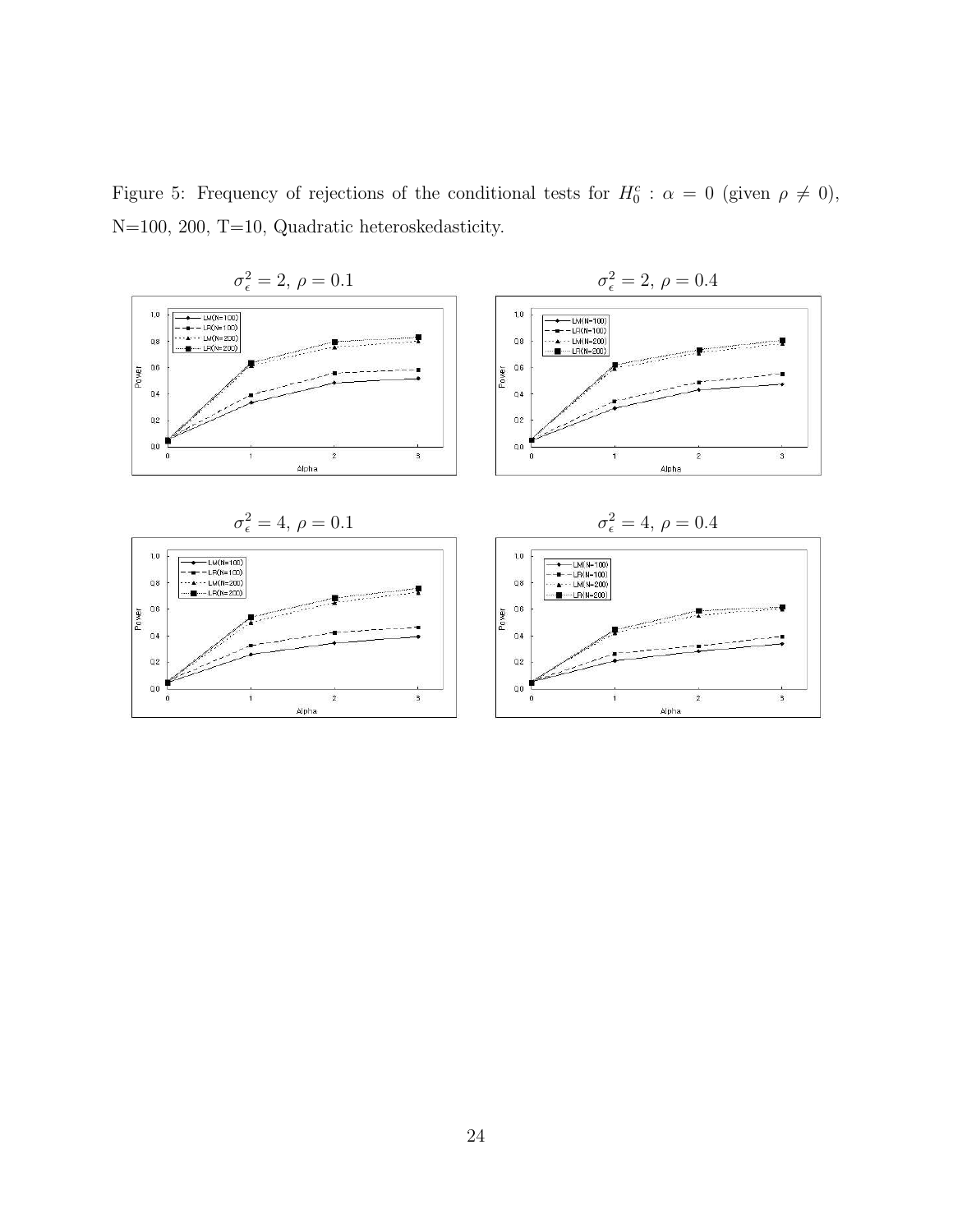Figure 6: Frequency of rejections of the conditional tests for  $H_0^c$ :  $\alpha = 0$  (given  $\rho \neq 0$ ), N=100, 200, T=10, Exponential heteroskedasticity.

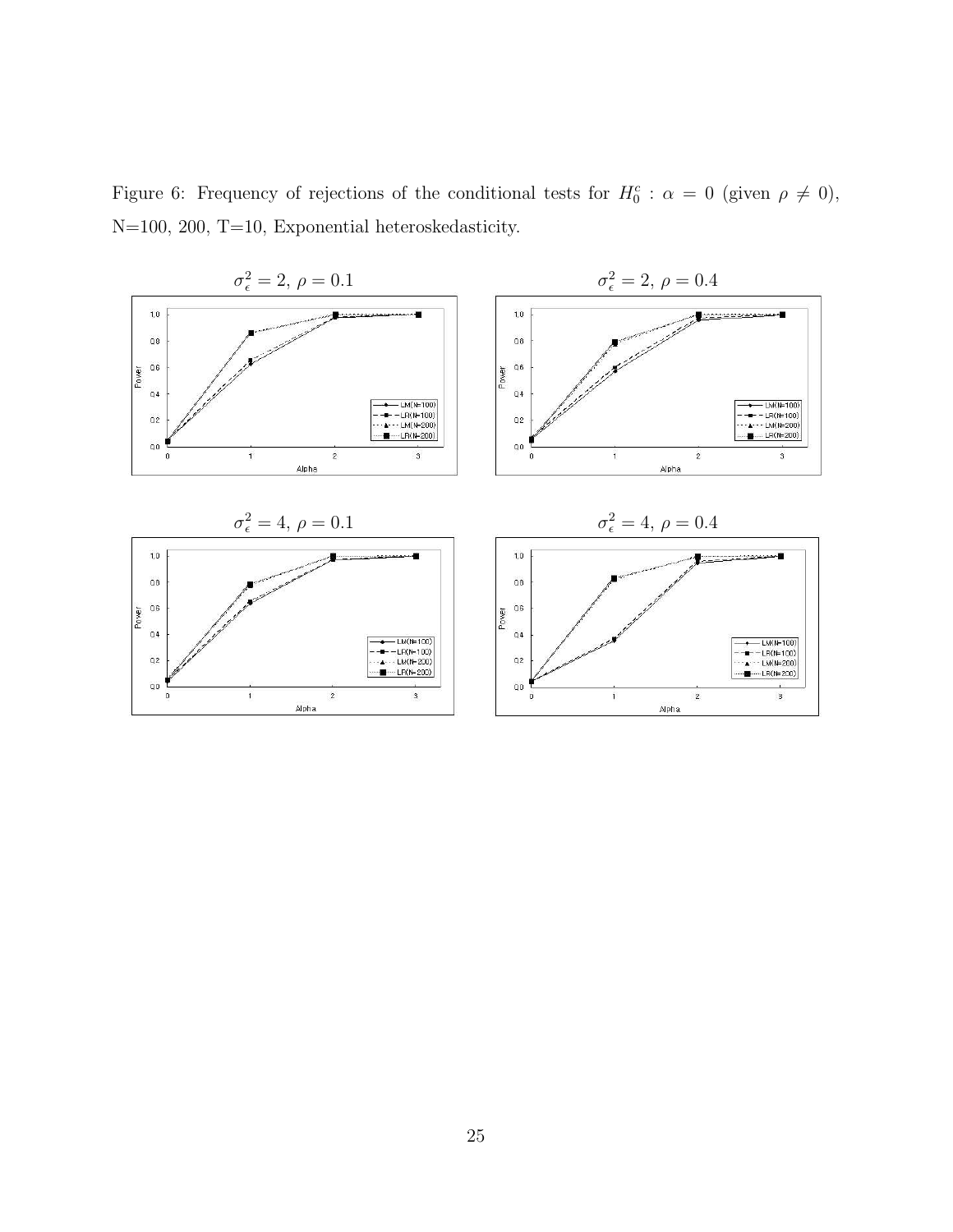# APPENDICES

#### Appendix 1

This appendix derives the joint LM test for testing  $H_0^a: \alpha_2 = \cdots = \alpha_p = 0$  and  $\rho = 0$ . The variance-covariance matrix of the disturbances in (4) can be written as

$$
\Omega = (I_N \otimes \iota_T)(diag[h(z_i'\mathbf{\alpha})] \otimes I_T)(I_N \otimes \iota_T)' + I_N \otimes V
$$
  
=  $diag[h(z_i'\mathbf{\alpha})] \otimes J_T + I_N \otimes V,$  (A.1)

where  $J_T$  is a matrix of ones of dimension T, and  $diag[h(z_i'\boldsymbol{\alpha})]$  is a diagonal matrix of dimension  $N \times N$  and V is the familiar AR(1) covariance matrix. The log-likelihood function under normality of the disturbances is given by

$$
L(\beta, \theta) = constant -\frac{1}{2}\log|\Omega| - \frac{1}{2}u'\Omega^{-1}u,
$$
\n(A.2)

where  $\boldsymbol{\theta}' = (\sigma_{\epsilon}^2, \rho, \boldsymbol{\alpha}')$ . The information matrix is block-diagonal between  $\beta$  and  $\boldsymbol{\theta}$ , since  $H_0^a$  involves only  $\theta$ , the part of the information due to  $\beta$  is ignored, see Baltagi (1995). In order to obtain the joint LM statistic, we need  $D(\theta) = (\partial L/\partial \theta)$  and the information matrix  $J(\theta) = E[-\partial L^2/\partial \theta \partial \theta']$  evaluated at the restricted ML estimator  $\tilde{\theta}$ . Under the null hypothesis, the variance-covariance matrix reduces to  $\Omega = \sigma_\mu^2 (I_N \otimes J_T) + \sigma_\epsilon^2 (I_N \otimes I_T)$ . It is the familiar form of the one-way error component model, see Baltagi(1995). Under the null hypothesis we obtain

$$
\Omega^{-1} = (\sigma_1^2)^{-1} (I_N \otimes \bar{J}_T) + (\sigma_\epsilon^2)^{-1} (I_N \otimes E_T), \tag{A.3}
$$

where  $\sigma_1^2 = T \sigma_\mu^2 + \sigma_\epsilon^2$ .

Following, Hartley and Rao (1967) or Hemmerle and Hartley (1973),

$$
\partial L/\partial \boldsymbol{\theta}_r = -\frac{1}{2}tr[\Omega^{-1}(\partial \Omega/\partial \boldsymbol{\theta}_r)] + \frac{1}{2}[u'\Omega^{-1}(\partial \Omega/\partial \boldsymbol{\theta}_r)\Omega^{-1}u], \tag{A.4}
$$

$$
E\Big[-\frac{\partial^2 L}{\partial \theta_r \partial \theta_s}\Big] = \frac{1}{2}tr\Big[\Omega^{-1}\frac{\partial \Omega}{\partial \theta_r} \Omega^{-1}\frac{\partial \Omega}{\partial \theta_s}\Big],\tag{A.5}
$$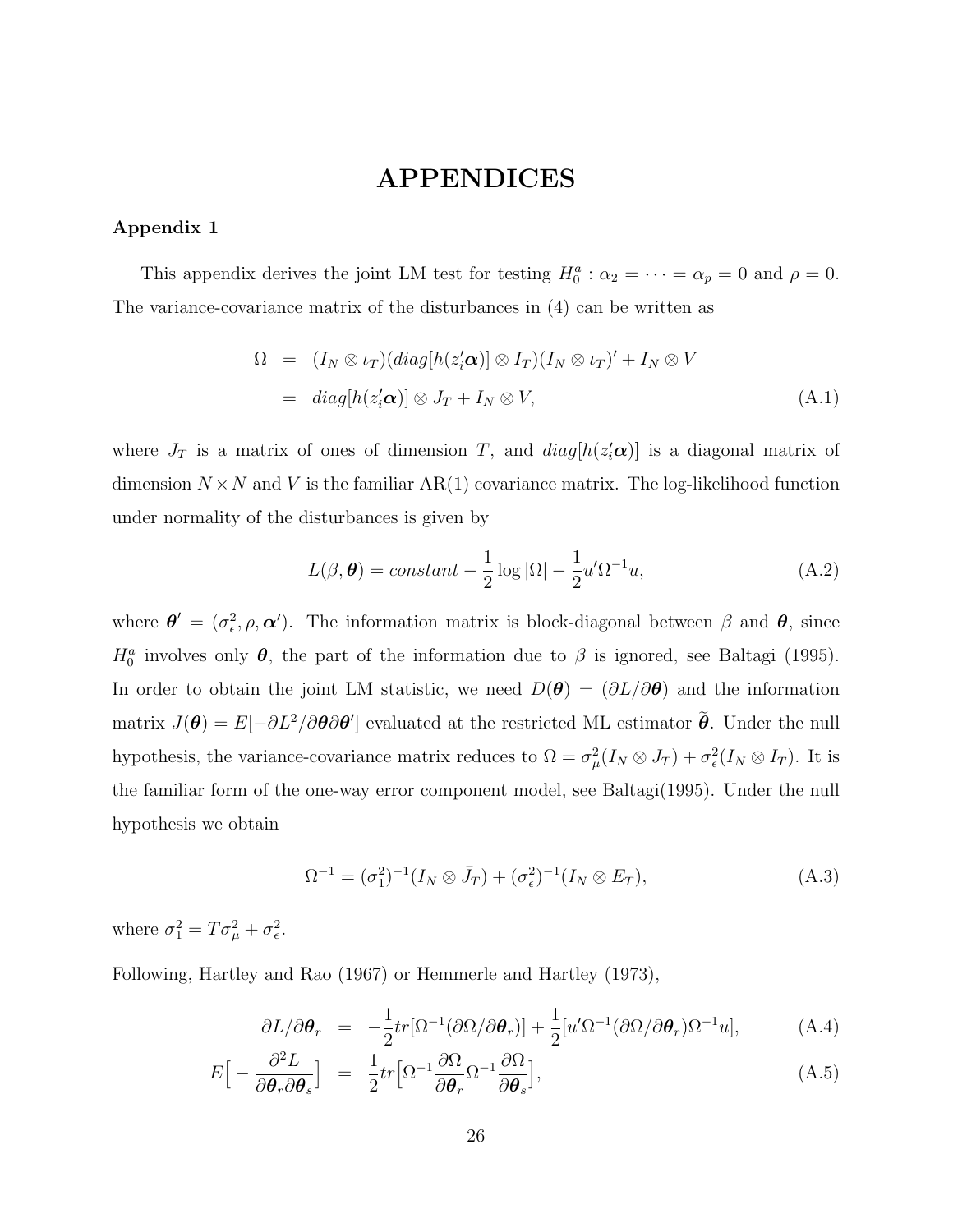for  $r, s = 1, 2, \dots, p + 2$ , see Harville (1977). Then, we obtain the following quantities

$$
\frac{\partial \log L}{\partial \sigma_{\epsilon}^{2}}|_{H_{0}^{a}} = I_{N} \otimes I_{T}
$$
\n
$$
\frac{\partial \log L}{\partial \alpha_{k}}|_{H_{0}^{a}} = diag(h'(\tilde{\alpha}_{1})z_{ik}) \otimes J_{T} = h'(\tilde{\alpha}_{1})diag(z_{ik}) \otimes J_{T}, \qquad k = 1, \dots, p
$$
\n
$$
\frac{\partial \log L}{\partial \rho}|_{H_{0}^{a}} = \sigma_{\epsilon}^{2}I_{N} \otimes G
$$
\n
$$
\Omega^{-1} \frac{\partial \log L}{\partial \sigma_{\epsilon}^{2}} = \left(\frac{1}{\sigma_{1}^{2}}(I_{N} \otimes \bar{J}_{T}) + \frac{1}{\sigma_{\epsilon}^{2}}(I_{N} \otimes E_{T})\right)(I_{N} \otimes I_{T})
$$
\n
$$
= \frac{1}{\sigma_{1}^{2}}(I_{N} \otimes \bar{J}_{T}) + \frac{1}{\sigma_{\epsilon}^{2}}(I_{N} \otimes E_{T})
$$
\n
$$
\Omega^{-1} \frac{\partial \log L}{\partial \alpha_{k}} = \left(\frac{1}{\sigma_{1}^{2}}(I_{N} \otimes \bar{J}_{T}) + \frac{1}{\sigma_{\epsilon}^{2}}(I_{N} \otimes E_{T})\right)(h'(\alpha_{1})(diag(z_{ik}) \otimes J_{T}))
$$
\n
$$
= \frac{h'(\alpha_{1})}{\sigma_{1}^{2}}(diag(z_{ik}) \otimes J_{T})
$$
\n
$$
\Omega^{-1} \frac{\partial \log L}{\partial \rho} = \left(\frac{1}{\sigma_{1}^{2}}(I_{N} \otimes \bar{J}_{T}) + \frac{1}{\sigma_{\epsilon}^{2}}(I_{N} \otimes E_{T})\right)(\sigma_{\epsilon}^{2}I_{N} \otimes G)
$$
\n
$$
= \sigma_{\epsilon}^{2}\left((\frac{1}{\sigma_{1}^{2}}I_{N} \otimes \bar{J}_{T}G) + (\frac{1}{\sigma_{\epsilon}^{2}}I_{N} \otimes E_{T}G)\right) = \sigma_{\epsilon}^{2}\left[I_{N} \otimes (I_{T}G/\sigma_{1}^{2} + E_{T}G/\sigma_{\epsilon}^{2})\right]
$$
\n
$$
\Omega^{-1} \frac{\partial \log L}{\partial
$$

Straightforward calculation of partial derivatives, evaluated at the restricted MLE, yield

$$
\frac{\partial L}{\partial \sigma_{\epsilon}^{2}}|_{H_{0}^{a}} = -\frac{1}{2}tr\Big[\Omega^{-1}\frac{\partial \Omega}{\partial \sigma_{\epsilon}^{2}}\Big] + \frac{1}{2}\tilde{u}'\Big(\Omega^{-1}\frac{\partial \Omega}{\partial \sigma_{\epsilon}^{2}}\Omega^{-1}\Big)\tilde{u}
$$
\n
$$
= -\frac{1}{2}tr\Big[\frac{1}{\sigma_{1}^{2}}(I_{N}\otimes \bar{J}_{T}) + \frac{1}{\sigma_{\epsilon}^{2}}(I_{N}\otimes E_{T})\Big] + \frac{1}{2}\tilde{u}'\Big(\frac{1}{\sigma_{1}^{4}}(I_{N}\otimes \bar{J}_{T}) + \frac{1}{\sigma_{\epsilon}^{4}}(I_{N}\otimes E_{T})\Big)\tilde{u}
$$
\n
$$
= -\frac{1}{2}\Big(N/\tilde{\sigma}_{1}^{2} + N(T-1)/\tilde{\sigma}_{\epsilon}^{2}\Big) + \frac{1}{2}\tilde{u}'\Big(\frac{1}{\tilde{\sigma}_{1}^{4}}I_{N}\otimes \bar{J}_{T} + \frac{1}{\tilde{\sigma}_{\epsilon}^{4}}I_{N}\otimes E_{T}\Big)\tilde{u} = 0
$$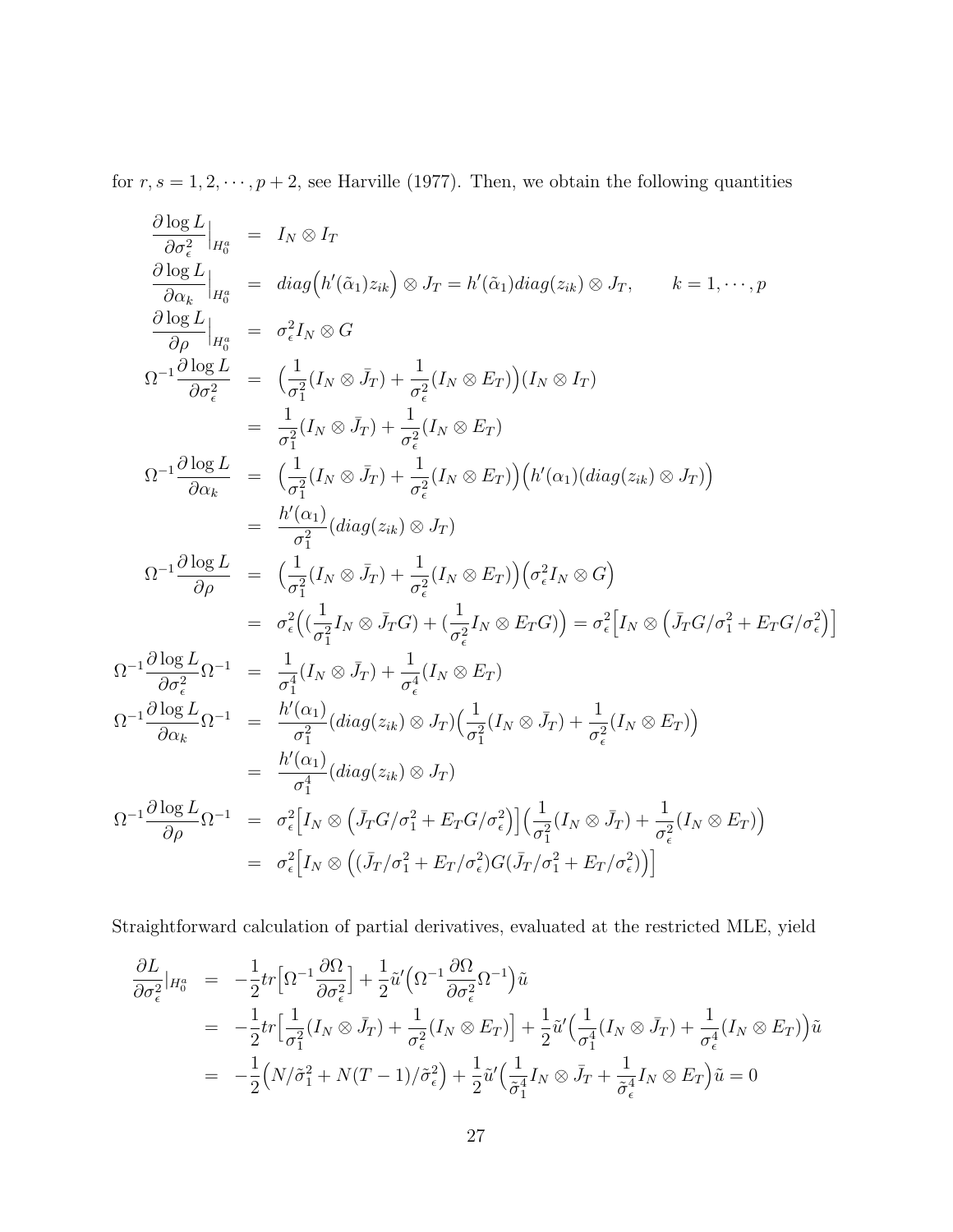$$
\frac{\partial L}{\partial \alpha_{1}}|_{H_{0}^{a}} = -\frac{1}{2}tr\Big[\Omega^{-1}\frac{\partial \Omega}{\partial \alpha_{1}}\Big] + \frac{1}{2}\tilde{u}'\Big(\Omega^{-1}\frac{\partial \Omega}{\partial \alpha_{1}}\Omega^{-1}\Big)\tilde{u}
$$
\n
$$
= -\frac{1}{2}tr\Big[\frac{h'(\alpha_{1})}{\sigma_{1}^{2}}(diag(z_{i1})\otimes J_{T})\Big] + \frac{1}{2}\tilde{u}'\Big(\frac{h'(\alpha_{1})}{\sigma_{1}^{4}}(diag(z_{i1})\otimes J_{T})\Big)\tilde{u}
$$
\n
$$
= -\frac{Th'(\alpha_{1})}{2\sigma_{1}^{2}}\sum_{i=1}^{N}z_{i1} + \frac{h'(\alpha_{1})}{2\sigma_{1}^{4}}\tilde{u}'(diag(z_{i1})\otimes J_{T})\tilde{u}
$$
\n
$$
= -\frac{Th'(\alpha_{1})}{2\sigma_{1}^{2}}\sum_{i=1}^{N}z_{i1} + \frac{h'(\alpha_{1})}{2\sigma_{1}^{4}}\sum_{i=1}^{N}z_{i1}\tilde{u}'_{i}J_{T}\tilde{u}_{i}
$$
\n
$$
= -\frac{Th'(\alpha_{1})}{2\sigma_{1}^{2}}\sum_{i=1}^{N}z_{i1} + \frac{h'(\alpha_{1})}{2\sigma_{1}^{4}}\sum_{i=1}^{N}z_{i1}(\sum_{t=1}^{T}\tilde{u}_{it})^{2}
$$
\n
$$
= \frac{Th'(\tilde{\alpha}_{1})}{2\tilde{\sigma}_{1}^{2}}\sum_{i=1}^{N}z_{i1}(\frac{(\sum_{t=1}^{T}\tilde{u}_{it})^{2}}{T\tilde{\sigma}_{1}^{2}} - 1)
$$
\n
$$
= \frac{Th'(\tilde{\alpha}_{1})}{2\tilde{\sigma}_{1}^{2}}\sum_{i=1}^{N}(\frac{(\sum_{t=1}^{T}\tilde{u}_{it})^{2}}{T\tilde{\sigma}_{1}^{2}} - 1) \qquad (since \ z_{i1} = 1)
$$
\n
$$
= 0
$$

$$
\frac{\partial L}{\partial \alpha_k}|_{H_0^a} = D(\tilde{\alpha}_k) = -\frac{1}{2}tr\Big[\Omega^{-1}\frac{\partial \Omega}{\partial \alpha_k}\Big] + \frac{1}{2}\tilde{u}'\Big(\Omega^{-1}\frac{\partial \Omega}{\partial \alpha_k}\Omega^{-1}\Big)\tilde{u}
$$
\n
$$
= -\frac{1}{2}tr\Big[\frac{h'(\alpha_1)}{\sigma_1^2}(diag(z_{ik}) \otimes J_T)\Big] + \frac{1}{2}\tilde{u}'\Big(\frac{h'(\alpha_1)}{\sigma_1^4}(diag(z_{ik}) \otimes J_T)\Big)\tilde{u}
$$
\n
$$
= -\frac{Th'(\alpha_1)}{2\sigma_1^2}\sum_{i=1}^N z_{ik} + \frac{h'(\alpha_1)}{2\sigma_1^4}\tilde{u}'(diag(z_{ik}) \otimes J_T)\tilde{u}
$$
\n
$$
= -\frac{Th'(\alpha_1)}{2\sigma_1^2}\sum_{i=1}^N z_{ik} + \frac{h'(\alpha_1)}{2\sigma_1^4}\sum_{i=1}^N z_{ik}\tilde{u}'_iJ_T\tilde{u}_i
$$
\n
$$
= -\frac{Th'(\alpha_1)}{2\sigma_1^2}\sum_{i=1}^N z_{ik} + \frac{h'(\alpha_1)}{2\sigma_1^4}\sum_{i=1}^N z_{ik}(\sum_{t=1}^T \tilde{u}_{it})^2
$$
\n
$$
= \frac{Th'(\tilde{\alpha}_1)}{2\tilde{\sigma}_1^2}\sum_{i=1}^N z_{ik}\Big(\frac{(\sum_{t=1}^T \tilde{u}_{it})^2}{T\tilde{\sigma}_1^2} - 1\Big), \quad k = 2, \cdots, p
$$
\n
$$
\frac{\partial L}{\partial \rho}|_{H_0^a} = D(\tilde{\rho}) = -\frac{1}{2}tr\Big[\Omega^{-1}\frac{\partial \Omega}{\partial \rho}\Big] + \frac{1}{2}\tilde{u}'\Big(\Omega^{-1}\frac{\partial \Omega}{\partial \rho}\Omega^{-1}\Big)\tilde{u}
$$
\n
$$
= -\frac{1}{2}tr\Big[\sigma_{\epsilon}^2\Big\{I_N \otimes \Big(\tilde{J}_T G/\sigma_1^2 + E_T G/\sigma_{\epsilon}^2\Big)\Big\}\Big]
$$
\n $$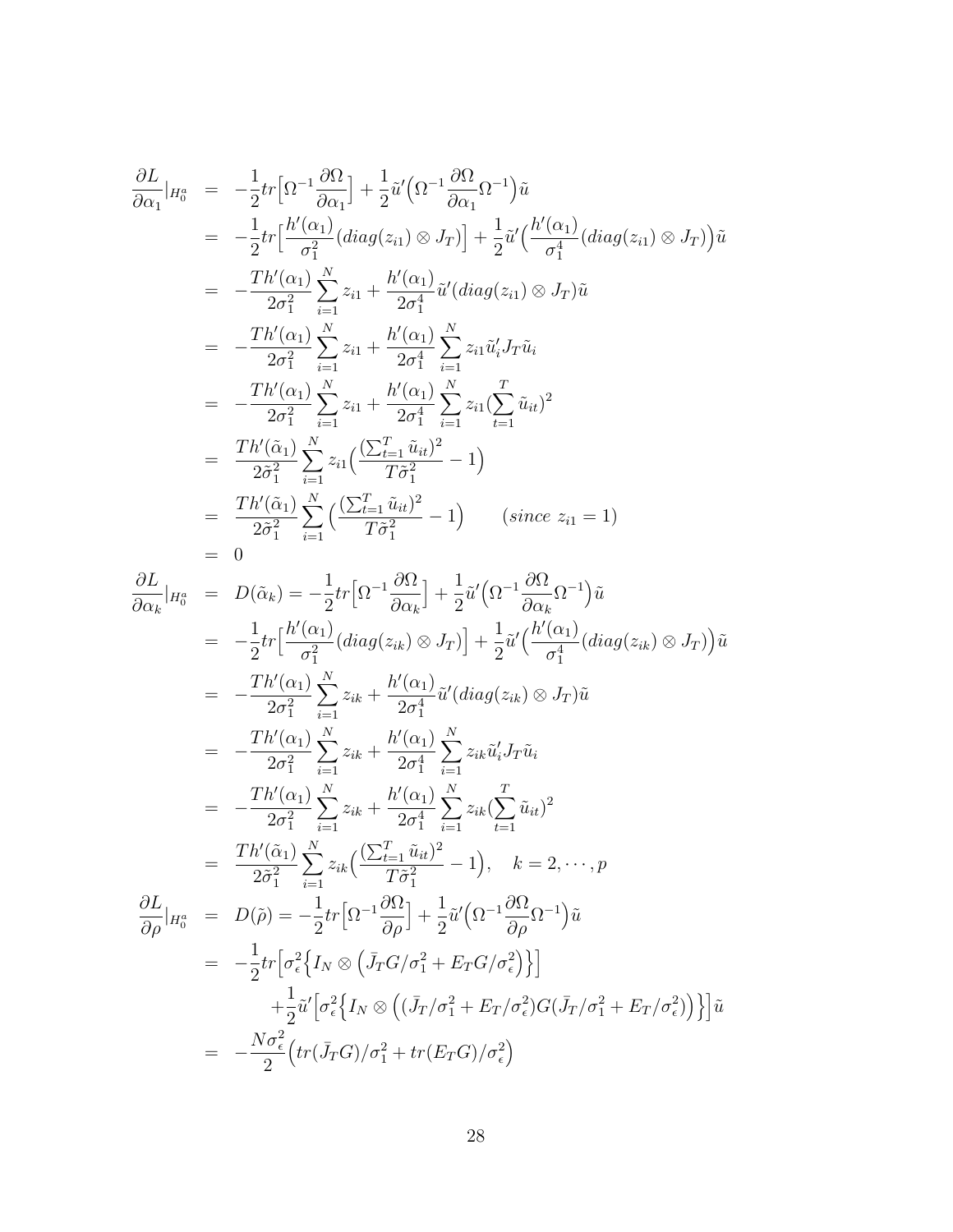$$
+\frac{\tilde{\sigma}_{\epsilon}^{2}}{2}\tilde{u}'\Big[I_{N}\otimes \Big((\bar{J}_{T}/\tilde{\sigma}_{1}^{2}+E_{T}/\tilde{\sigma}_{\epsilon}^{2})G(\bar{J}_{T}/\tilde{\sigma}_{1}^{2}+E_{T}/\tilde{\sigma}_{\epsilon}^{2})\Big)\Big]\tilde{u}
$$
  
\n
$$
=\frac{N\sigma_{\epsilon}^{2}}{2}\Big(\frac{2(T-1)}{T\sigma_{1}^{2}}-\frac{2(T-1)}{T\sigma_{\epsilon}^{2}}\Big)\text{ (since }tr(G)=0, tr(\bar{J}_{T}G)=2(T-1)/T)
$$
  
\n
$$
+\frac{\tilde{\sigma}_{\epsilon}^{2}}{2}\tilde{u}'\Big[I_{N}\otimes\Big((\bar{J}_{T}/\tilde{\sigma}_{1}^{2}+E_{T}/\tilde{\sigma}_{\epsilon}^{2})G(\bar{J}_{T}/\tilde{\sigma}_{1}^{2}+E_{T}/\tilde{\sigma}_{\epsilon}^{2})\Big)\Big]\tilde{u}
$$
  
\n
$$
=\frac{N(T-1)}{T}\frac{\tilde{\sigma}_{1}^{2}-\tilde{\sigma}_{\epsilon}^{2}}{\tilde{\sigma}_{1}^{2}}
$$
  
\n
$$
+\frac{\tilde{\sigma}_{\epsilon}^{2}}{2}\tilde{u}'\Big[I_{N}\otimes\Big((\bar{J}_{T}/\tilde{\sigma}_{1}^{2}+E_{T}/\tilde{\sigma}_{\epsilon}^{2})G(\bar{J}_{T}/\tilde{\sigma}_{1}^{2}+E_{T}/\tilde{\sigma}_{\epsilon}^{2})\Big)\Big]\tilde{u}.
$$
  
\n(A.6)

where  $\tilde{u} = y - X \tilde{\beta}_{MLE}$  is the maximum likelihood residuals under the null hypothesis  $H_0^a$ , and  $\tilde{\alpha}_1$  is the solution of  $D(\tilde{\alpha}_1) = 0$  while  $\tilde{\sigma}_{\varepsilon}^2$  is the solution of  $D(\hat{\sigma}_{\varepsilon}^2) = 0$  from (A.6). Thus, the partial derivatives under  $H_0^a$  are rewritten in vector form as

$$
D(\tilde{\boldsymbol{\theta}}) = \begin{pmatrix} D(\tilde{\sigma}_{\epsilon}^2) \\ D(\tilde{\boldsymbol{\alpha}}) \\ D(\tilde{\boldsymbol{\rho}}) \end{pmatrix} = \begin{pmatrix} 0 \\ \frac{Th'(\tilde{\alpha}_1)}{2\tilde{\sigma}_1^2} Z'f \\ D(\tilde{\boldsymbol{\rho}}) \end{pmatrix},
$$
(A.7)

where  $D(\tilde{\boldsymbol{\alpha}}) = (0, D(\tilde{\alpha}_2), \cdots, D(\tilde{\alpha}_p))'$ ,  $h'(\tilde{\alpha}_1)$  is the evaluated value of  $\partial h(z_i'\boldsymbol{\alpha})/\partial z_i'\boldsymbol{\alpha}$  when  $\alpha_2 = \cdots = \alpha_p = 0$ , and  $Z = (z_1, \dots, z_N)'$  and  $f = (f_1, \dots, f_N)'$ ,  $f_i = (\sum_{t=1}^T \tilde{u}_{it})^2 / T \tilde{\sigma}_1^2 - 1$ .

Also, using the the results of Harville (1977), we obtain the information matrix under the null hypothesis  $H_0^a$ :

$$
E\Big[-\frac{\partial^2 \log L}{\partial \sigma_\epsilon^4}\Big]\Big|_{H_0^a} = \frac{1}{2}tr\Big[\Big{\frac{1}{\sigma_1^2}(I_N \otimes \bar{J}_T) + \frac{1}{\sigma_\epsilon^2}(I_N \otimes E_T)\Big}^2\Big]
$$
  
\n
$$
= \frac{1}{2}tr\Big[1/\tilde{\sigma}_1^4 I_N \otimes \bar{J}_T + 1/\tilde{\sigma}_\epsilon^4 I_N \otimes E_T\Big]
$$
  
\n
$$
= \frac{N}{2}\Big(1/\tilde{\sigma}_1^4 + (T - 1)/\tilde{\sigma}_\epsilon^4\Big)
$$
  
\n
$$
E\Big[-\frac{\partial^2 \log L}{\partial \sigma_\epsilon^2 \partial \alpha_k}\Big]\Big|_{H_0^a} = \frac{1}{2}tr\Big[\Big(\frac{1}{\tilde{\sigma}_1^2}I_N \otimes \bar{J}_T + \frac{1}{\tilde{\sigma}_\epsilon^2}I_N \otimes E_T\Big)\Big(\frac{h'(\tilde{\alpha}_1)}{\tilde{\sigma}_1^2}diag(z_{ik}) \otimes J_T\Big)\Big]
$$
  
\n
$$
= \frac{h'(\tilde{\alpha}_1)}{2\tilde{\sigma}_1^4}tr\Big[diag(z_{ik}) \otimes J_T\Big]
$$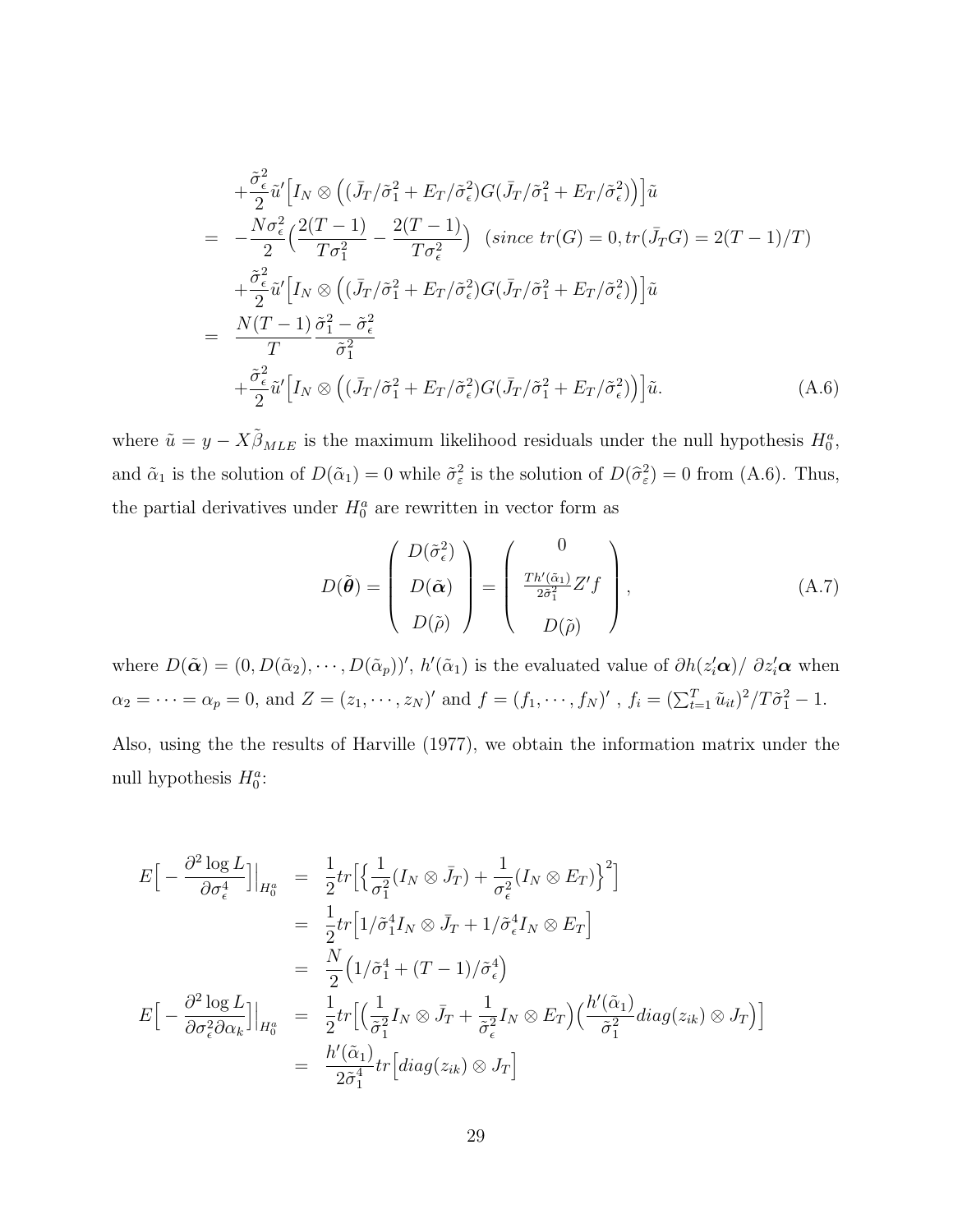$$
= \frac{Th'(\tilde{\alpha}_1)}{2\tilde{\sigma}_1^4} \sum_{i=1}^{N} z_{ik}, \qquad k = 1, \dots, p
$$
  
\n
$$
E\left[-\frac{\partial^2 \log L}{\partial \sigma_i^2 \partial \rho}\right] \Big|_{H_0^a} = \frac{1}{2} tr \Big[\Big(\frac{1}{\tilde{\sigma}_1^2} I_N \otimes \bar{J}_T + \frac{1}{\tilde{\sigma}_\epsilon^2} I_N \otimes E_T\Big) \Big(\frac{\tilde{\sigma}_\epsilon^2}{\tilde{\sigma}_1^2} I_N \otimes \bar{J}_T G + I_N \otimes E_T G\Big)\Big]
$$
  
\n
$$
= \frac{1}{2} tr \Big[\frac{\tilde{\sigma}_\epsilon^2}{\tilde{\sigma}_1^4} I_N \otimes \bar{J}_T G + \frac{1}{\tilde{\sigma}_\epsilon^2} I_N \otimes E_T G\Big]
$$
  
\n
$$
= \frac{N(T-1)}{T} \tilde{\sigma}_\epsilon^2 \Big(\frac{1}{\tilde{\sigma}_1^4} - \frac{1}{\tilde{\sigma}_\epsilon^4}\Big)
$$
  
\n
$$
E\Big[-\frac{\partial^2 \log L}{\partial \rho^2}\Big] \Big|_{H_0^a} = \frac{1}{2} tr \Big[\Big(\frac{\tilde{\sigma}_\epsilon^2}{\tilde{\sigma}_1^4} I_N \otimes \bar{J}_T G + I_N \otimes E_T G\Big)^2\Big]
$$
  
\n
$$
= \frac{1}{2} tr \Big[\frac{\tilde{\sigma}_\epsilon^4}{\tilde{\sigma}_1^4} I_N \otimes \bar{J}_T G \bar{J}_T G + 2 \frac{\tilde{\sigma}_\epsilon^2}{\tilde{\sigma}_1^2} I_N \otimes \bar{J}_T G E_T G + I_N \otimes E_T G E_T G\Big]
$$
  
\n
$$
= N\Big(2a^2(T-1)^2 + 2a(2T-3) + T - 1\Big)
$$
  
\n
$$
E\Big[-\frac{\partial^2 \log L}{\partial \rho \partial \alpha_k}\Big] \Big|_{H_0^a} = \frac{1}{2} tr \Big[\Big(\frac{\tilde{\sigma}_\epsilon^2}{\tilde{\sigma}_1^2} I_N \otimes \bar{J}_T G + I_N \otimes E_T G\Big)\Big(\frac{h'(\til
$$

Therefore, information matrix under the null hypothesis  $H_0^a$  can be obtained in matrix form as  $\mathsf{r}$  $\overline{1}$ 

as  
\n
$$
\tilde{J}_a(\theta) = \begin{bmatrix}\n\frac{N}{2} \left( \frac{1}{\tilde{\sigma}_1^4} + \frac{T-1}{\tilde{\sigma}_\epsilon^4} \right) & \frac{N(T-1)}{T} \tilde{\sigma}_\epsilon^2 \left( \frac{1}{\tilde{\sigma}_1^4} - \frac{1}{\tilde{\sigma}_\epsilon^4} \right) & \frac{T h'(a_1)}{2 \tilde{\sigma}_1^4} i'_N Z \\
\frac{N(T-1)}{T} \tilde{\sigma}_\epsilon^2 \left( \frac{1}{\tilde{\sigma}_1^4} - \frac{1}{\tilde{\sigma}_\epsilon^4} \right) & \tilde{J}_{\rho \rho} & \frac{(T-1) \tilde{\sigma}_\epsilon^2 h'(a_1)}{\tilde{\sigma}_1^4} i'_N Z \\
\frac{T h'(a_1)}{2 \tilde{\sigma}_1^4} Z' i_N & \frac{(T-1) \tilde{\sigma}_\epsilon^2 h'(a_1)}{\tilde{\sigma}_1^4} Z' i_N & \frac{T^2 h'(a_1)^2}{2 \tilde{\sigma}_1^4} Z' Z\n\end{bmatrix},
$$
\n(A.9)  
\nwhere  $\tilde{J}_{\rho \rho} = N \left[ 2a^2 (T-1)^2 + 2a (2T-3) + T - 1 \right], a = \frac{\tilde{\sigma}_\epsilon^2 - \tilde{\sigma}_1^2}{T \sigma_1^2}.$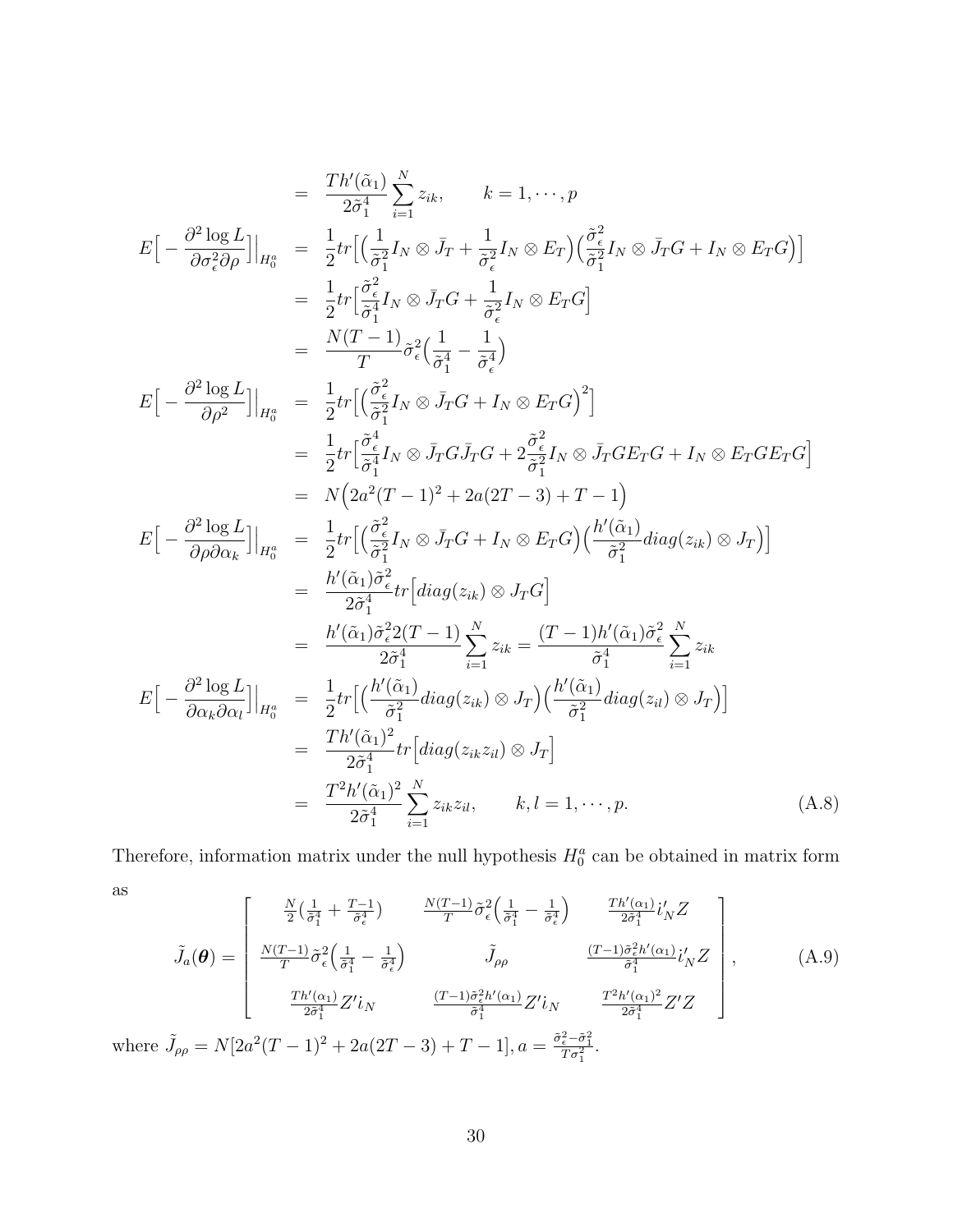Let

$$
A = \begin{bmatrix} \frac{N}{2} \left( \frac{1}{\tilde{\sigma}_{1}^{4}} + \frac{T-1}{\tilde{\sigma}_{\epsilon}^{4}} \right) & \frac{N(T-1)}{T} \tilde{\sigma}_{\epsilon}^{2} \left( \frac{1}{\tilde{\sigma}_{1}^{4}} - \frac{1}{\tilde{\sigma}_{\epsilon}^{4}} \right) \\ \frac{N(T-1)}{T} \tilde{\sigma}_{\epsilon}^{2} \left( \frac{1}{\tilde{\sigma}_{1}^{4}} - \frac{1}{\tilde{\sigma}_{\epsilon}^{4}} \right) & \tilde{J}_{\rho\rho} \end{bmatrix}, B = \begin{bmatrix} \frac{Th'(\alpha_{1})}{2\tilde{\sigma}_{1}^{4}} i'_{N} Z \\ \frac{(T-1)\tilde{\sigma}_{\epsilon}^{2} h'(\alpha_{1})}{\tilde{\sigma}_{1}^{4}} i'_{N} Z \end{bmatrix},
$$
  

$$
C = \begin{bmatrix} \frac{Th'(\alpha_{1})}{2\tilde{\sigma}_{1}^{4}} Z' i_{N} & \frac{(T-1)\tilde{\sigma}_{\epsilon}^{2} h'(\alpha_{1})}{\tilde{\sigma}_{1}^{4}} Z' i_{N} \end{bmatrix}, D = \begin{bmatrix} \frac{T^{2} h'(\alpha_{1})^{2}}{2\tilde{\sigma}_{1}^{4}} Z' Z \end{bmatrix},
$$

then  $\tilde{J}_a(\boldsymbol{\theta})$  can be written as

$$
\tilde{J}_a(\theta) = \begin{bmatrix} A & B \\ C & D \end{bmatrix}.
$$
 (A.10)

Using Searle (), the inverse of partitioned matrix can be obtained as

$$
\tilde{J}_a(\theta)^{-1} = \begin{bmatrix} 0 & 0 & 0 \\ 0 & 0 & 0 \\ 0 & 0 & D^{-1} \end{bmatrix} + \begin{bmatrix} I_2 \\ -D^{-1}C \end{bmatrix} (A - BD^{-1}C)^{-1} [I_2 - BD^{-1}]. \tag{A.11}
$$

In  $(A.11)$ , we obtain

$$
BD^{-1}C = \begin{bmatrix} \frac{Th'(\alpha_1)}{2\tilde{\sigma}_1^4} i'_N Z \\ \frac{(T-1)\tilde{\sigma}_\epsilon^2 h'(\alpha_1)}{\tilde{\sigma}_1^4} i'_N Z \end{bmatrix} \left( \frac{2\tilde{\sigma}_1^4}{T^2 h'(\alpha_1)^2} (Z'Z)^{-1} \right) \left[ \frac{Th'(\alpha_1)}{2\tilde{\sigma}_1^4} Z' i_N \right. \frac{(T-1)\tilde{\sigma}_\epsilon^2 h'(\alpha_1)}{\tilde{\sigma}_1^4} Z' i_N \right]
$$
  
\n
$$
= \begin{bmatrix} \frac{N}{2\tilde{\sigma}_1^4} & \frac{N(T-1)\tilde{\sigma}_\epsilon^2}{T^2 \tilde{\sigma}_1^4} \\ \frac{N(T-1)\tilde{\sigma}_\epsilon^2}{T\tilde{\sigma}_1^4} & \frac{2N(T-1)^2 \tilde{\sigma}_\epsilon^4}{T^2 \tilde{\sigma}_1^4} \end{bmatrix},
$$
  
\n
$$
A - BD^{-1}C = \begin{bmatrix} \frac{N(T-1)}{2\tilde{\sigma}_\epsilon^4} & -\frac{N(T-1)}{T\tilde{\sigma}_\epsilon^2} \\ -\frac{N(T-1)}{T\tilde{\sigma}_\epsilon^2} & \tilde{J}_{\rho\rho} - \frac{2N(T-1)^2 \tilde{\sigma}_\epsilon^4}{T^2 \tilde{\sigma}_1^4} \end{bmatrix} = \begin{bmatrix} \frac{N(T-1)}{2\tilde{\sigma}_\epsilon^4} & -\frac{N(T-1)}{T\tilde{\sigma}_\epsilon^2} \\ -\frac{N(T-1)}{T\tilde{\sigma}_\epsilon^2} & \tilde{C}_{\rho\rho} \end{bmatrix}
$$
  
\n
$$
det(A - BD^{-1}C) = \frac{N(T-1)\left(T^2 \tilde{C}_{\rho\rho} - 2N(T-1)\right)}{2T^2 \tilde{\sigma}_\epsilon^4}
$$
  
\n
$$
\frac{2T^2 \tilde{\sigma}_\epsilon^4 \tilde{C}_{\rho\rho}}{T^2 \tilde{C}_{\rho\rho} - 2N(T-1)} = \begin{bmatrix} \frac{2T^2 \tilde{\sigma}_\epsilon^2 \tilde{C}_{\rho\rho}}}{N(T-1)(T^2 \tilde{C}_{\rho\rho} - 2N
$$

Also we obtain

$$
\tilde{D}(\boldsymbol{\theta})'\left[\begin{array}{c}I_2\\-D^{-1}C\end{array}\right]
$$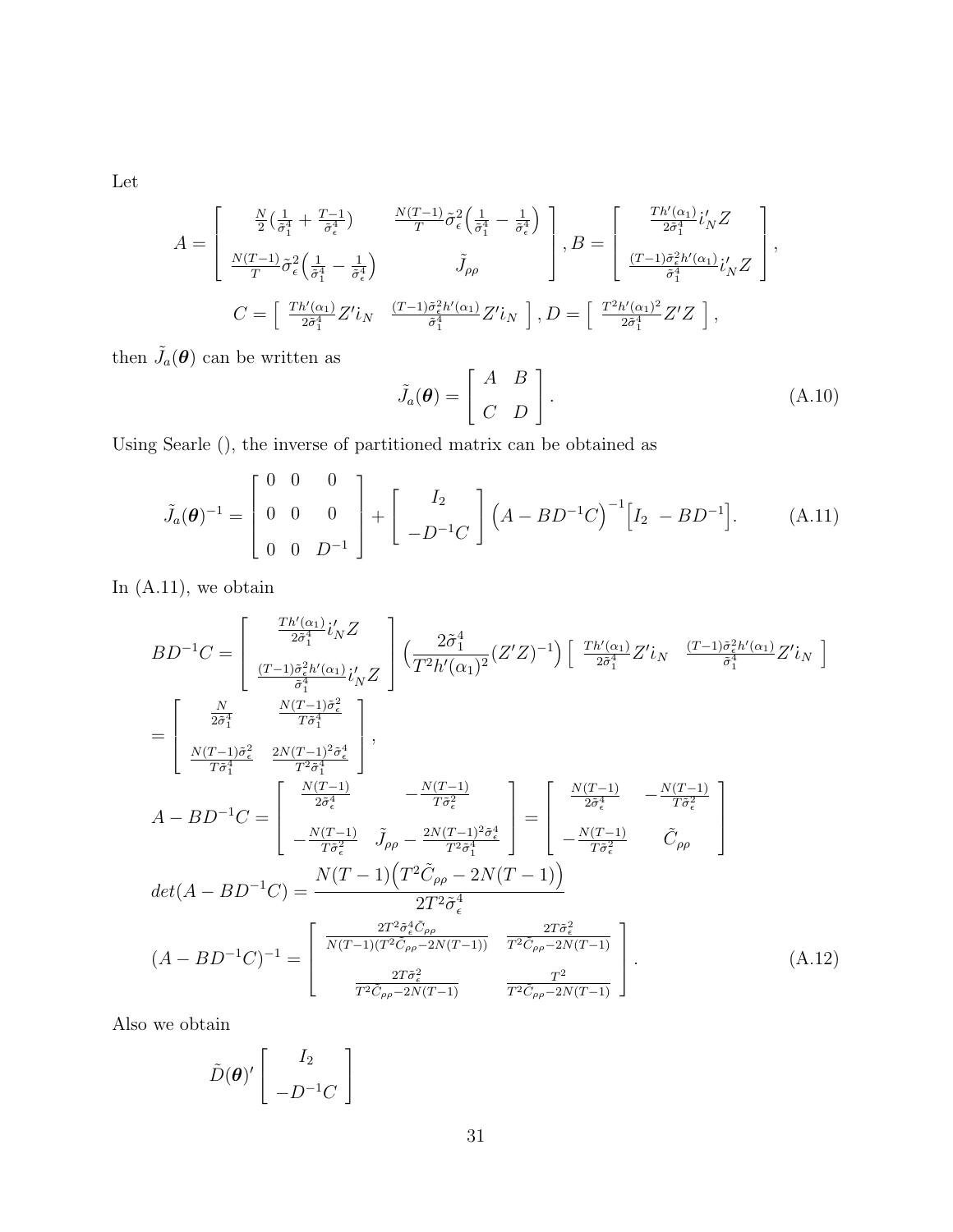$$
= (0 D(\tilde{\rho}) D(\tilde{\alpha})') \begin{bmatrix} 1 & 0 \\ 0 & 1 \\ -\frac{1}{Th'(\tilde{\alpha}_{1})} (Z'Z)^{-1} Z' i_{N} & -\frac{2(T-1)\tilde{\sigma}_{\epsilon}^{2}}{T^{2}h'(\tilde{\alpha}_{1})} (Z'Z)^{-1} Z' i_{N} \end{bmatrix}
$$
  
\n
$$
= (0 D(\tilde{\rho}) \frac{Th'(\tilde{\alpha}_{1})}{2\tilde{\sigma}_{1}^{2}} f'Z) \begin{bmatrix} 1 & 0 \\ 0 & 1 \\ -\frac{1}{Th'(\tilde{\alpha}_{1})} (Z'Z)^{-1} Z' i_{N} & -\frac{2(T-1)\tilde{\sigma}_{\epsilon}^{2}}{T^{2}h'(\tilde{\alpha}_{1})} (Z'Z)^{-1} Z' i_{N} \end{bmatrix}
$$
  
\n
$$
= [-\frac{1}{2\tilde{\sigma}_{1}^{2}} f' Z (Z'Z)^{-1} Z' i_{N} D(\tilde{\rho}) - \frac{(T-1)\tilde{\sigma}_{\epsilon}^{2}}{T\tilde{\sigma}_{1}^{2}} f' Z (Z'Z)^{-1} Z' i_{N}]
$$
  
\n
$$
= [-\frac{1}{2\tilde{\sigma}_{1}^{2}} f' i_{N} D(\tilde{\rho}) - \frac{(T-1)\tilde{\sigma}_{\epsilon}^{2}}{T\tilde{\sigma}_{1}^{2}} f' i_{N}]
$$
  
\n
$$
= [0 D(\tilde{\rho})], \qquad (A.13)
$$

where the fourth equality follows from the fact that the first column of Z is  $i_N$  and the last equality follows from the first-order condition in (A.6).

Therefore, the LM statistic for the hypothesis  $H_0^a$  is obtained by

$$
LM_a = \tilde{D}(\theta)'\tilde{J}^{-1}(\theta)\tilde{D}(\theta)
$$
  
\n
$$
= \tilde{D}(\theta)'\begin{bmatrix} 0 & 0 & 0 \\ 0 & 0 & 0 \\ 0 & 0 & D^{-1} \end{bmatrix}\tilde{D}(\theta)
$$
  
\n
$$
+ \tilde{D}(\theta)'\begin{bmatrix} I_2 \\ -D^{-1}C \end{bmatrix} (A - BD^{-1}C)^{-1} [I_2 - BD^{-1}]\tilde{D}(\theta)
$$
  
\n
$$
= D(\tilde{\alpha})'D^{-1}D(\tilde{\alpha}) + [0 D(\tilde{\rho})](A - BD^{-1}C)^{-1} \begin{bmatrix} 0 \\ D(\tilde{\rho}) \end{bmatrix}
$$
  
\n
$$
= \frac{1}{2}f'Z(Z'Z)^{-1}Z'f + \frac{T^2}{T^2C_{\rho\rho} - 2N(T - 1)}\tilde{D}(\rho)^2,
$$
 (A.14)

where  $C_{\rho\rho} = J_{\rho\rho} - \frac{2N(T-1)^2}{T^2}$  $\overline{T^2}$  $\frac{\tilde{\sigma}_{\epsilon}^4}{\tilde{\sigma}_{1}^4}$ ,  $\tilde{J}_{\rho\rho}$  is given by (A.9). The LM statistic of (A.14) is the familiar term used in testing the heteroscedasticity in Breusch and Pagan (1979). Under the null hypothesis, the LM statistic of (A.14) is asymptotically distributed as  $\chi_p^2$ .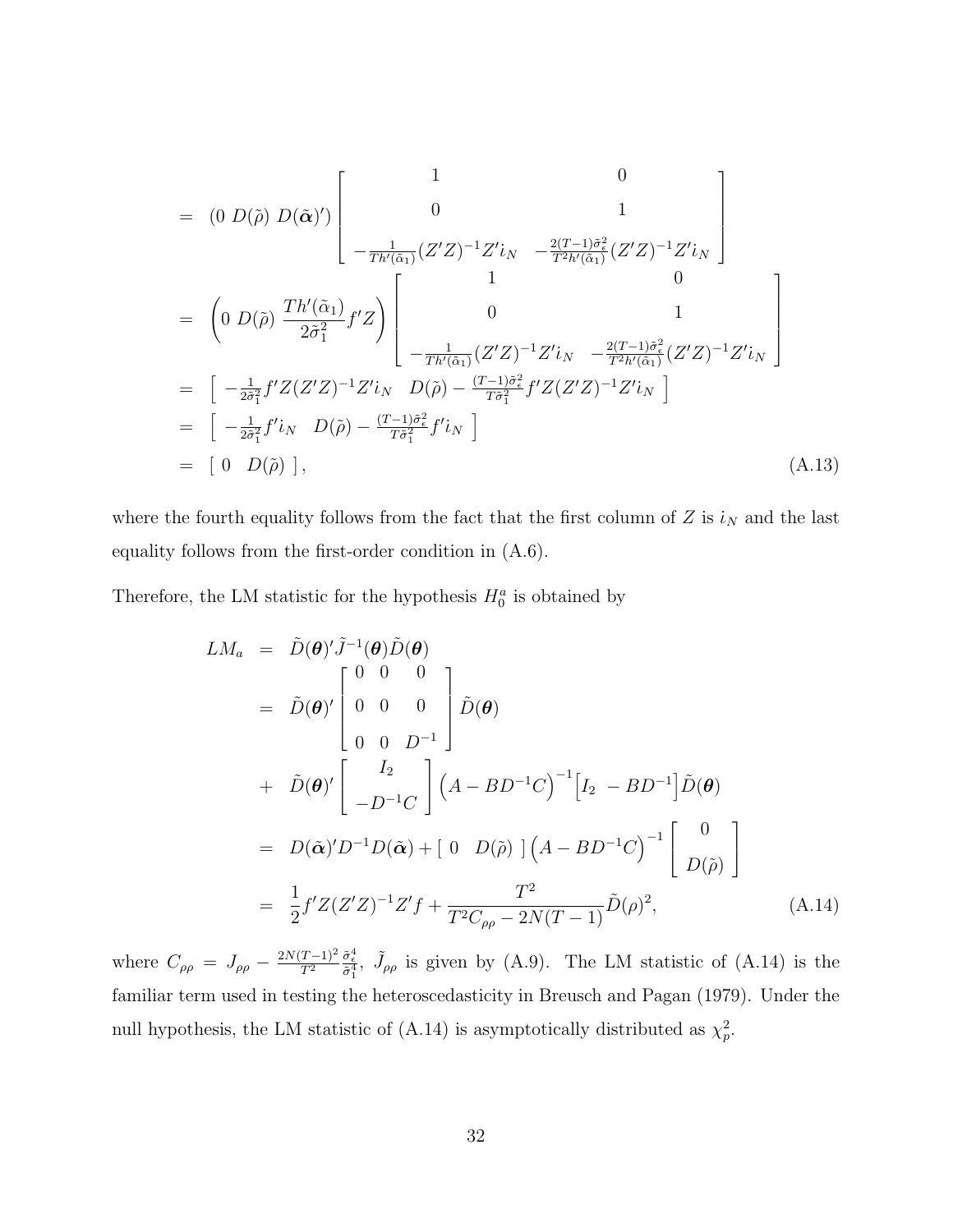### Appendix 2

This appendix derives the conditional LM test for testing  $H_0^b: \rho = 0$  (given  $\alpha \neq 0$ ). The variance-covariance matrix of the disturbances is given by  $(A.1)$ . Under  $H_0^b$  we obtain

$$
\Omega = diag[h(z_i'\mathbf{\alpha})] \otimes J_T + \sigma_\epsilon^2 I_N \otimes I_T, \n\Omega^{-1} = diag\left(\frac{1}{w_i^2}\right) \otimes \bar{J}_T + \frac{1}{\sigma_\epsilon^2} I_N \otimes E_T
$$
\n(B.1)

where  $w_i^2 = Th(z_i'\boldsymbol{\alpha}) + \sigma_{\epsilon}^2$ .

Then, we obtain the following quantities

$$
\frac{\partial \log L}{\partial \sigma_{\epsilon}^{2}}|_{H_{0}^{k}} = I_{N} \otimes I_{T}
$$
\n
$$
\frac{\partial \log L}{\partial \alpha_{k}}|_{H_{0}^{k}} = diag(h'(z_{i}'\hat{\alpha})z_{ik}) \otimes J_{T}
$$
\n
$$
\frac{\partial \log L}{\partial \rho}|_{H_{0}^{k}} = \sigma_{\epsilon}^{2}I_{N} \otimes G
$$
\n
$$
\Omega^{-1} \frac{\partial \log L}{\partial \sigma_{\epsilon}^{2}} = (diag(\frac{1}{w_{i}^{2}}) \otimes \bar{J}_{T} + \frac{1}{\sigma_{\epsilon}^{2}}I_{N} \otimes E_{T})(I_{N} \otimes I_{T})
$$
\n
$$
= diag(\frac{1}{w_{i}^{2}}) \otimes \bar{J}_{T} + \frac{1}{\sigma_{\epsilon}^{2}}I_{N} \otimes E_{T}
$$
\n
$$
\Omega^{-1} \frac{\partial \log L}{\partial \alpha_{k}} = (diag(\frac{1}{w_{i}^{2}}) \otimes \bar{J}_{T} + \frac{1}{\sigma_{\epsilon}^{2}}I_{N} \otimes E_{T})(diag(h'(z_{i}'\hat{\alpha})z_{ik}) \otimes J_{T})
$$
\n
$$
= diag(\frac{h'(z_{i}'\hat{\alpha})z_{ik}}{w_{i}^{2}}) \otimes J_{T}
$$
\n
$$
\Omega^{-1} \frac{\partial \log L}{\partial \rho} = (diag(\frac{1}{w_{i}^{2}}) \otimes \bar{J}_{T} + \frac{1}{\sigma_{\epsilon}^{2}}I_{N} \otimes E_{T})(\sigma_{\epsilon}^{2}I_{N} \otimes G)
$$
\n
$$
= (diag(\frac{\sigma_{\epsilon}^{2}}{w_{i}^{2}}) \otimes \bar{J}_{T}G + I_{N} \otimes E_{T}G)
$$
\n
$$
\Omega^{-1} \frac{\partial \log L}{\partial \sigma_{\epsilon}^{2}} \Omega^{-1} = diag(\frac{1}{w_{i}^{4}}) \otimes \bar{J}_{T} + \frac{1}{\sigma_{\epsilon}^{4}}I_{N} \otimes E_{T}
$$
\n
$$
\Omega^{-1} \frac{\partial \log L}{\partial \alpha_{k}} \Omega^{-1} = (diag(\frac{h'(z_{i}'\hat{\alpha})z_{ik}}{w_{i}^{2}}) \otimes J_{T})(
$$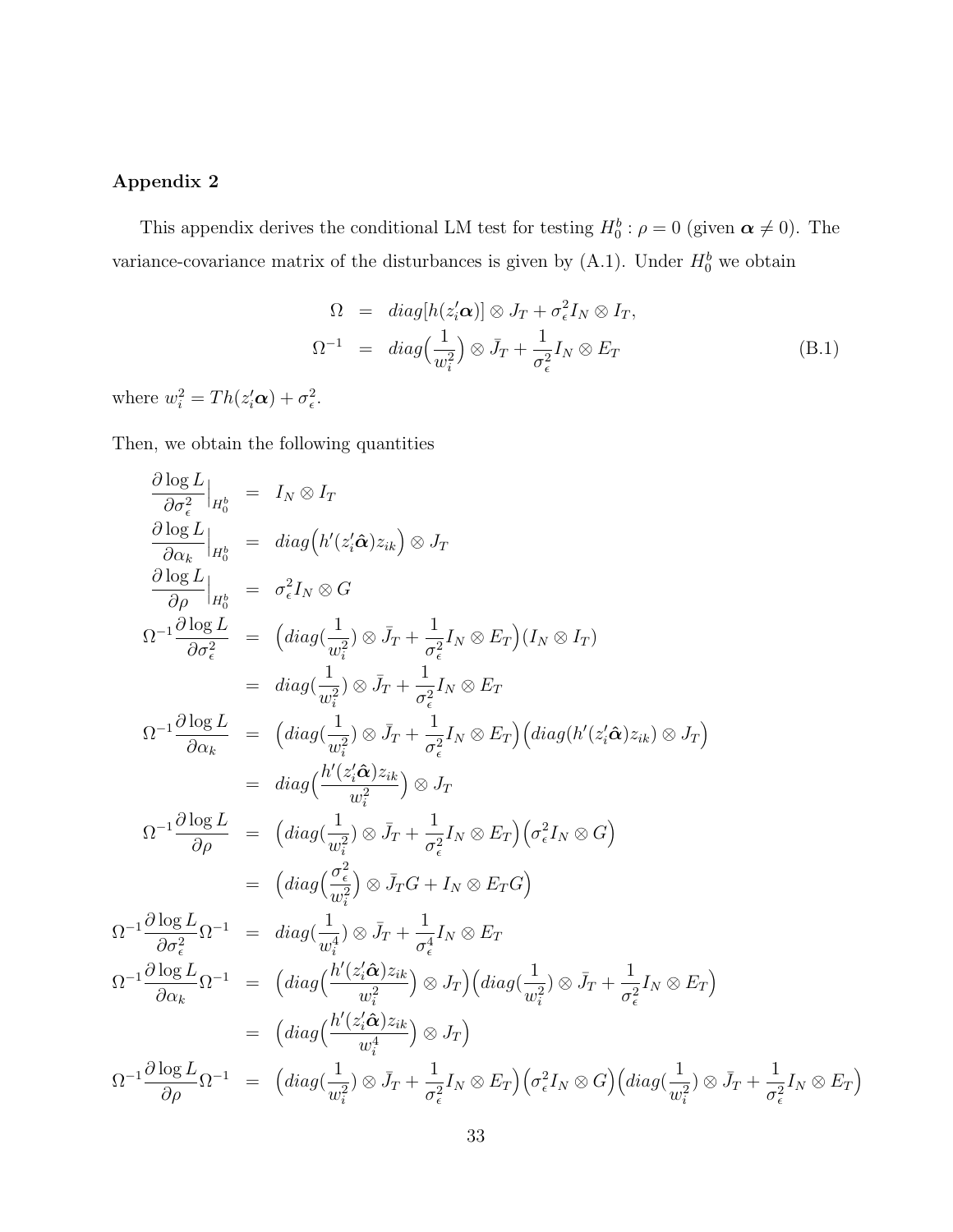$$
= \sigma_{\epsilon}^{2} \Big( diag(\frac{1}{w_{i}^{2}}) \otimes \bar{J}_{T} + \frac{1}{\sigma_{\epsilon}^{2}} I_{N} \otimes E_{T} \Big) \Big( I_{N} \otimes G \Big) \Big( diag(\frac{1}{w_{i}^{2}}) \otimes \bar{J}_{T} + \frac{1}{\sigma_{\epsilon}^{2}} I_{N} \otimes E_{T} \Big)
$$

Using the results of Hemmerle and Hartly(1973), we obtain under the null hypothesis  $H_0^b$ :

$$
\frac{\partial \log L}{\partial \sigma_{\epsilon}^{2}}\Big|_{H_{0}^{k}} = D(\hat{\sigma}_{\epsilon}^{2}) = -\frac{1}{2}tr\Big[\Omega^{-1}\frac{\partial \Omega}{\partial \sigma_{\epsilon}^{2}}\Big] + \frac{1}{2}\hat{u}'\Big(\Omega^{-1}\frac{\partial \Omega}{\partial \sigma_{\epsilon}^{2}}\Omega^{-1}\Big)\hat{u}
$$
\n
$$
= -\frac{1}{2}tr\Big[diag(\frac{1}{\hat{w}_{i}^{2}}) \otimes \bar{J}_{T} + \frac{1}{\hat{\sigma}_{\epsilon}^{2}}I_{N} \otimes E_{T}\Big] + \frac{1}{2}\hat{u}'\Big(diag(\frac{1}{\hat{w}_{i}^{4}}) \otimes \bar{J}_{T} + \frac{1}{\hat{\sigma}_{\epsilon}^{4}}I_{N} \otimes E_{T}\Big)\hat{u}
$$
\n
$$
= -\frac{1}{2}\sum_{i=1}^{N}\Big(\frac{1}{\hat{w}_{i}^{2}} + \frac{T-1}{\hat{\sigma}_{\epsilon}^{2}}\Big) + \frac{1}{2}\hat{u}'\Big[diag(\frac{1}{\hat{w}_{i}^{4}}) \otimes \bar{J}_{T} + \frac{1}{\hat{\sigma}_{\epsilon}^{4}}I_{N} \otimes E_{T}\Big]\hat{u}
$$
\n
$$
= 0
$$
\n
$$
\frac{\partial \log L}{\partial \alpha_{k}}\Big|_{H_{0}} = D(\hat{\alpha}_{k}) = -\frac{1}{2}tr\Big[\Omega^{-1}\frac{\partial \Omega}{\partial \alpha_{k}}\Big] + \frac{1}{2}\hat{u}'\Big(\Omega^{-1}\frac{\partial \Omega}{\partial \alpha_{k}}\Omega^{-1}\Big)\hat{u}
$$
\n
$$
= -\frac{1}{2}tr\Big[diag(\frac{h'(z_{i}'\hat{\alpha})z_{ik}}{\hat{w}_{i}^{2}}) \otimes J_{T}\Big] + \frac{1}{2}\hat{u}'\Big(diag(\frac{h'(z_{i}'\hat{\alpha})z_{ik}}{\hat{w}_{i}^{4}}) \otimes J_{T}\Big)\hat{u}
$$
\n
$$
= -\frac{T}{2}\sum_{i=1}^{N}\frac{h'(z_{i}'\hat{\alpha})z_{ik}}{\hat{w}_{i}^{2}} + \frac{1}{2}\hat{u}'\Big[diag(\frac{h'(z_{i}'\hat{\alpha})z_{ik}}{\hat{
$$

$$
\frac{\partial \log L}{\partial \rho}\Big|_{H_0} = D(\hat{\rho})
$$
\n
$$
= -\frac{1}{2}tr\Big[\Omega^{-1}\frac{\partial \Omega}{\partial \rho}\Big] + \frac{1}{2}\hat{u}'\Big(\Omega^{-1}\frac{\partial \Omega}{\partial \rho}\Omega^{-1}\Big)\hat{u}
$$
\n
$$
= -\frac{1}{2}tr\Big[diag\Big(\frac{\hat{\sigma}_{\epsilon}^2}{\hat{w}_{i}^2}\Big) \otimes \bar{J}_T G + I_N \otimes E_T G\Big]
$$
\n
$$
+ \frac{\hat{\sigma}_{\epsilon}^2}{2}\hat{u}'\Big[\Big(diag(1/\hat{w}_{i}^2) \otimes \bar{J}_T + 1/\hat{\sigma}_{\epsilon}^2 I_N \otimes E_T\Big)\Big(I_N \otimes G\Big)\Big(diag(1/\hat{w}_{i}^2) \otimes \bar{J}_T + 1/\hat{\sigma}_{\epsilon}^2 I_N \otimes E_T\Big)\Big]\hat{u}
$$
\n
$$
= -\frac{1}{2}\Big(\frac{2(T-1)}{T}\sum_{i=1}^N \frac{\hat{\sigma}_{\epsilon}^2}{\hat{u}_{i}^2} - \frac{2N(T-1)}{T}\Big) \qquad (since \ tr(G) = 0, tr(\bar{J}_T G) = 2(T-1)/T)
$$
\n
$$
+ \frac{\hat{\sigma}_{\epsilon}^2}{2}\hat{u}'\Big[\Big(diag(1/\hat{w}_{i}^2) \otimes \bar{J}_T + 1/\hat{\sigma}_{\epsilon}^2 I_N \otimes E_T\Big)\Big(I_N \otimes G\Big)\Big(diag(1/\hat{w}_{i}^2) \otimes \bar{J}_T + 1/\hat{\sigma}_{\epsilon}^2 I_N \otimes E_T\Big)\Big]\hat{u}
$$
\n
$$
= \frac{T-1}{T}\sum_{i=1}^N \Big(\frac{\hat{w}_{i}^2 - \hat{\sigma}_{\epsilon}^2}{\hat{u}_{i}^2}\Big)
$$
\n
$$
+ \frac{\hat{\sigma}_{\epsilon}^2}{2}\hat{u}'\Big[\Big(diag(1/\hat{w}_{i}^2) \otimes \bar{J}_T + 1/\hat{\sigma}_{\epsilon}^2 I_N \otimes E_T\Big)\Big(I_N \otimes G\Big)\Big(diag(1/\hat{w}_{i}^2) \otimes \bar{J}_T + 1/\hat{\sigma}_{\epsilon}^2 I
$$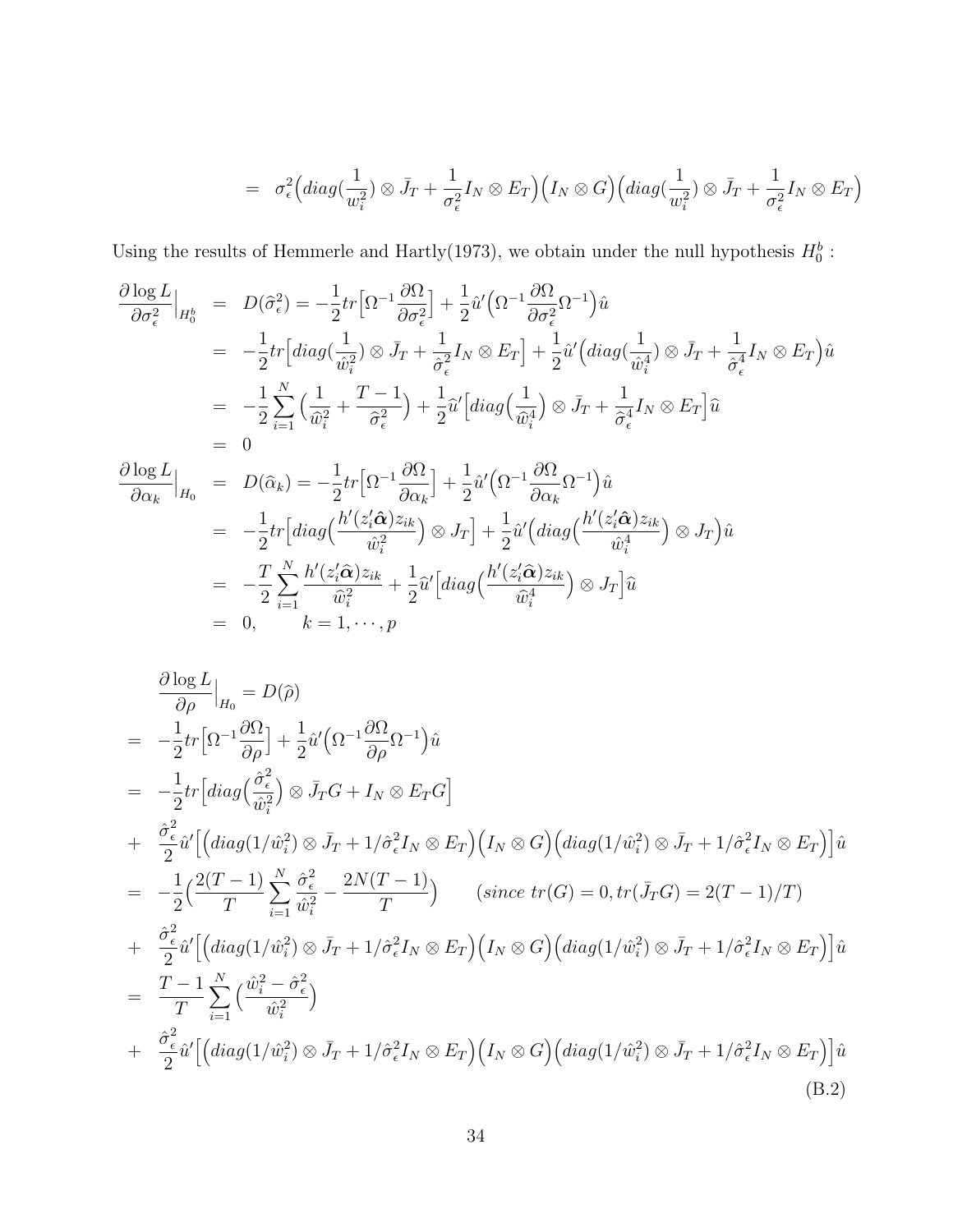where  $\hat{u} = y - X\hat{\beta}_{GLS}$  is the GLS residuals under  $H_0^b$ ,  $\hat{w}_i^2 = Th(z_i'\hat{\alpha}) + \hat{\sigma}_\epsilon^2$ , where  $\hat{\alpha}$  is the ML estimator of  $\alpha$  and  $\hat{\sigma}_{\epsilon}^2$  is the solution of  $D(\hat{\sigma}_{\epsilon}^2) = 0$  under  $H_0^b$ , and  $h'(z_i'\hat{\alpha})$  is the evaluated value of  $\partial h(z_i'\alpha)/\partial z_i'\alpha$ . Therefore, the partial derivatives under  $H_0^b$  can be written in vector form as  $\overline{\phantom{a}}$  $\mathbf{r}$ 

$$
D(\hat{\boldsymbol{\theta}}) = \begin{pmatrix} D(\hat{\sigma}_{\epsilon}^2) \\ D(\hat{\boldsymbol{\alpha}}) \\ D(\hat{\rho}) \end{pmatrix} = \begin{pmatrix} 0 \\ 0 \\ D(\hat{\rho}) \end{pmatrix}.
$$
 (B.3)

where  $D(\hat{\alpha}) = (D(\hat{\alpha}_1), \cdots, D(\hat{\alpha}_p))'$ . Also, using the the results of Harville (1977), we obtain the information matrix under the null hypothesis  $H_0^b$ :

$$
E\left[-\frac{\partial^2 \log L}{\partial \sigma_{\epsilon}^4}\right]\Big|_{H_0^b} = \frac{1}{2}tr\left[\left(\operatorname{diag}\left(\frac{1}{\hat{w}_i^2}\right) \otimes \bar{J}_T + \frac{1}{\hat{\sigma}_{\epsilon}^2} I_N \otimes E_T\right)^2\right]
$$
  
\n
$$
= \frac{1}{2}tr\left[\left(\operatorname{diag}\left(\frac{1}{\hat{w}_i^4}\right) \otimes \bar{J}_T + \frac{1}{\hat{\sigma}_{\epsilon}^4} I_N \otimes E_T\right)\right]
$$
  
\n
$$
= \frac{1}{2} \sum_{i=1}^N \left(\frac{1}{\hat{w}_i^4} + \frac{T-1}{\hat{\sigma}_{\epsilon}^4}\right)
$$
  
\n
$$
E\left[-\frac{\partial^2 \log L}{\partial \sigma_{\epsilon}^2 \partial \alpha_k}\right]\Big|_{H_0^a} = \frac{1}{2}tr\left[\left(\operatorname{diag}\left(\frac{1}{\hat{w}_i^2}\right) \otimes \bar{J}_T + \frac{1}{\hat{\sigma}_{\epsilon}^2} I_N \otimes E_T\right)\left(\operatorname{diag}\left(\frac{h'(z_i'\hat{\alpha})z_{ik}}{\hat{w}_i^3}\right) \otimes J_T\right)\right]
$$
  
\n
$$
= \frac{1}{2}tr\left[\left(\operatorname{diag}\left(\frac{h'(z_i'\hat{\alpha})z_{ik}}{\hat{w}_i^4}\right) \otimes J_T\right)\right]
$$
  
\n
$$
= \frac{T}{2} \sum_{i=1}^N \left(\frac{h'(z_i'\hat{\alpha})z_{ik}}{\hat{w}_i^4}\right), \qquad k = 1, \cdots, p
$$
  
\n
$$
E\left[-\frac{\partial^2 \log L}{\partial \sigma_{\epsilon}^2 \partial \rho}\right]\Big|_{H_0^a} = \frac{1}{2}tr\left[\left(\operatorname{diag}\left(\frac{1}{\hat{w}_i^2}\right) \otimes \bar{J}_T + \frac{1}{\hat{\sigma}_{\epsilon}^2} I_N \otimes E_T\right)\left(\operatorname{diag}\left(\frac{\hat{\sigma}_{\epsilon}^2}{\hat{w}_i^2}\right) \otimes \bar{J}_T G + I_N \otimes E_T G\right)\right]
$$
  
\n
$$
=
$$

$$
E\Big[-\frac{\partial^2 \log L}{\partial \rho^2}\Big]\Big|_{H_0^a}
$$
  
=  $\frac{1}{2}tr\Big[\Big(idiag\Big(\frac{\hat{\sigma}^2_{\epsilon}}{\hat{w}_i^2}\Big)\otimes \bar{J}_TG + I_N \otimes E_TG\Big)^2\Big]$   
=  $\frac{1}{2}tr\Big[diag\Big(\frac{\hat{\sigma}^4_{\epsilon}}{\hat{w}_i^4}\Big)\otimes \bar{J}_TG\bar{J}_TG + 2diag\Big(\frac{\hat{\sigma}^2_{\epsilon}}{\hat{w}_i^2}\Big)\otimes \bar{J}_TGE_TG + I_N \otimes E_TGE_TG\Big]$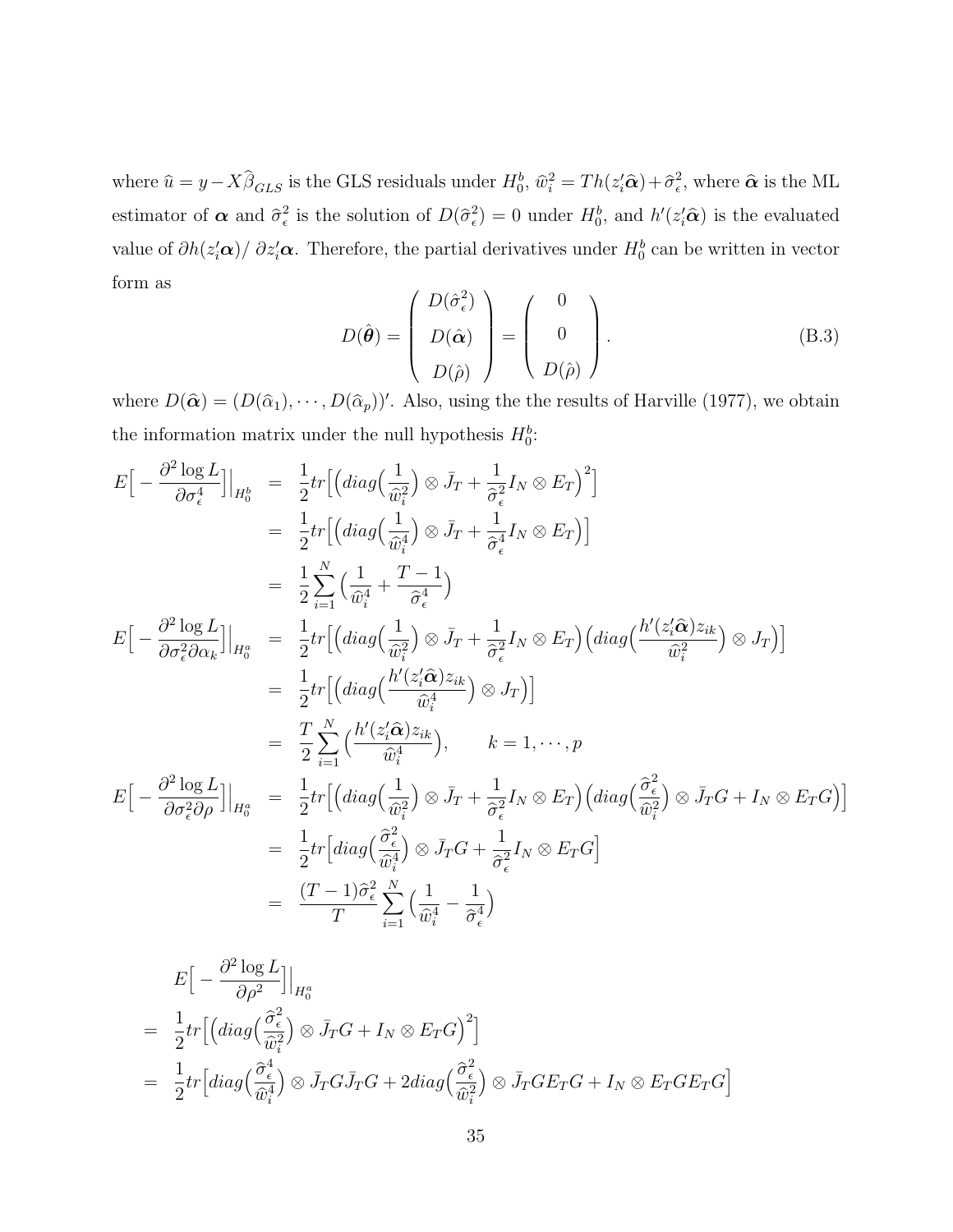$$
= \frac{1}{2} \Big[ \sum_{i=1}^{N} \hat{\sigma}_{\epsilon}^{4} / \hat{w}_{i}^{4} tr \Big( \bar{J}_{T} G \bar{J}_{T} G \Big) + 2 \sum_{i=1}^{N} \frac{\hat{\sigma}_{\epsilon}^{2}}{\hat{w}_{i}^{2}} tr \Big( \bar{J}_{T} G E_{T} G \Big) + N tr \Big( E_{T} G E_{T} G \Big) \Big]
$$
  
\n
$$
= \frac{1}{2} \Big[ \sum_{i=1}^{N} \hat{\sigma}_{\epsilon}^{4} / \hat{w}_{i}^{4} tr \Big( \bar{J}_{T} G \bar{J}_{T} G \Big) + 2 \sum_{i=1}^{N} \frac{\hat{\sigma}_{\epsilon}^{2}}{\hat{w}_{i}^{2}} tr \Big( \bar{J}_{T} G^{2} - \bar{J}_{T} G \bar{J}_{T} G \Big)
$$
  
\n
$$
+ N tr \Big( G^{2} - 2 \bar{J}_{T} G^{2} + \bar{J}_{T} G \bar{J}_{T} G \Big) \Big]
$$
  
\n
$$
= \frac{1}{2} \Big[ \sum_{i=1}^{N} \hat{\sigma}_{\epsilon}^{4} / \hat{w}_{i}^{4} (T - 1)^{2} / T^{2} + 2 \sum_{i=1}^{N} \frac{\hat{\sigma}_{\epsilon}^{2}}{\hat{w}_{i}^{2}} \Big( 2(2T - 3) / T - 4(T - 1)^{2} / T^{2} \Big)
$$
  
\n
$$
+ N \Big( 2(T - 1) - 4(2T - 3) / T + 4(T - 1)^{2} / T^{2} \Big) \Big]
$$
  
\n
$$
\Big( since \ tr (\bar{J}_{T} G \bar{J}_{T} G) = 4(T - 1)^{2} / T^{2}, \ tr (\bar{J}_{T} G^{2}) = 2(2T - 3) / T, \ tr (G^{2}) = 2(T - 1) \Big)
$$
  
\n
$$
= \frac{2(T - 1)^{2}}{T^{2}} \sum_{i=1}^{N} (\hat{\sigma}_{\epsilon}^{2} / \hat{w}_{i}^{2} - 1)^{2} + \frac{2(2T - 3)}{T} \sum_{i=1}^{N} (\hat{\sigma}_{\epsilon}^{2} / \hat{w}_{i}^{2} - 1) + (T
$$

$$
E\left[-\frac{\partial^2 \log L}{\partial \rho \partial \alpha_k}\right]\Big|_{H_0^a} = \frac{1}{2}tr\Big[\Big(\operatorname{diag}\Big(\frac{h'(z_i'\hat{\alpha})z_{ik}}{\hat{w}_i^2}\Big) \otimes J_T\Big) \Big(\operatorname{diag}\Big(\frac{\hat{\sigma}_\epsilon^2}{\hat{w}_i^2}\Big) \otimes \bar{J}_T G + I_N \otimes E_T G\Big)\Big]
$$
  
\n
$$
= \frac{\hat{\sigma}_\epsilon^2}{2} tr\Big[\Big(\operatorname{diag}\Big(\frac{h'(z_i'\hat{\alpha})z_{ik}}{\hat{w}_i^4}\Big) \otimes J_T G\Big)\Big]
$$
  
\n
$$
= \frac{2(T-1)\hat{\sigma}_\epsilon^2}{2} \sum_{i=1}^N \frac{h'(z_i'\hat{\alpha})z_{ik}}{\hat{w}_i^4} = (T-1)\hat{\sigma}_\epsilon^2 \sum_{i=1}^N \frac{h'(z_i'\hat{\alpha})z_{ik}}{\hat{w}_i^4}
$$
  
\n
$$
E\Big[-\frac{\partial^2 \log L}{\partial \alpha_k \partial \alpha_l}\Big]\Big|_{H_0^a} = \frac{1}{2} tr\Big[\Big(\operatorname{diag}\Big(\frac{h'(z_i'\hat{\alpha})z_{ik}}{\hat{w}_i^2}\Big) \otimes J_T\Big) \Big(\operatorname{diag}\Big(\frac{h'(z_i'\hat{\alpha})z_{il}}{\hat{w}_i^2}\Big) \otimes J_T\Big)\Big]
$$
  
\n
$$
= \frac{T}{2} tr\Big[\Big(\operatorname{diag}\Big(\frac{h'(z_i'\hat{\alpha})^2 z_{ik}z_{il}}{\hat{w}_i^4}\Big) \otimes J_T\Big)\Big]
$$
  
\n
$$
= \frac{T^2}{2} \sum_{i=1}^N \frac{h'(z_i'\hat{\alpha})^2 z_{ik}z_{il}}{\hat{w}_i^4}, \qquad k, l = 1, \dots, p.
$$
 (B.4)

Let  $W = diag(\hat{w}_1^2, \dots, \hat{w}_N^2)$  and  $H = diag(h'(z_1'\hat{\boldsymbol{\alpha}}), \dots, h'(z_N'\hat{\boldsymbol{\alpha}}))$ , then, in vector form, we obtain the following quantity

$$
E\left[-\frac{\partial^2 \log L}{\partial \sigma_\epsilon^2 \partial \alpha}\right]\Big|_{H_0^b} = \frac{T}{2} Z' W^{-2} H i_N
$$
  
\n
$$
E\left[-\frac{\partial^2 \log L}{\partial \rho \partial \alpha}\right]\Big|_{H_0^b} = (T-1)\hat{\sigma}_\epsilon^2 Z' W^{-2} H i_N
$$
  
\n
$$
E\left[-\frac{\partial^2 \log L}{\partial \alpha \partial \alpha'}\right]\Big|_{H_0^b} = \frac{T^2}{2} Z' W^{-2} H^2 Z.
$$
 (B.5)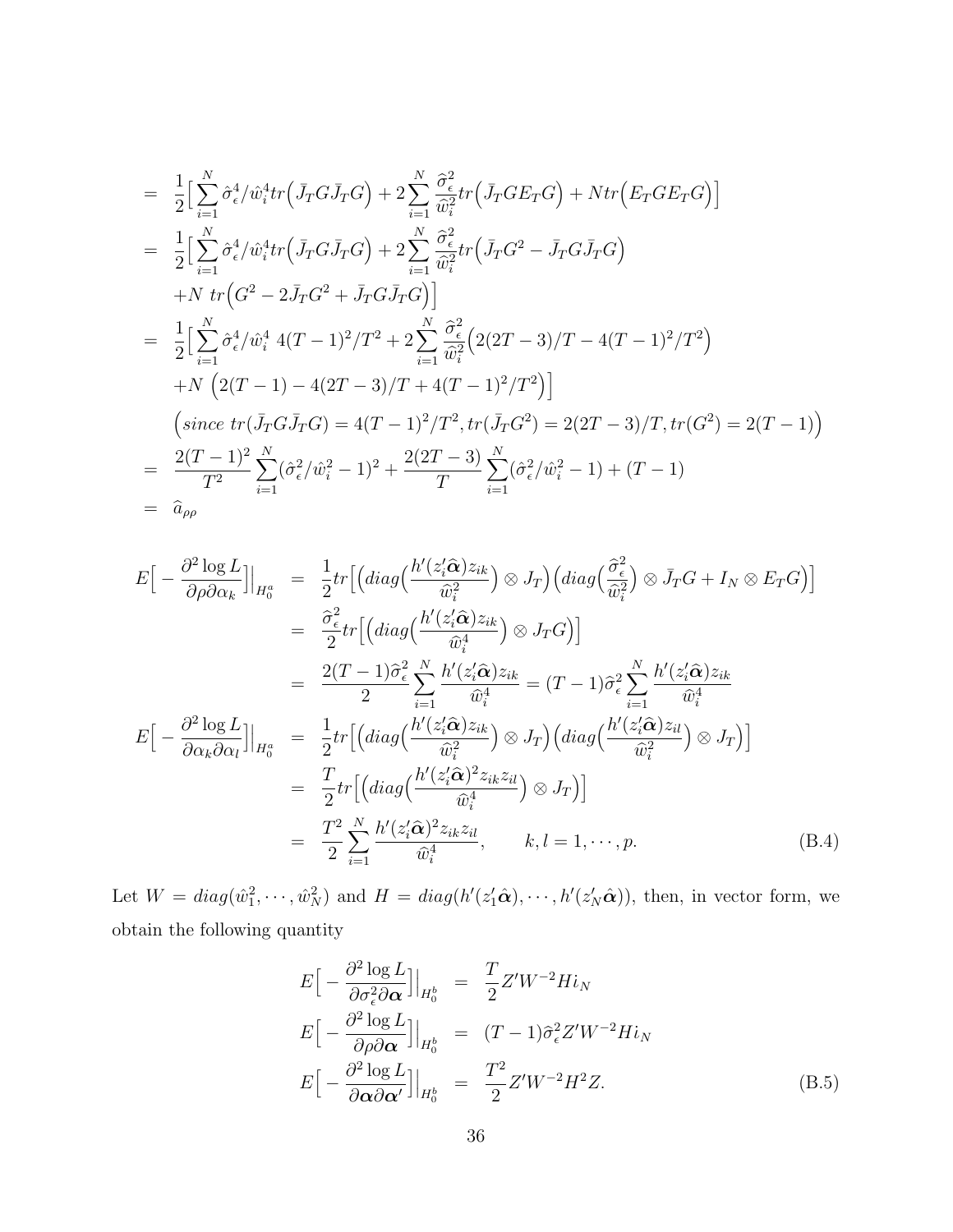Note that from (B.5) we obtain

$$
Z'W^{-2}Hi_N =\n\begin{pmatrix}\nz_{11} & z_{21} & \cdots & z_{N1} \\
z_{12} & z_{22} & \cdots & z_{N2} \\
\vdots & \vdots & \vdots & \vdots & \vdots \\
z_{1p} & z_{2p} & \cdots & z_{Np}\n\end{pmatrix}\n\begin{pmatrix}\n1/\hat{w}_1^4 & 0 & \cdots & 0 \\
0 & 1/\hat{w}_2^4 & \cdots & 0 \\
\vdots & \vdots & \vdots & \vdots & \vdots \\
0 & 0 & \cdots & 1/\hat{w}_N^4\n\end{pmatrix}\n\begin{pmatrix}\nh'(z_1'\hat{\alpha}) & 0 & \cdots & 0 \\
0 & \cdots & \vdots \\
0 & 0 & \cdots & 1/\hat{w}_N^4\n\end{pmatrix}\n\begin{pmatrix}\nh'(z_1'\hat{\alpha}) & 0 & \cdots & 0 \\
\vdots & \vdots & \vdots & \vdots \\
0 & 0 & \cdots & 1/\hat{w}_N^4\n\end{pmatrix}\n\begin{pmatrix}\nh'(z_1'\hat{\alpha})\hat{w}_1^4 \\
0 & \ddots & \vdots \\
0 & 0 & \cdots & 1/\hat{w}_N^4\n\end{pmatrix}
$$
\n
$$
=\n\begin{pmatrix}\nz_{11} & z_{21} & \cdots & z_{N1} \\
z_{12} & z_{22} & \cdots & z_{Np} \\
z_{1p} & z_{2p} & \cdots & z_{Np}\n\end{pmatrix}\n\begin{pmatrix}\nh'(z_1'\hat{\alpha})/\hat{w}_1^4 \\
h'(z_2'\hat{\alpha})/\hat{w}_2^4 \\
0 & \ddots & \vdots \\
0 & 0 & \cdots & 1/\hat{w}_N^4\n\end{pmatrix} =\n\begin{pmatrix}\nN'(z_1'\hat{\alpha})^2 & 0 & \cdots & 0 \\
\sum_{i=1}^N \frac{h'(z_i'\hat{\alpha})z_i}{\hat{w}_i^4} \\
0 & 0 & \cdots & 1/\hat{w}_N^4\n\end{pmatrix}
$$
\n
$$
\times\n\begin{pmatrix}\nz_{11} & z_{11} & z_{11} & \cdots & z_{N1} \\
z_{12} & z_{22} & \cdots & z_{Np} \\
\vdots & \vdots & \vdots & \vdots \\
z_{1p} & z_{2p} & \cd
$$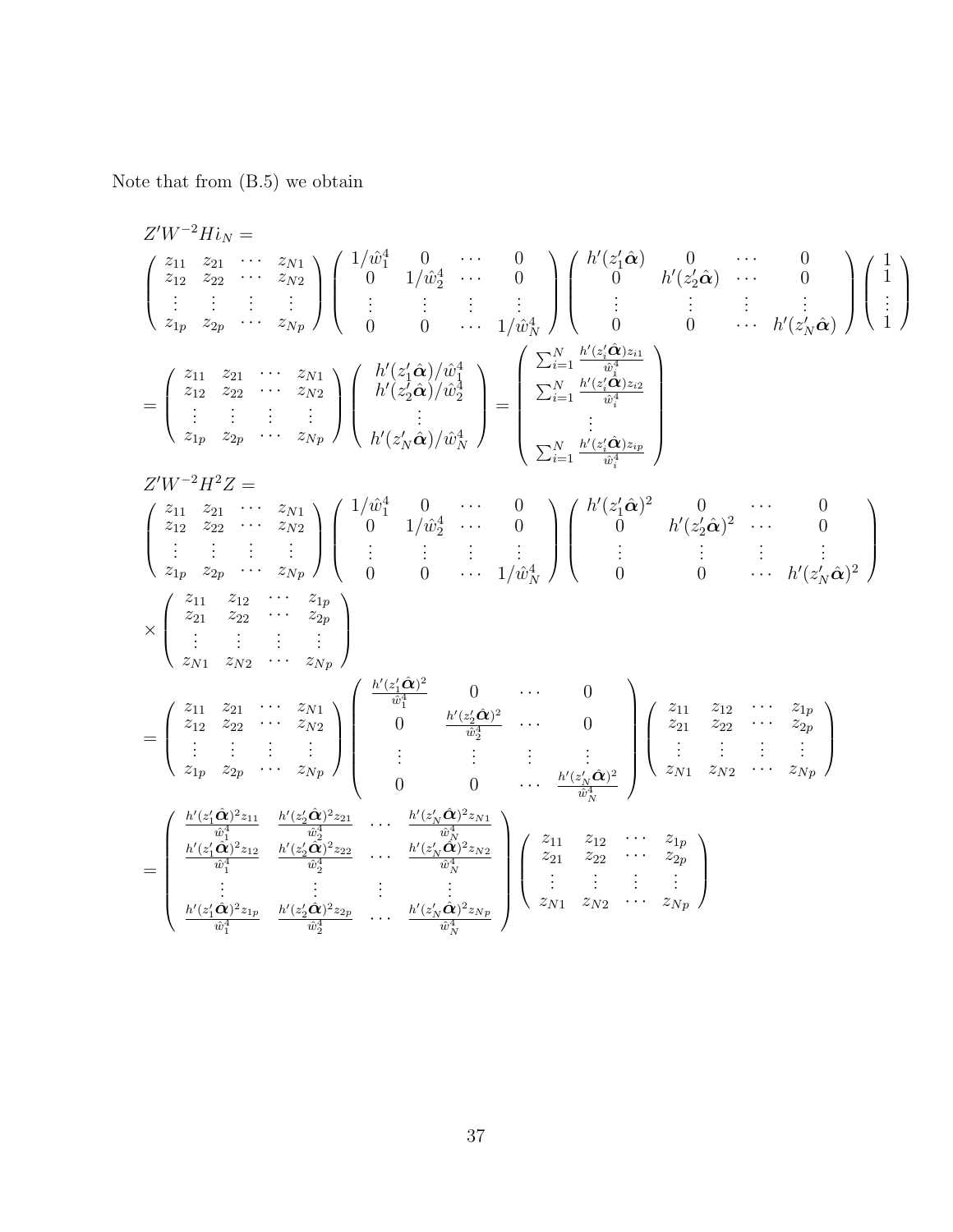$$
= \begin{pmatrix} \sum_{i=1}^{N} \frac{h'(z_i'\hat{\mathbf{\alpha}})^2 z_{i1}^2}{\hat{w}_i^4} & \sum_{i=1}^{N} \frac{h'(z_i'\hat{\mathbf{\alpha}})^2 z_{i1} z_{i2}}{\hat{w}_i^4} & \cdots & \sum_{i=1}^{N} \frac{h'(z_i'\hat{\mathbf{\alpha}})^2 z_{i1} z_{ip}}{\hat{w}_i^4} \\ \sum_{i=1}^{N} \frac{h'(z_i'\hat{\mathbf{\alpha}})^2 z_{i1} z_{i2}}{\hat{w}_i^4} & \sum_{i=1}^{N} \frac{h'(z_i'\hat{\mathbf{\alpha}})^2 z_{i2}^2}{\hat{w}_i^4} & \cdots & \sum_{i=1}^{N} \frac{h'(z_i'\hat{\mathbf{\alpha}})^2 z_{i2} z_{ip}}{\hat{w}_i^4} \\ \vdots & \vdots & \ddots & \vdots \\ \sum_{i=1}^{N} \frac{h'(z_i'\hat{\mathbf{\alpha}})^2 z_{i1} z_{ip}}{\hat{w}_i^4} & \sum_{i=1}^{N} \frac{h'(z_i'\hat{\mathbf{\alpha}})^2 z_{i2} z_{ip}}{\hat{w}_i^4} & \cdots & \sum_{i=1}^{N} \frac{h'(z_i'\hat{\mathbf{\alpha}})^2 z_{ip}^2}{\hat{w}_i^4} \end{pmatrix}
$$
(B.6)

Thus, the information matrix with respect to  $\boldsymbol{\theta} = (\sigma_{\epsilon}^2, \rho, \boldsymbol{\alpha})'$  under the  $H_0^b$  can be written in vector form as

$$
\hat{J}_{b}(\theta) = \begin{bmatrix} \frac{1}{2} \sum_{i=1}^{N} \left( \frac{1}{\hat{w}_{i}^{4}} + \frac{T-1}{\hat{\sigma}_{\epsilon}^{4}} \right) & \frac{(T-1)\hat{\sigma}_{\epsilon}^{2}}{T} \sum_{i=1}^{N} \left( \frac{1}{\hat{w}_{i}^{4}} - \frac{1}{\hat{\sigma}_{\epsilon}^{4}} \right) & \frac{T}{2} Z' W^{-2} H i_{N} \\ \frac{(T-1)\hat{\sigma}_{\epsilon}^{2}}{T} \sum_{i=1}^{N} \left( \frac{1}{\hat{w}_{i}^{4}} - \frac{1}{\hat{\sigma}_{\epsilon}^{4}} \right) & \hat{a}_{\rho\rho} & (T-1)\hat{\sigma}_{\epsilon}^{2} Z' W^{-2} H i_{N} \\ \frac{T}{2} i'_{N} H W^{-2} Z & (T-1)\hat{\sigma}_{\epsilon}^{2} i'_{N} H W^{-2} Z & \frac{T^{2}}{2} Z' W^{-2} H^{2} Z \end{bmatrix}, (B.7)
$$

where  $\hat{a}_{\rho\rho} = \frac{2(T-1)^2}{T^2}$  $\overline{T^2}$  $\sum_{i=1}^{N}(\hat{\sigma}_{\epsilon}^{2})$  $\frac{2}{\epsilon}/\hat{w}_i^2 - 1)^2 + \frac{2(2T-3)}{T}$ T  $\sum_{i=1}^{N}(\hat{\sigma}_{\epsilon}^{2})$  $\frac{2}{\epsilon}/\hat{w}_i^2-1$  +  $(T-1)$ .

Therefore, the resulting LM test statistic for testing  $H_0^b$ :  $\rho = 0$  (given  $\alpha \neq 0$ ) is

$$
LM_b = D(\hat{\boldsymbol{\theta}})' \hat{J}_b(\boldsymbol{\theta})^{-1} D(\hat{\boldsymbol{\theta}}) = \hat{J}_b(\boldsymbol{\theta})^{\rho \rho} D(\hat{\rho})^2
$$
(B.8)

where  $\hat{J}_b(\theta)$ <sup> $\rho\rho$ </sup> is the element of the estimate of the inverse information matrix corresponding to  $\rho$  evaluated under  $H_0$ . Under the null hypothesis,  $LM_b$  in (A.21) is asymptotically distributed as  $\chi^2(1)$ .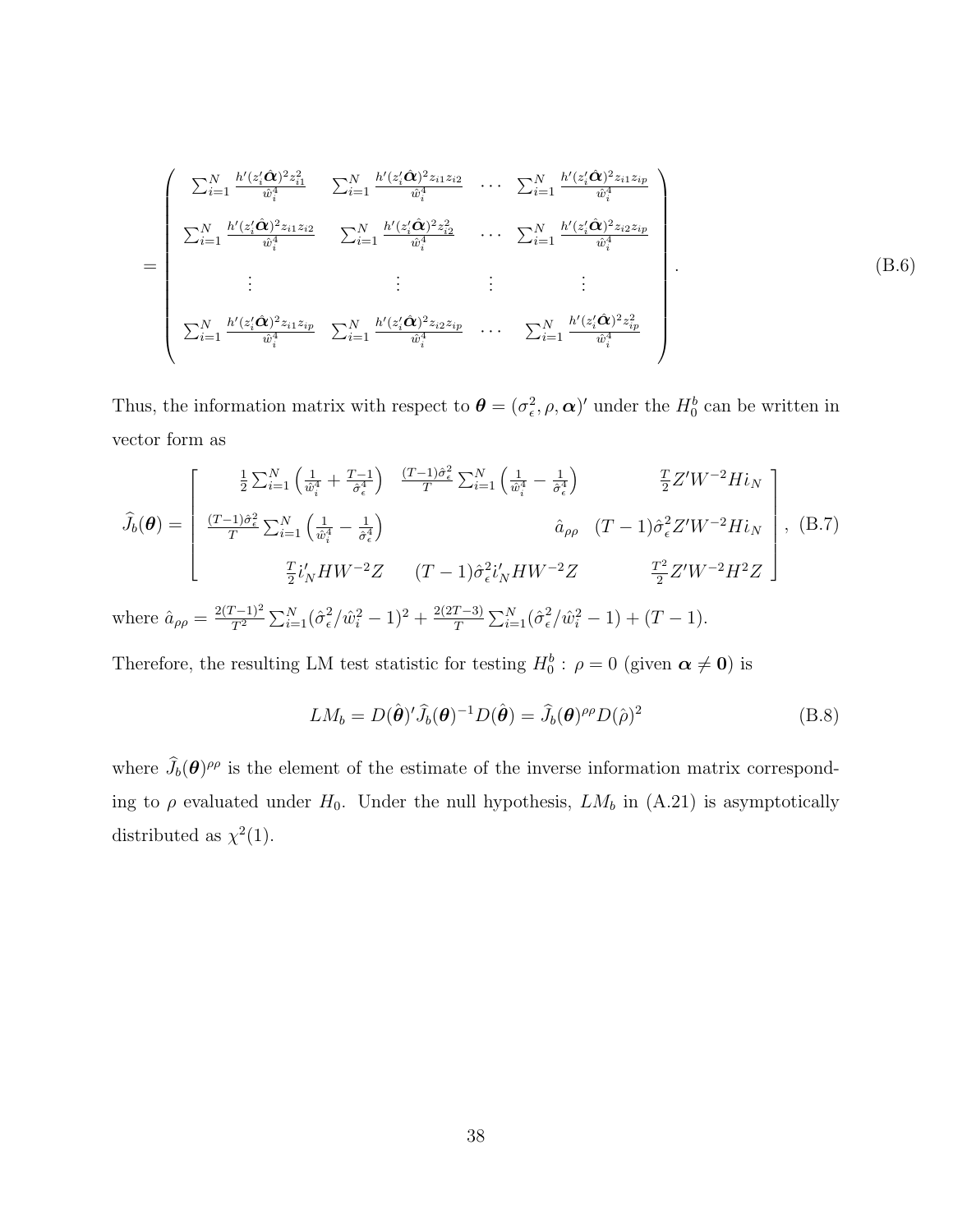#### Appendix 3

Let us consider the LM test for  $\alpha_2 = \cdots = \alpha_p = 0$  (given  $\sigma_\mu^2 > 0$  and  $\rho > 0$ ). The null hypothesis for this model is

$$
H_0^c: \alpha_2 = \dots = \alpha_p = 0 \text{ (given } \sigma_\mu^2 > 0 \text{ and } \rho > 0 \text{)} \qquad vs \qquad H_1^c: \text{ not } H_0 \tag{C.1}
$$

The variance-covariance matrix of the disturbances is given by  $(A.1)$ . Under  $H_0^c$  we obtain

$$
\Omega = \sigma_{\mu}^{2}(I_{N} \otimes J_{T}) + (I_{N} \otimes V)
$$
  
=  $\sigma_{\mu}^{2}(I_{N} \otimes J_{T}) + \sigma_{\epsilon}^{2}(I_{N} \otimes \Sigma),$  (C.2)

where  $\Sigma = \frac{1}{1-\rho^2}R$ , where R is the AR(1) correlation matrix. It is well established, see for e.g. Kadiyala(1968), that

$$
C = \begin{bmatrix} (1 - \rho^2)^{1/2} & 0 & 0 & \cdots & 0 & 0 & 0 \\ -\rho & 1 & 0 & \cdots & 0 & 0 & 0 \\ \vdots & \vdots & \vdots & \vdots & \vdots & \ddots & \vdots \\ 0 & 0 & 0 & \cdots & -\rho & 1 & 0 \\ 0 & 0 & 0 & \cdots & 0 & -\rho & 1 \end{bmatrix}
$$
(C.3)

transform the usual AR(1) model into a serially uncorrelated regression with independent observations. Therefore, one can obtain the transformed covariance matrix and given by

$$
\Omega^* = (I_N \otimes C) \Omega (I_N \otimes C')
$$
  
\n
$$
= \sigma_\mu^2 (I_N \otimes C J_T C') + \sigma_\epsilon^2 (I_N \otimes I_T)
$$
  
\n
$$
= \sigma_\mu^2 (1 - \rho)^2 (I_N \otimes J_T^{\delta}) + \sigma_\epsilon^2 (I_N \otimes I_T)
$$
  
\n
$$
= (d^2 \sigma_\mu^2 (1 - \rho)^2 I_N \otimes J_T^{\delta}) + \sigma_\epsilon^2 (I_N \otimes I_T)
$$
  
\n
$$
= \lambda^2 (I_N \otimes J_T^{\delta}) + \sigma_\epsilon^2 (I_N \otimes E_T^{\delta})
$$
 (C.4)

where  $Ci_T = (1 - \rho)i_T^{\delta}$ ,  $i_T^{\delta} = (\delta, 1, \dots, 1)'$ ,  $\delta = \sqrt{\frac{1 + \rho}{1 - \rho}}$  $\frac{\overline{1+\rho}}{1-\rho}$ ,  $d^2 = i_T^{\delta} i_T^{\delta}$ ,  $\delta^2 + T - 1$  and  $\lambda^2 = d^2 \sigma_\mu^2 (1 - \rho)^2 + \sigma_\epsilon^2$ .

Therefore,  $\Omega^{*-1}$  given by

$$
\Omega^{*-1} = \frac{1}{\lambda^2} (I_N \otimes \bar{J}_T^{\delta}) + \frac{1}{\sigma_{\epsilon}^2} (I_N \otimes E_T^{\delta}).
$$
\n(C.5)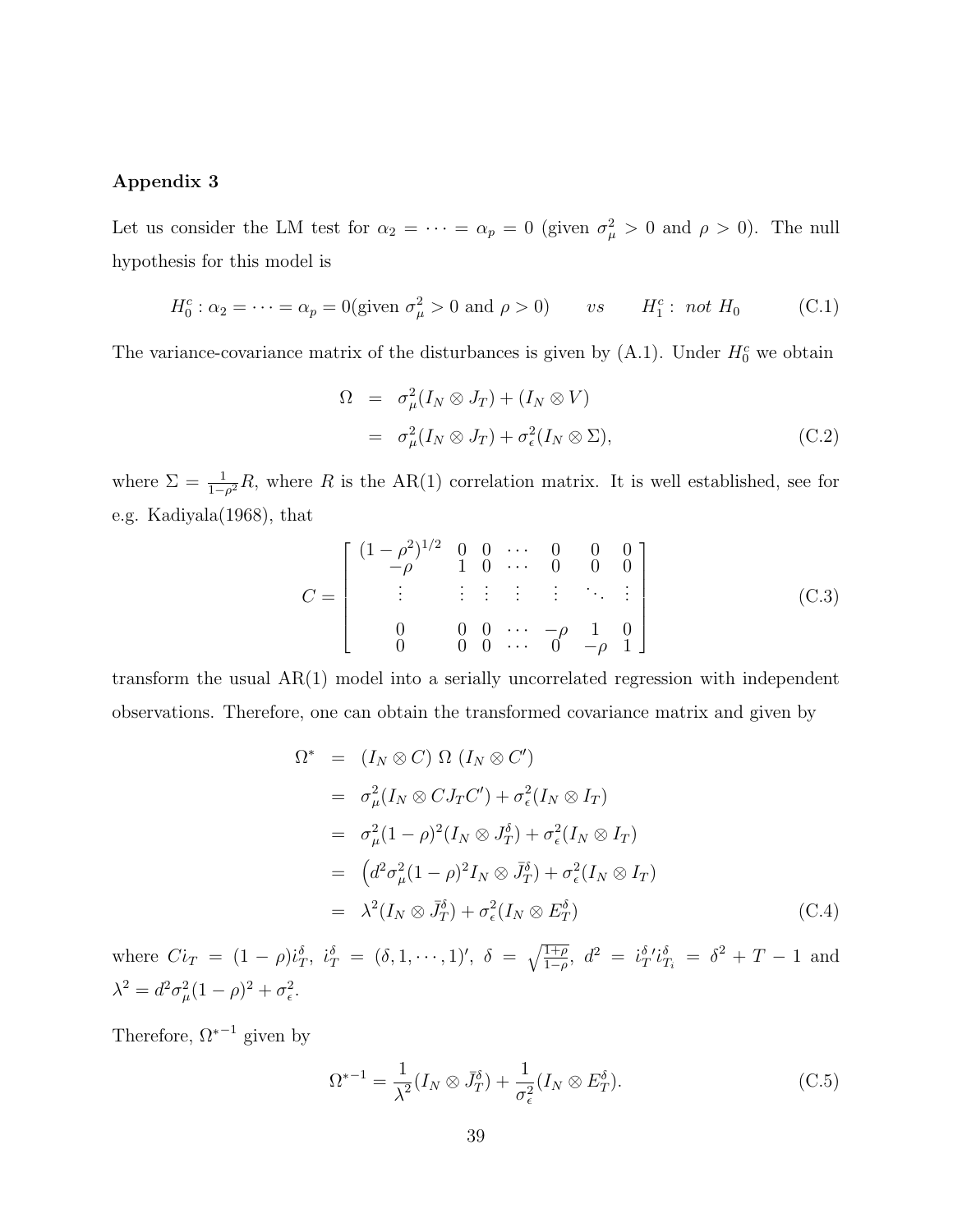Since  $\Omega$  is related to  $\Omega^*$  by  $\Omega^* = (I_N \otimes C) \Omega$   $(I_N \otimes C')$ ,  $\Omega^{-1}$  is given by

$$
\Omega^{-1} = (I_N \otimes C') \Omega^{*-1} (I_N \otimes C)
$$
\n
$$
= (I_N \otimes C') \Big(\frac{1}{\lambda^2} I_N \otimes \bar{J}_T^{\delta}\Big) (I_N \otimes C) + (I_N \otimes C') \Big(\frac{1}{\sigma_\epsilon^2} I_N \otimes E_T^{\delta}\Big) (I_N \otimes C)
$$
\n
$$
= \frac{1}{\lambda^2} (I_N \otimes C' \bar{J}_T^{\delta} C) + \frac{1}{\sigma_\epsilon^2} (I_N \otimes C' C) - \frac{1}{\sigma_\epsilon^2} (I_N \otimes C' \bar{J}_T^{\delta} C)
$$
\n
$$
= \frac{1}{\sigma_\epsilon^2} (I_N \otimes \Sigma^{-1}) - \Big(\frac{1}{\sigma_\epsilon^2} - \frac{1}{\lambda^2}\Big) (I_N \otimes C' \bar{J}_T^{\delta} C)
$$
\n
$$
= \frac{1}{\sigma_\epsilon^2} (I_N \otimes \Sigma^{-1}) - \Big(\frac{1}{\sigma_\epsilon^2} - \frac{1}{\lambda^2}\Big) \frac{1}{d^2 (1 - \rho)^2} (I_N \otimes \Sigma^{-1} J_T \Sigma^{-1})
$$
\n
$$
= \frac{1}{\sigma_\epsilon^2} (I_N \otimes \Sigma^{-1}) - \Big(\frac{\sigma_\mu^2}{\sigma_\epsilon^2 \lambda^2}\Big) (I_N \otimes \Sigma^{-1} J_T \Sigma^{-1}) \tag{C.6}
$$

where the last equation follows from  $i_T^{\delta} = Ci_T/(1-\rho)$  and  $C'C = \Sigma^{-1}$ .

### 1) Partial Derivatives

Using the formula of Hemmerle and Hartly (1973), we obtain

$$
\frac{\partial \Omega}{\partial \rho} = \frac{\partial}{\partial \rho} \Big( \frac{\sigma_{\epsilon}^2}{1 - \rho^2} (I_N \otimes R) \Big) \n= \sigma_{\epsilon}^2 \Big( \frac{2\rho}{(1 - \rho^2)^2} (I_N \otimes R) + \frac{1}{1 - \rho^2} (I_N \otimes F) \Big) \n= \frac{\sigma_{\epsilon}^2}{1 - \rho^2} \Big( 2\rho (I_N \otimes \Sigma) + (I_N \otimes F) \Big) \n\frac{\partial \Omega}{\partial \alpha_k} = \frac{\partial}{\partial \alpha_k} diag(h(z_i' \alpha)) \otimes J_T \n= h'(\alpha_1) \Big( diag(z_{ik}) \otimes J_T \Big), \qquad k = 1, \dots, p
$$
\n(C.7)

where

$$
F = \frac{\partial R}{\partial \rho} = \begin{bmatrix} 0 & 1 & 2\rho & \cdots & (T-1)\rho^{T-2} \\ 1 & 0 & 1 & \cdots & (T-2)\rho^{T-3} \\ \vdots & \vdots & \ddots & \vdots & \vdots \\ (T-1)\rho^{T-2} & (T-2)\rho^{T-3} & (T-3)\rho^{T-4} & \cdots & 0 \end{bmatrix}
$$

Also, we obtain the following quantities,

$$
\Omega^{-1}\frac{\partial\Omega}{\partial \sigma_{\epsilon}^2}\Big|_{H_0^c} = \frac{1}{\hat{\sigma}_{\epsilon}^2}\Big\{ (I_N \otimes \hat{\Sigma}^{-1}) - \Big(\frac{\hat{\sigma}_{\mu}^2}{\hat{\lambda}^2}\Big)(I_N \otimes \hat{\Sigma}^{-1}J_T\hat{\Sigma}^{-1})\Big\} (I_N \otimes \hat{\Sigma})
$$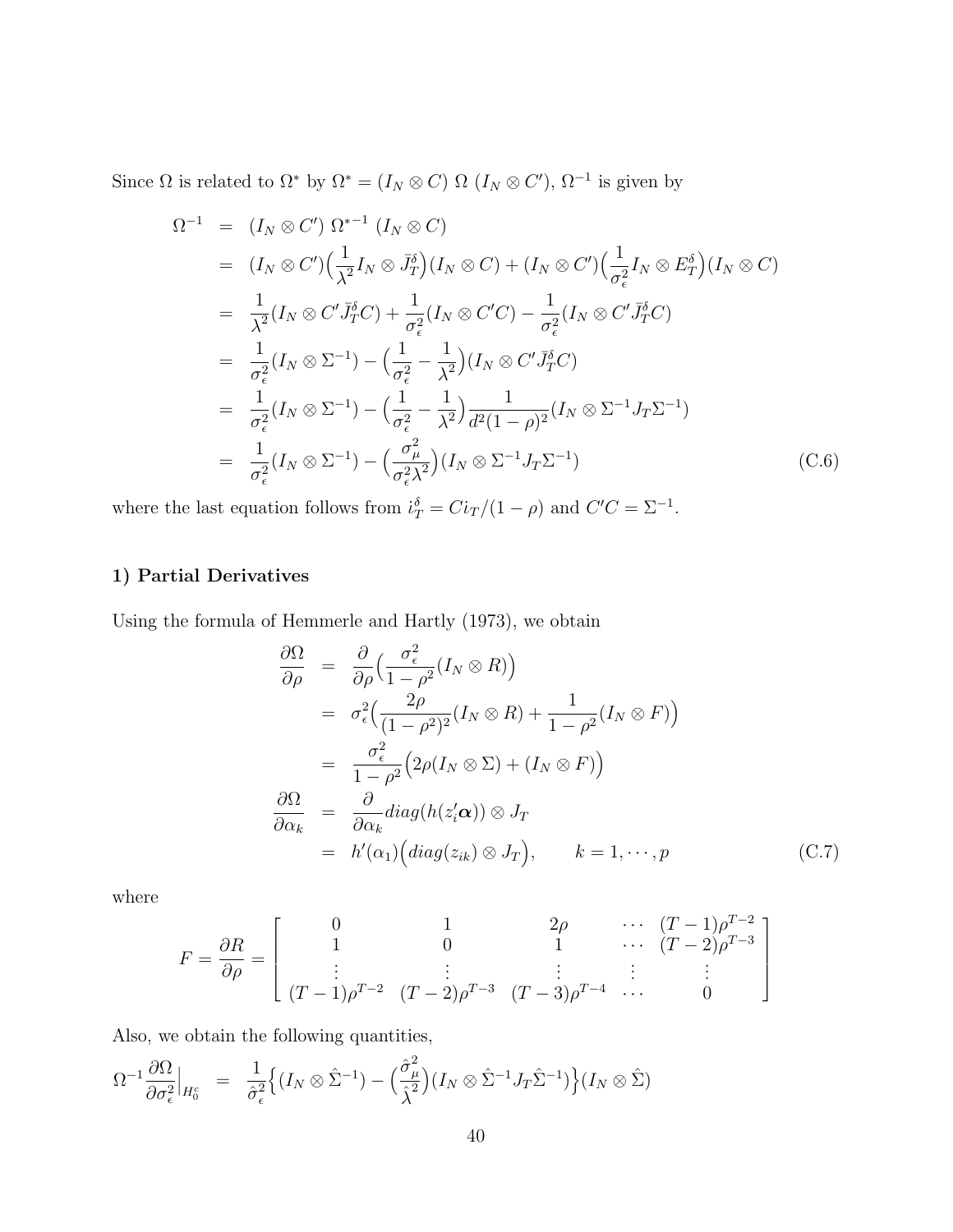$$
= \frac{1}{\hat{\sigma}_{\epsilon}^{2}} \Big[ (I_{N} \otimes I_{T}) - (\frac{\hat{\sigma}_{\mu}^{2}}{\hat{\lambda}^{2}}) (I_{N} \otimes \hat{\Sigma}^{-1} J_{T}) \Big] \n\Omega^{-1} \frac{\partial \Omega}{\partial \rho} \Big|_{H_{0}^{c}} = \frac{1}{\hat{\sigma}_{\epsilon}^{2}} \Big\{ (I_{N} \otimes \hat{\Sigma}^{-1}) - (\frac{\hat{\sigma}_{\mu}^{2}}{\hat{\lambda}^{2}}) (I_{N} \otimes \hat{\Sigma}^{-1} J_{T} \hat{\Sigma}^{-1}) \Big\} \Big\{ \frac{\hat{\sigma}_{\epsilon}^{2}}{1 - \hat{\rho}^{2}} \Big( 2\hat{\rho} (I_{N} \otimes \hat{\Sigma}) + (I_{N} \otimes \hat{F}) \Big) \Big\} \n= \frac{1}{1 - \hat{\rho}^{2}} \Big\{ 2\hat{\rho} (I_{N} \otimes I_{T}) + (I_{N} \otimes \hat{\Sigma}^{-1} \hat{F}) - (\frac{2\hat{\rho} \hat{\sigma}_{\mu}^{2}}{\hat{\lambda}^{2}}) (I_{N} \otimes \hat{\Sigma}^{-1} J_{T}) \n- (\frac{\hat{\sigma}_{\mu}^{2}}{\hat{\lambda}^{2}}) (I_{N} \otimes \hat{\Sigma}^{-1} J_{T} \hat{\Sigma}^{-1} \hat{F}) \Big\} \n\Omega^{-1} \frac{\partial \Omega}{\partial \alpha_{k}} \Big|_{H_{0}^{c}} = \frac{1}{\hat{\sigma}_{\epsilon}^{2}} \Big\{ (I_{N} \otimes \hat{\Sigma}^{-1}) - (\frac{\hat{\sigma}_{\mu}^{2}}{\hat{\lambda}^{2}}) (I_{N} \otimes \hat{\Sigma}^{-1} J_{T} \hat{\Sigma}^{-1}) \Big\} \Big\{ h'(\hat{\alpha}_{1}) \Big( diag(z_{ik}) \otimes J_{T} \Big) \Big\} \n= \frac{h'(\hat{\alpha}_{1})}{\hat{\sigma}_{\epsilon}^{2}} \Big\{ (diag(z_{ik}) \otimes \hat{\Sigma}^{-1} J_{T}) - (\frac{\hat{\sigma}_{\mu}^{2}}{\hat{\lambda}^{2}}) (diag(z_{ik}) \otimes \hat{\Sigma}^{-1} J_{T} \hat{\Sigma}^{-1} J_{T}) \Big\}.
$$
\n(C.8)

Therefore, we obtain the following partial derivatives with respect to  $\boldsymbol{\theta} = (\sigma_{\epsilon}^2, \boldsymbol{\alpha}, \rho)'$  under  $H_0^c$ :

$$
\frac{\partial L}{\partial \sigma_{\epsilon}^{2}}|_{H_{0}^{c}} = -\frac{1}{2}tr\left[\Omega^{-1}\frac{\partial\Omega}{\partial \sigma_{\epsilon}^{2}}\right] + \frac{1}{2}\hat{u}'\left[\Omega^{-1}\frac{\partial\Omega}{\partial \sigma_{\epsilon}^{2}}\Omega^{-1}\right]\hat{u}
$$
\n
$$
= -\frac{1}{2}tr\left[\frac{1}{\hat{\sigma}_{\epsilon}^{2}}\left((I_{N}\otimes I_{T}) - \left(\frac{\hat{\sigma}_{\mu}^{2}}{\hat{\lambda}^{2}}\right)(I_{N}\otimes \hat{\Sigma}^{-1}J_{T})\right)\right]
$$
\n
$$
+ \frac{1}{2}\hat{u}'\left[\left\{\frac{1}{\hat{\sigma}_{\epsilon}^{2}}(I_{N}\otimes \hat{\Sigma}^{-1}) - \left(\frac{\hat{\sigma}_{\mu}^{2}}{\hat{\sigma}_{\epsilon}^{2}\hat{\lambda}^{2}}\right)(I_{N}\otimes \hat{\Sigma}^{-1}J_{T}\hat{\Sigma}^{-1})\right\}\left(I_{N}\otimes \hat{\Sigma}\right)\right]
$$
\n
$$
\cdot\left\{\frac{1}{\hat{\sigma}_{\epsilon}^{2}}(I_{N}\otimes \hat{\Sigma}^{-1}) - \left(\frac{\hat{\sigma}_{\mu}^{2}}{\hat{\sigma}_{\epsilon}^{2}\hat{\lambda}^{2}}\right)(I_{N}\otimes \hat{\Sigma}^{-1}J_{T}\hat{\Sigma}^{-1})\right\}\right]\hat{u}
$$
\n
$$
= -\frac{1}{2\hat{\sigma}_{\epsilon}^{2}}\left[NT - \left(\frac{Nd^{2}(1-\hat{\rho})^{2}\hat{\sigma}_{\mu}^{2}}{\hat{\lambda}^{2}}\right)\right]
$$
\n
$$
+ \frac{1}{2}\hat{u}'\left[\left\{\frac{1}{\hat{\sigma}_{\epsilon}^{2}}(I_{N}\otimes \hat{\Sigma}^{-1}) - \left(\frac{\hat{\sigma}_{\mu}^{2}}{\hat{\sigma}_{\epsilon}^{2}\hat{\lambda}^{2}}\right)(I_{N}\otimes \hat{\Sigma}^{-1}J_{T}\hat{\Sigma}^{-1})\right\}\right]\hat{u}
$$
\n
$$
= 0
$$
\n(C.9)

∂L ∂ρ  $\Big|_{H_0^c}$ = − 1 2  $tr\left[\Omega^{-1}\frac{\partial\Omega}{\partial\Omega}\right]$ ∂ρ i  $+$ 1 2  $\hat{u}'$  $\Omega^{-1}\frac{\partial\Omega}{\partial\Omega}$  $\frac{\partial \Omega}{\partial \rho} \Omega^{-1}$ ]  $\widehat{u}$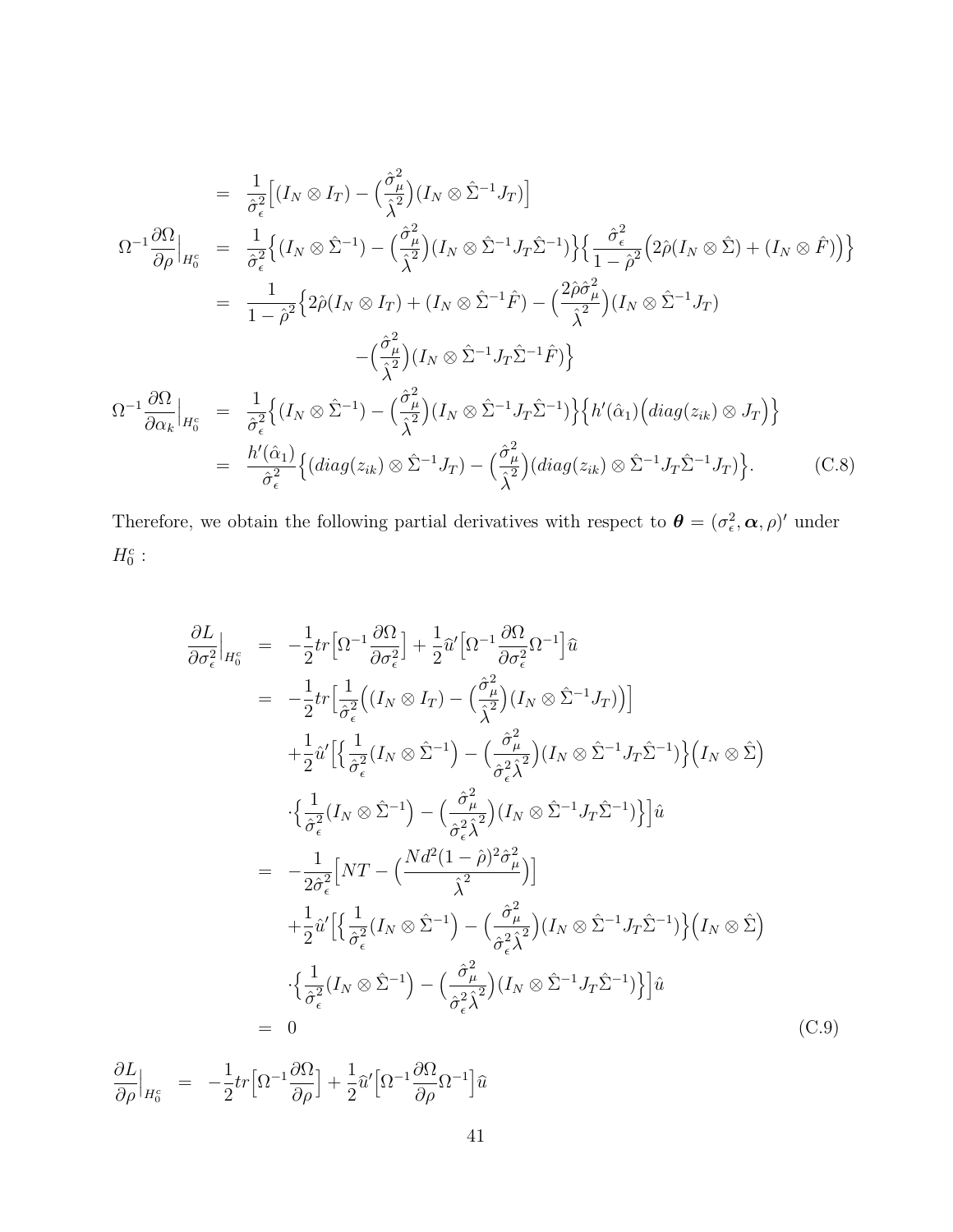$$
= \frac{1}{1-\hat{\rho}^2}tr\Big[\Big\{2\hat{\rho}(I_N \otimes I_T) + (I_N \otimes \hat{\Sigma}^{-1}\hat{F}) - \Big(\frac{2\hat{\rho}\hat{\sigma}_{\mu}^2}{\hat{\lambda}^2}\Big)(I_N \otimes \hat{\Sigma}^{-1}J_T) - \Big(\frac{\hat{\sigma}_{\mu}^2}{\hat{\lambda}^2}\Big)(I_N \otimes \hat{\Sigma}^{-1}J_T\hat{\Sigma}^{-1}\hat{F})\Big\}\Big] + \frac{1}{2\hat{\sigma}_{\epsilon}^4}\hat{u}'\Big[\Big\{\Big(I_N \otimes \hat{\Sigma}^{-1}\Big) - \Big(\frac{\hat{\sigma}_{\mu}^2}{\hat{\lambda}^2}I_N \otimes \hat{\Sigma}^{-1}J_T\hat{\Sigma}^{-1}\Big)\Big\} \cdot \Big\{\frac{\hat{\sigma}_{\epsilon}^2}{1-\hat{\rho}^2}\Big(2\hat{\rho}\Big(I_N \otimes \hat{\Sigma}\Big) + (I_N \otimes \hat{F})\Big)\Big\} - \Big\{\Big(I_N \otimes \hat{\Sigma}^{-1}\Big) - \Big(\frac{\hat{\sigma}_{\mu}^2}{\hat{\lambda}^2}I_N \otimes \hat{\Sigma}^{-1}J_T\hat{\Sigma}^{-1}\Big)\Big\}\Big]\hat{u} = \frac{1}{1-\hat{\rho}^2}\Big[2\hat{\rho}NT + Ntr(\hat{\Sigma}^{-1}\hat{F}) - \Big(\frac{2\hat{\rho}\hat{\sigma}_{\mu}^2Nd^2(1-\hat{\rho})^2}{\hat{\lambda}^2}\Big) - \Big(\frac{N\hat{\sigma}_{\mu}^2}{\hat{\lambda}^2}\Big)i'_T\hat{\Sigma}^{-1}\hat{F}\hat{\Sigma}^{-1}i_T\Big\}\Big] + \frac{1}{2\hat{\sigma}_{\epsilon}^4}\hat{u}'\Big[\Big\{\Big(I_N \otimes \hat{\Sigma}^{-1}\Big) - \Big(\frac{\hat{\sigma}_{\mu}^2}{\hat{\lambda}^2}I_N \otimes \hat{\Sigma}^{-1}J_T\hat{\Sigma}^{-1}\Big)\Big\} \cdot \Big\{\frac{\hat{\sigma}_{\epsilon}^2}{1-\hat{\rho}^2}\Big(2\hat{\rho}\Big(I_N \otimes \hat{\Sigma}\Big) + (I_N \otimes \hat{F})\Big)\Big\} - \Big\{\Big(I_N \otimes \hat{\Sigma}^{-1}\Big) - \Big(\frac{\hat{\sigma}_{\mu}^2}{\hat{\lambda}^2
$$

$$
\frac{\partial L}{\partial \alpha_{1}}|_{H_{0}^{c}} = -\frac{1}{2}tr\left[\Omega^{-1}\frac{\partial\Omega}{\partial\alpha_{1}}\right] + \frac{1}{2}\hat{u}^{r}\left[\Omega^{-1}\frac{\partial\Omega}{\partial\alpha_{1}}\Omega^{-1}\right]\hat{u}
$$
\n
$$
= -\frac{1}{2}tr\left[\frac{h'(\hat{\alpha}_{1})}{\hat{\sigma}_{\epsilon}^{2}}\left\{(diag(z_{i1})\otimes\hat{\Sigma}^{-1}J_{T}) - \left(\frac{\hat{\sigma}_{\mu}^{2}}{\hat{\lambda}^{2}}\right)(diag(z_{i1})\otimes\hat{\Sigma}^{-1}J_{T}\hat{\Sigma}^{-1}J_{T})\right\}\right]
$$
\n
$$
+ \frac{1}{2\hat{\sigma}_{\epsilon}^{4}}\hat{u}^{r}\left[\left\{\left(I_{N}\otimes\hat{\Sigma}^{-1}\right) - \left(\frac{\hat{\sigma}_{\mu}^{2}}{\hat{\lambda}^{2}}I_{N}\otimes\hat{\Sigma}^{-1}J_{T}\hat{\Sigma}^{-1}\right)\right\}\left\{h'(\hat{\alpha}_{1})\left(diag(z_{i1})\otimes J_{T}\right)\right\}
$$
\n
$$
\cdot\left\{\left(I_{N}\otimes\hat{\Sigma}^{-1}\right) - \left(\frac{\hat{\sigma}_{\mu}^{2}}{\hat{\lambda}^{2}}I_{N}\otimes\hat{\Sigma}^{-1}J_{T}\hat{\Sigma}^{-1}\right)\right\}\right]\hat{u}
$$
\n
$$
= -\frac{h'(\hat{\alpha}_{1})}{2\hat{\sigma}_{\epsilon}^{2}}\left[d^{2}(1-\hat{\rho})^{2}\sum_{i=1}^{N}z_{i1} - \frac{\hat{\sigma}_{\mu}^{2}d^{4}(1-\hat{\rho})^{4}}{\hat{\lambda}^{2}}\sum_{i=1}^{N}z_{i1}\right]
$$
\n
$$
+ \frac{h'(\hat{\alpha}_{1})}{2\hat{\sigma}_{\epsilon}^{4}}\hat{u}^{r}\left[\left\{\left(I_{N}\otimes\hat{\Sigma}^{-1}\right) - \left(\frac{\hat{\sigma}_{\mu}^{2}}{\hat{\lambda}^{2}}I_{N}\otimes\hat{\Sigma}^{-1}J_{T}\hat{\Sigma}^{-1}\right)\right\}\left\{\left(diag(z_{i1})\otimes J_{T}\right)\right\}
$$
\n
$$
\cdot\left\{\left(I_{N}\otimes\hat{\Sigma}^{-1}\right)
$$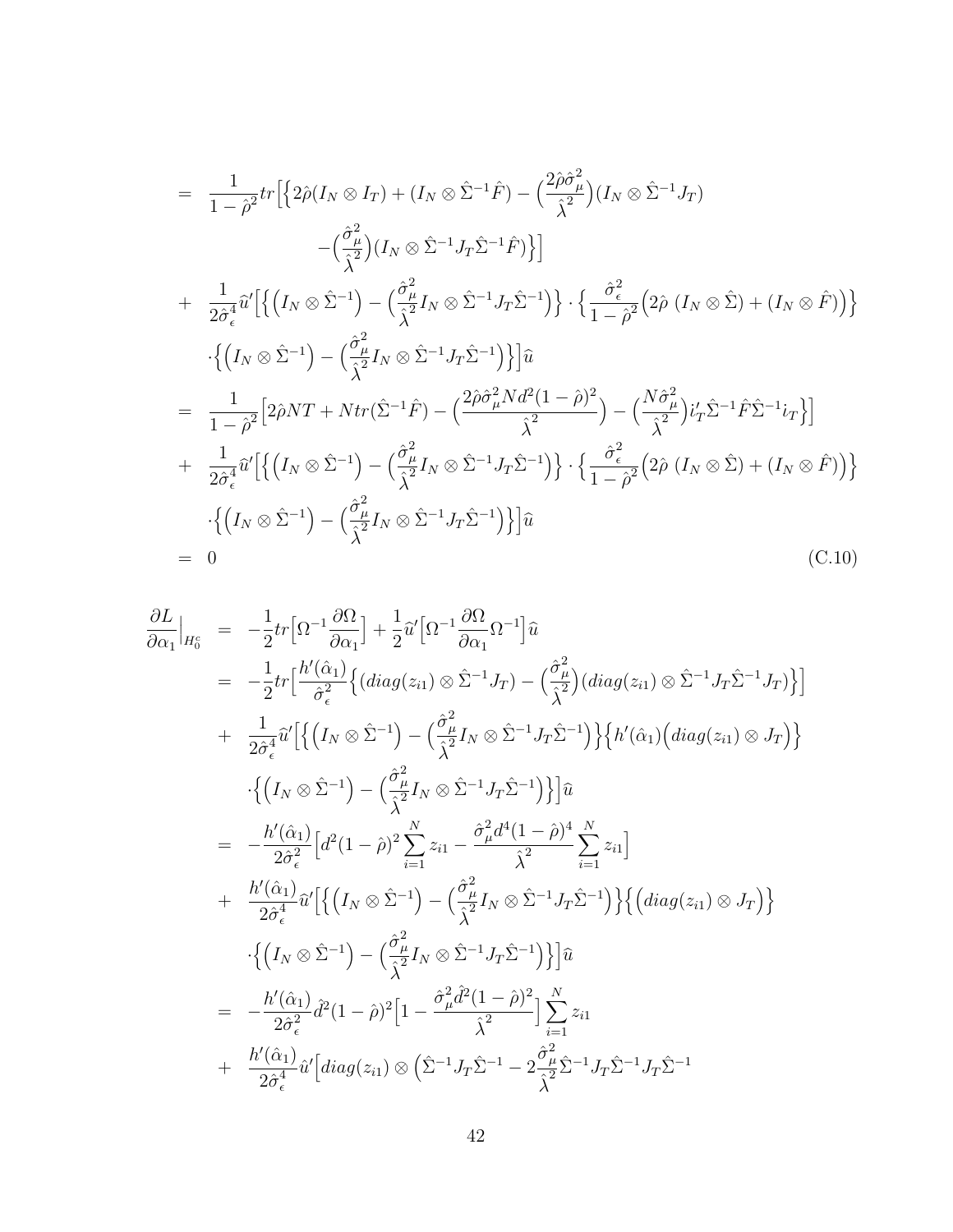$$
+\frac{\hat{\sigma}_{\mu}^{4}}{\hat{\lambda}^{4}}\hat{\Sigma}^{-1}J_{T}\hat{\Sigma}^{-1}J_{T}\hat{\Sigma}^{-1}J_{T}\hat{\Sigma}^{-1}\big)\big]\hat{u}
$$
  
= 
$$
-\frac{h'(\hat{\alpha}_{1})\hat{d}^{2}(1-\hat{\rho})^{2}}{2\hat{\lambda}^{2}}\sum_{i=1}^{N}z_{i1} + \frac{h'(\hat{\alpha}_{1})}{2\hat{\sigma}_{\epsilon}^{4}}\sum_{i=1}^{N}z_{i1}\hat{u}'_{i}\hat{A}\hat{u}_{i}
$$
  
= 
$$
\frac{h'(\hat{\alpha}_{1})\hat{d}^{2}(1-\hat{\rho})^{2}}{2\hat{\lambda}^{2}}\sum_{i=1}^{N}\left(\frac{\hat{\lambda}^{2}}{\hat{d}^{2}(1-\hat{\rho})^{2}\hat{\sigma}_{\epsilon}^{4}}\hat{u}'_{i}\hat{A}\hat{u}_{i}-1\right)
$$
  
= 0 (C.11)

$$
\frac{\partial L}{\partial \alpha_{k}}|_{H_{0}^{c}} = D(\hat{\alpha}_{k}) = -\frac{1}{2}tr\Big[\Omega^{-1}\frac{\partial\Omega}{\partial \alpha_{k}}\Big] + \frac{1}{2}\hat{u}'\Big[\Omega^{-1}\frac{\partial\Omega}{\partial \alpha_{k}}\Omega^{-1}\Big]\hat{u}
$$
\n
$$
= -\frac{1}{2}tr\Big[\frac{h'(\hat{\alpha}_{1})}{\hat{\sigma}_{\epsilon}^{2}}\Big\{ (diag(z_{ik}) \otimes \hat{\Sigma}^{-1}J_{T}) - (\frac{\hat{\sigma}_{\mu}^{2}}{\hat{\lambda}^{2}})(diag(z_{ik}) \otimes \hat{\Sigma}^{-1}J_{T}\hat{\Sigma}^{-1}J_{T}) \Big\} \Big]
$$
\n
$$
+ \frac{1}{2\hat{\sigma}_{\epsilon}^{4}}\hat{u}'\Big[\Big\{ \Big(I_{N} \otimes \hat{\Sigma}^{-1}\Big) - \Big(\frac{\hat{\sigma}_{\mu}^{2}}{\hat{\lambda}^{2}}I_{N} \otimes \hat{\Sigma}^{-1}J_{T}\hat{\Sigma}^{-1}\Big) \Big\} \Big\{ h'(\hat{\alpha}_{1}) \Big( diag(z_{ik}) \otimes J_{T} \Big) \Big\}
$$
\n
$$
+ \Big\{ \Big(I_{N} \otimes \hat{\Sigma}^{-1}\Big) - \Big(\frac{\hat{\sigma}_{\mu}^{2}}{\hat{\lambda}^{2}}I_{N} \otimes \hat{\Sigma}^{-1}J_{T}\hat{\Sigma}^{-1}\Big) \Big\} \Big]\hat{u}
$$
\n
$$
= -\frac{h'(\hat{\alpha}_{1})}{2\hat{\sigma}_{\epsilon}^{2}}\Big[d^{2}(1-\hat{\rho})^{2} \sum_{i=1}^{N} z_{ik} - \frac{\hat{\sigma}_{\mu}^{2}d^{4}(1-\hat{\rho})^{4}}{\hat{\lambda}^{2}} \sum_{i=1}^{N} z_{ik} \Big]
$$
\n
$$
+ \frac{h'(\hat{\alpha}_{1})}{2\hat{\sigma}_{\epsilon}^{4}}\hat{u}'\Big[\Big\{ \Big(I_{N} \otimes \hat{\Sigma}^{-1}\Big) - \Big(\frac{\hat{\sigma}_{\mu}^{2}}{\hat{\lambda}^{2}}I_{N} \otimes \hat{\Sigma}^{-1}J_{T}\hat{\Sigma}^{-1}\Big) \Big\} \Big\{ \Big( diag(z_{ik}) \otimes J_{T} \Big) \Big\}
$$
\n
$$
- \Big\{
$$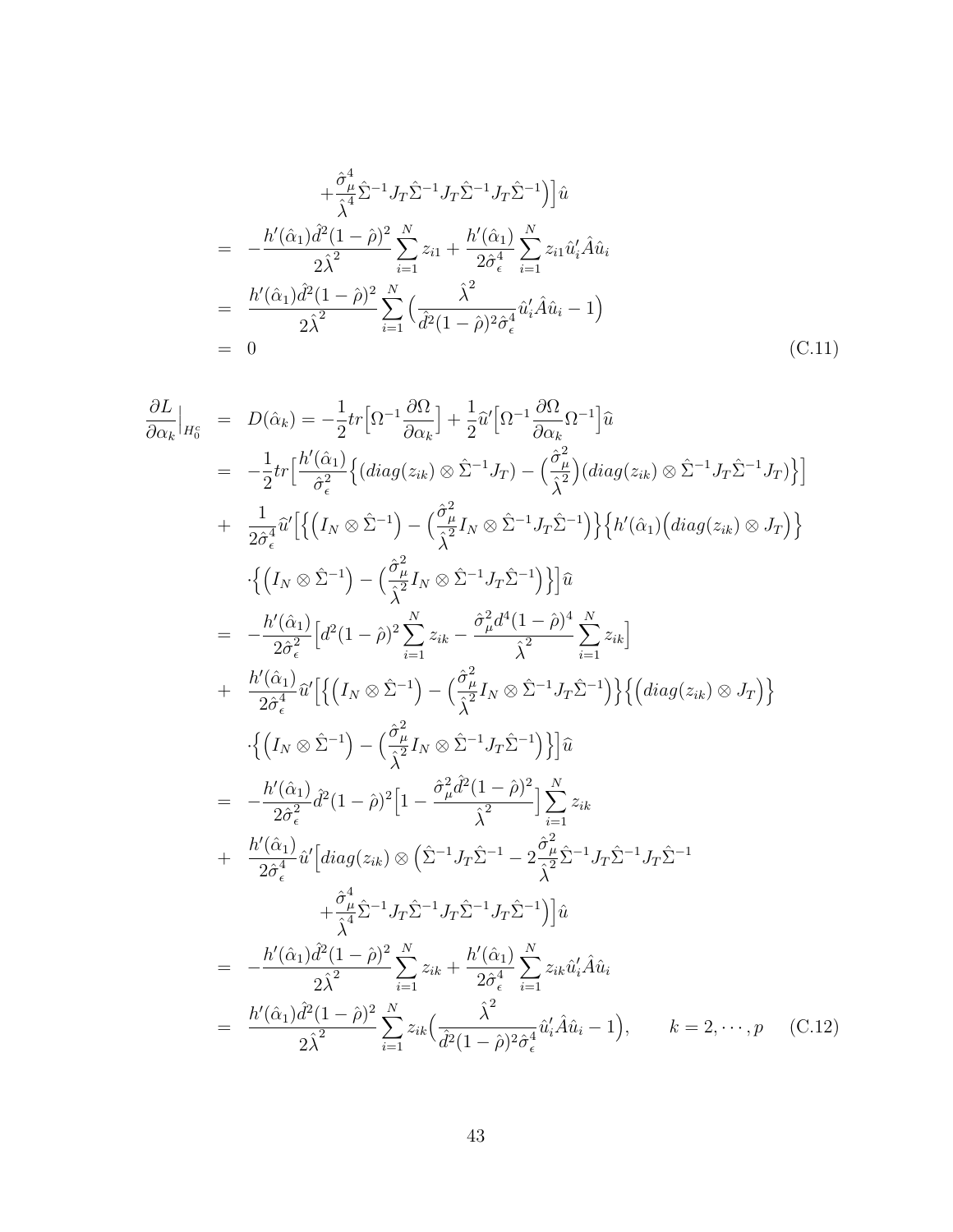where  $\hat{u} = y - X\hat{\beta}_{GLS}$  is the maximum likelihood residuals under the null hypothesis  $H_0^c$ ,  $\hat{\rho}$ ,  $\hat{\sigma}_{\epsilon}^2$ <sup>2</sup>/<sub> $\epsilon$ </sub> and  $\hat{\alpha}_1$  is the ML estimates of  $\rho$ ,  $\sigma_{\epsilon}^2$  and  $\alpha_1$ , respectively. Also,  $\hat{\sigma}_{\mu}^2$  $\frac{2}{\mu}$  is the value of  $h(\hat{\alpha}_1)$ and  $h'(\hat{\alpha}_1)$  is the evaluated value of  $\partial h(z_i'\alpha)/\partial z_i'\alpha$  when  $\alpha_2 = \cdots = \alpha_p = 0$ . In addition, the second equality of  $\frac{\partial L}{\partial \alpha_1}$  $\Big|_{H_0^c}$ and  $\frac{\partial L}{\partial \alpha_k}$  $\Big|_{H_0^c}$ uses the fact that  $tr(\Sigma^{-1}J_T) = tr(i'_T\Sigma^{-1}i_T) =$  $d^2(1-\rho)^2$  and  $tr(\Sigma^{-1}J_T\Sigma^{-1}J_T) = tr(i'_T\Sigma^{-1}i_T)^2 = d^4(1-\rho)^4$ , and  $\hat{A} = (\hat{\Sigma}^{-1}J_T\hat{\Sigma}^{-1} \overline{a}$  $2\frac{\hat{\sigma}_{\mu}^{2}}{\hat{\lambda}^{2}}\hat{\Sigma}^{-1}J_{T}\hat{\Sigma}^{-1}+\frac{\hat{\sigma}_{\mu}^{4}}{\hat{\lambda}^{4}}\hat{\Sigma}^{-1}J_{T}\hat{\Sigma}^{-1}J_{T}\hat{\Sigma}^{-1}J_{T}\hat{\Sigma}^{-1}\Big)$  $, \hat{u}_i = (\hat{u}_{i1}, \cdots, \hat{u}_{iT})'.$ 

Thus, the partial derivatives under  $H_0^c$  are rewritten in vector form as

$$
D_c(\hat{\boldsymbol{\theta}}) = \begin{pmatrix} D(\hat{\sigma}_\epsilon^2) \\ D(\hat{\rho}) \\ D(\hat{\alpha}) \end{pmatrix} = \begin{pmatrix} 0 \\ 0 \\ \frac{h'(\hat{\alpha}_1)\hat{d}^2(1-\hat{\rho})^2}{2\hat{\lambda}^2} Z'f \end{pmatrix},
$$
(C.13)

where  $D(\hat{\boldsymbol{\alpha}}) = (0, D(\hat{\alpha}_2), \cdots, D(\hat{\alpha}_p))'$ , and  $Z = (z_1, \cdots, z_N)'$  and  $f = (f_1, \cdots, f_N)'$ , where  $f_i = \frac{\hat{\lambda}^2}{\hat{d}^2(1-\hat{z})}$  $\frac{\hat{\lambda}^2}{\hat{d}^2(1-\hat{\rho})^2\hat{\sigma}^4_{\epsilon}}\hat{u}_i^{\prime}\hat{A}\hat{u}_i - 1.$ 

#### 2) Information Matrix

Also, using the the formula of Harville (1977), we obtain

$$
E\left[-\frac{\partial^2 L}{\partial(\sigma_{\epsilon}^2)^2}\right]_{H_0^c} = \frac{1}{2}tr\left[\left\{\frac{1}{\hat{\sigma}_{\epsilon}^2}(I_N \otimes I_T) - \frac{\hat{\sigma}_{\mu}^2}{\hat{\sigma}_{\epsilon}^2\hat{\lambda}^2}(I_N \otimes \hat{\Sigma}^{-1}J_T)\right\}^2\right]
$$
  
\n
$$
= \frac{1}{2}tr\left[\frac{1}{\hat{\sigma}_{\epsilon}^4}(I_N \otimes I_T) - 2\frac{\hat{\sigma}_{\mu}^2}{\hat{\sigma}_{\epsilon}^4\hat{\lambda}^2}(I_N \otimes \hat{\Sigma}^{-1}J_T) + \frac{\hat{\sigma}_{\mu}^4}{\hat{\sigma}_{\epsilon}^4\hat{\lambda}^4}(I_N \otimes \hat{\Sigma}^{-1}J_T\hat{\Sigma}^{-1}J_T)\right]
$$
  
\n
$$
= \frac{NT}{2\hat{\sigma}_{\epsilon}^4} - \frac{\hat{\sigma}_{\mu}^2}{\hat{\sigma}_{\epsilon}^4\hat{\lambda}^2}tr\left[(I_N \otimes i'_T\hat{\Sigma}^{-1}i_T)\right] + \frac{\hat{\sigma}_{\mu}^4}{2\hat{\sigma}_{\epsilon}^4\hat{\lambda}^4}tr\left[(I_N \otimes (i'_T\hat{\Sigma}^{-1}i_T)(i'_T\hat{\Sigma}^{-1}i_T))\right]
$$
  
\n
$$
= \frac{NT}{2\hat{\sigma}_{\epsilon}^4} - \frac{N\hat{\sigma}_{\mu}^2\hat{d}^2(1-\hat{\rho})^2}{\hat{\sigma}_{\epsilon}^4\hat{\lambda}^2} + \frac{N\hat{\sigma}_{\mu}^4\hat{d}^4(1-\hat{\rho})^4}{2\hat{\sigma}_{\epsilon}^4\hat{\lambda}^4}
$$
  
\n
$$
= \frac{N}{2\hat{\sigma}_{\epsilon}^4}\left(1 - 2\frac{\hat{\sigma}_{\mu}^2\hat{d}^2(1-\hat{\rho})^2}{\hat{\lambda}^2} + \frac{\hat{\sigma}_{\mu}^4\hat{d}^4(1-\hat{\rho})^4}{\hat{\lambda}^4} + (T - 1)\right)
$$
  
\n
$$
= \frac{N}{2\hat{\sigma}_{\epsilon}^4}\left(1 - \frac{\hat{\sigma}_{\mu}^2\hat{d}^2(1-\hat{\rho})^2}{\hat{\lambda
$$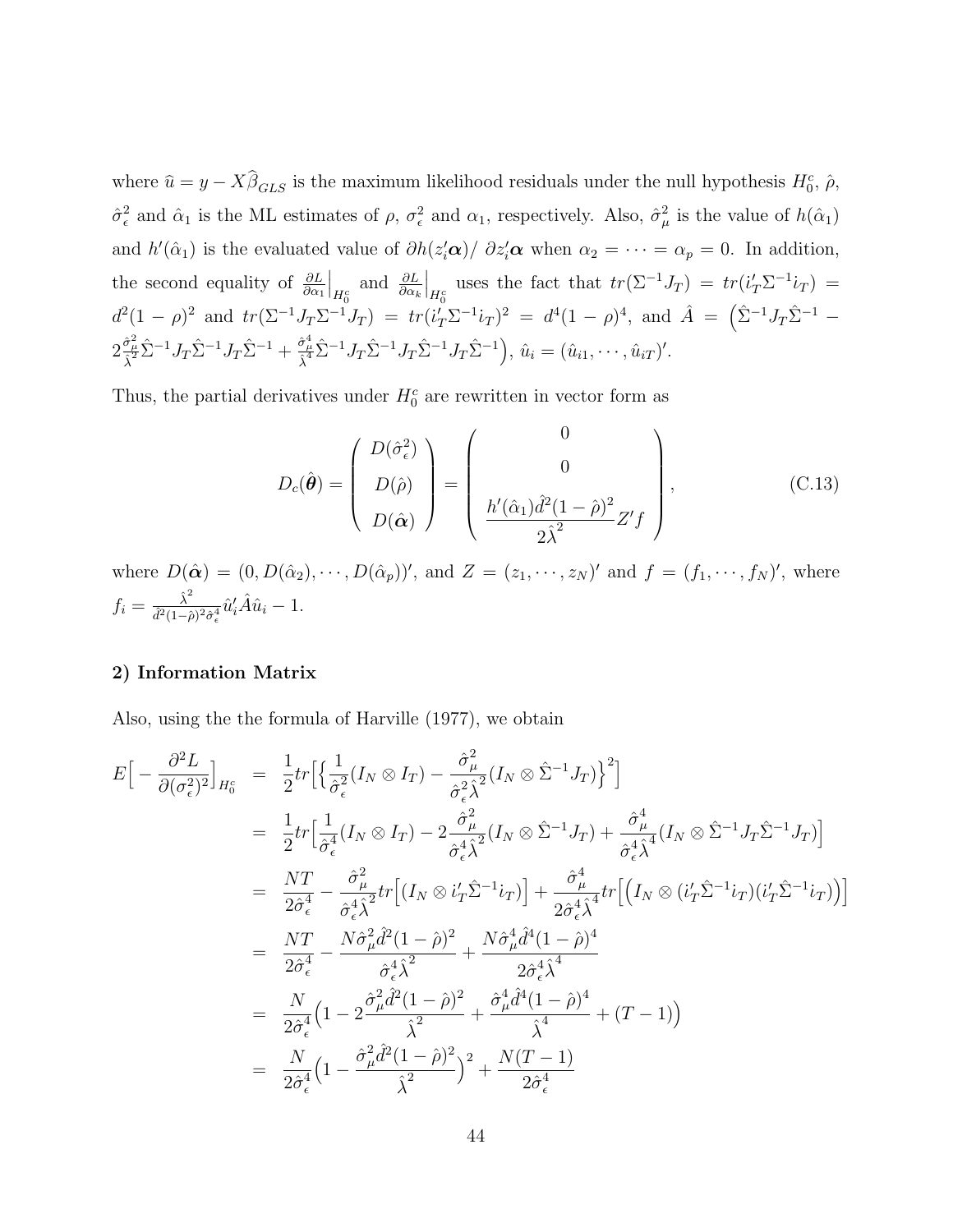$$
= \frac{N}{2} \left( \frac{1}{\hat{\lambda}^4} + \frac{T - 1}{\hat{\sigma}_{\epsilon}^4} \right)
$$
  

$$
= \hat{C}(\epsilon, \epsilon)
$$
 (C.14)

$$
E\left[-\frac{\partial^2 L}{\partial \sigma_e^2 \partial \rho}\right]_{H_0^c} = \frac{1}{2} tr \left[\frac{1}{\sigma_e^2} \left\{ (I_N \otimes I_T) - \frac{\hat{\sigma}_{\mu}^2}{\hat{\lambda}^2} (I_N \otimes \hat{\Sigma}^{-1} J_T) \right\} \right. \\ \left. \frac{1}{1 - \hat{\rho}^2} \left\{ 2\hat{\rho}(I_N \otimes I_T) + (I_N \otimes \hat{\Sigma}^{-1} \hat{F}) - 2\frac{\hat{\rho}\hat{\sigma}_{\mu}^2}{\hat{\lambda}^2} (I_N \otimes \hat{\Sigma}^{-1} J_T) \right.\right. \\ \left. - \frac{\hat{\sigma}_{\mu}^2}{\hat{\lambda}^2} (I_N \otimes \hat{\Sigma}^{-1} J_T \hat{\Sigma}^{-1} \hat{F}) \right\} \right] \right] \\ = \frac{1}{2(1 - \hat{\rho}^2) \hat{\sigma}_e^2} tr \left[ 2\hat{\rho}(I_N \otimes I_T) + (I_N \otimes \hat{\Sigma}^{-1} \hat{F}) \right. \\ \left. - 2\frac{2\hat{\rho}\hat{\sigma}_{\mu}^2}{\hat{\lambda}^2} (I_N \otimes \hat{\Sigma}^{-1} J_T) - 2\frac{\hat{\sigma}_{\mu}^2}{\hat{\lambda}^2} (I_N \otimes \hat{\Sigma}^{-1} J_T \hat{\Sigma}^{-1} \hat{F}) \right. \\ \left. + \frac{2\hat{\rho}\hat{\sigma}_{\mu}^4}{\hat{\lambda}^4} (I_N \otimes \hat{\Sigma}^{-1} J_T \hat{\Sigma}^{-1} J_T) + \frac{\hat{\sigma}_{\mu}^4}{\hat{\lambda}^4} (I_N \otimes \hat{\Sigma}^{-1} J_T \hat{\Sigma}^{-1} J_T \hat{\Sigma}^{-1} \hat{F}) \right] \\ = \frac{1}{2(1 - \hat{\rho}^2) \hat{\sigma}_e^2} \left[ 2\hat{\rho} NT + Ntr(\hat{\Sigma}^{-1} \hat{F}) - 4\frac{N \hat{d}^2 (1 - \hat{\rho})^2 \hat{\sigma}_{\mu}^2 \hat{\rho}}{\hat{\lambda}^2} \right. \\ \left. - 2\frac{N \hat{\sigma}_{\mu}^2}{\hat{\lambda}^2} (i_T' \hat{\Sigma}^{-1} \hat{F} \hat{\Sigma}^{-1} i_T) + 2\frac{N \hat
$$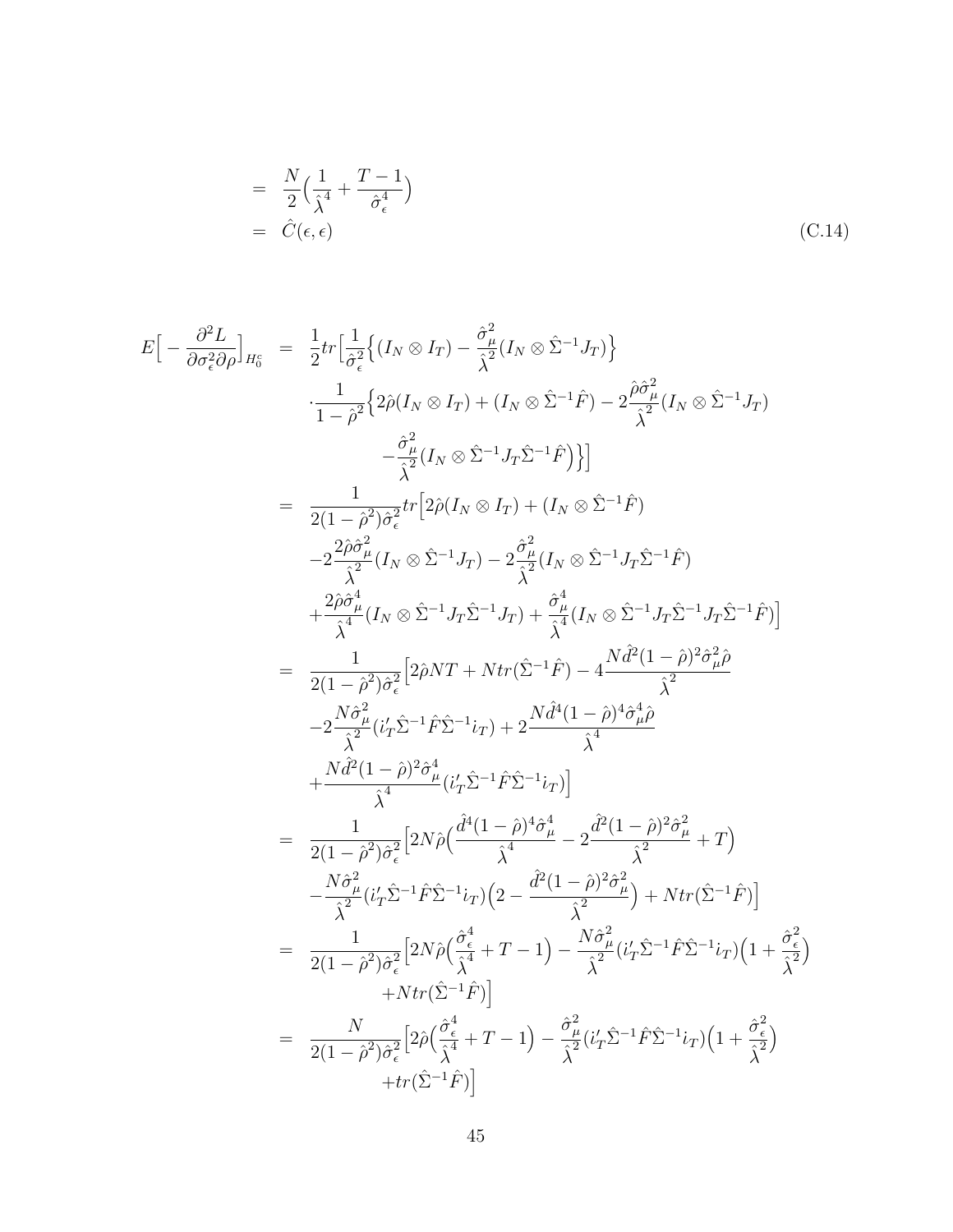$$
= \hat{C}(\epsilon, \rho) \tag{C.15}
$$

$$
E\left[-\frac{\partial^2 L}{\partial \sigma_\epsilon^2 \partial \alpha_k}\right]_{H_0^c} = \frac{1}{2} tr \Big[\frac{1}{\hat{\sigma}_\epsilon^2} \Big\{ (I_N \otimes I_T) - \frac{\hat{\sigma}_\mu^2}{\hat{\lambda}^2} (I_N \otimes \hat{\Sigma}^{-1} J_T) \Big\}
$$
  
\n
$$
\frac{h'(\hat{\alpha}_1)}{\hat{\sigma}_\epsilon^2} \Big\{ (diag(z_{ik}) \otimes \hat{\Sigma}^{-1} J_T) - \Big(\frac{\hat{\sigma}_\mu^2}{\hat{\lambda}^2}\Big) (diag(z_{ik}) \otimes \hat{\Sigma}^{-1} J_T \hat{\Sigma}^{-1} J_T) \Big\} \Big]
$$
  
\n
$$
= \frac{h'(\hat{\alpha}_1)}{2\hat{\sigma}_\epsilon^4} tr \Big[ (diag(z_{ik}) \otimes \hat{\Sigma}^{-1} J_T) - 2 \Big(\frac{\hat{\sigma}_\mu^2}{\hat{\lambda}^2}\Big) (diag(z_{ik}) \otimes \hat{\Sigma}^{-1} J_T \hat{\Sigma}^{-1} J_T) + \Big(\frac{\hat{\sigma}_\mu^4}{\hat{\lambda}^4}\Big) (diag(z_{ik}) \otimes \hat{\Sigma}^{-1} J_T \hat{\Sigma}^{-1} J_T) \Big]
$$
  
\n
$$
= \frac{h'(\hat{\alpha}_1)}{2\hat{\sigma}_\epsilon^4} \Big[\hat{d}^2 (1-\hat{\rho})^2 \sum_{i=1}^N z_{ik} - 2 \frac{\hat{\sigma}_\mu^2}{\hat{\lambda}^2} \hat{d}^4 (1-\hat{\rho})^4 \sum_{i=1}^N z_{ik} + \frac{\hat{\sigma}_\mu^4}{\hat{\lambda}^4} \hat{d}^6 (1-\hat{\rho})^6 \sum_{i=1}^N z_{ik} \Big]
$$
  
\n
$$
= \frac{h'(\hat{\alpha}_1) \hat{d}^2 (1-\hat{\rho})^2}{2\hat{\sigma}_\epsilon^4} \sum_{i=1}^N z_{ik} \Big[ 1 - 2 \frac{\hat{\sigma}_\mu^2}{\hat{\lambda}^2} \hat{d}^2 (1-\hat{\rho})^2 + \frac{\hat{\sigma}_\mu^4}{\hat{\lambda}^4} \hat{d}^4 (1-\hat{\rho})^4 \Big]
$$
  
\n
$$
= \frac{h'(\hat{\alpha}_1) \hat{d}
$$

$$
E\left[-\frac{\partial^2 L}{\partial \rho^2}\right]_{H_0^c} = \frac{1}{2}\left[\frac{1}{(1-\hat{\rho}^2)^2}\left\{2\hat{\rho}(I_N \otimes I_T) + (I_N \otimes \hat{\Sigma}^{-1}\hat{F}) - \left(\frac{2\hat{\rho}\hat{\sigma}_{\mu}^2}{\hat{\lambda}^2}\right)(I_N \otimes \hat{\Sigma}^{-1}J_T)\right.\right.\left. - \left(\frac{\hat{\sigma}_{\mu}^2}{\hat{\lambda}^2}\right)(I_N \otimes \hat{\Sigma}^{-1}J_T\hat{\Sigma}^{-1}\hat{F})\right\}^2\right]= \frac{1}{2(1-\hat{\rho}^2)^2}tr\left[4\hat{\rho}^2(I_N \otimes I_T) + (I_N \otimes \hat{\Sigma}^{-1}\hat{F}\hat{\Sigma}^{-1}\hat{F})\right.\left. + 4\frac{\hat{\rho}^2\hat{\sigma}_{\mu}^4}{\hat{\lambda}^4}(I_N \otimes \hat{\Sigma}^{-1}J_T\hat{\Sigma}^{-1}J_T) + \frac{\hat{\sigma}_{\mu}^4}{\hat{\lambda}^4}(I_N \otimes \hat{\Sigma}^{-1}J_T\hat{\Sigma}^{-1}\hat{F}\hat{\Sigma}^{-1}J_T\hat{\Sigma}^{-1}\hat{F})\right.\left. + 4\hat{\rho}(I_N \otimes \hat{\Sigma}^{-1}\hat{F}) - 8\frac{\hat{\rho}^2\hat{\sigma}_{\mu}^2}{\hat{\lambda}^2}(I_N \otimes \hat{\Sigma}^{-1}\hat{J}_T) - 4\frac{\hat{\rho}\hat{\sigma}_{\mu}^2}{\hat{\lambda}^2}(I_N \otimes \hat{\Sigma}^{-1}\hat{F}\hat{\Sigma}^{-1}J_T)\right]
$$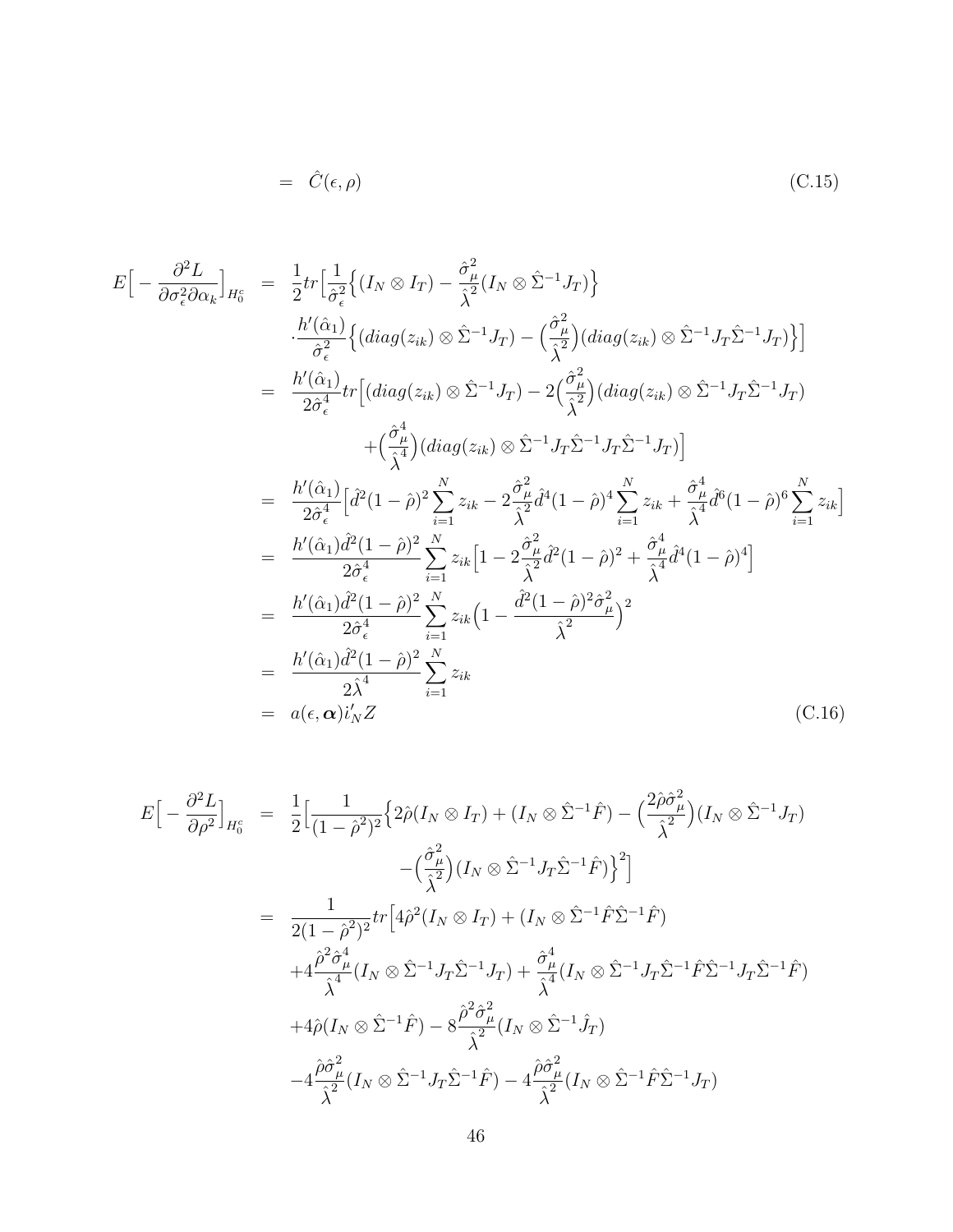$$
-2\frac{\hat{\sigma}_{\mu}^{2}}{\hat{\lambda}^{2}}(I_{N}\otimes \hat{\Sigma}^{-1}\hat{F}\hat{\Sigma}^{-1}J_{T}\hat{\Sigma}^{-1}\hat{F}) + 4\frac{\hat{\rho}\hat{\sigma}_{\mu}^{4}}{\hat{\lambda}^{4}}(I_{N}\otimes \hat{\Sigma}^{-1}J_{T}\hat{\Sigma}^{-1}J_{T}\hat{\Sigma}^{-1}\hat{F})
$$
\n
$$
= \frac{1}{2(1-\hat{\rho}^{2})^{2}}\Big[4\hat{\rho}^{2}NT + Ntr(\hat{\Sigma}^{-1}\hat{F}\hat{\Sigma}^{-1}\hat{F}) + 4\frac{N\hat{d}^{4}(1-\hat{\rho})^{4}\hat{\sigma}_{\mu}^{4}\hat{\rho}^{2}}{\lambda^{4}} + \frac{N\hat{\sigma}_{\mu}^{4}}{\hat{\lambda}^{4}}(i_{T}'\hat{\Sigma}^{-1}\hat{F}\hat{\Sigma}^{-1}i_{T})^{2} + 4\hat{\rho}Ntr(\hat{\Sigma}^{-1}\hat{F}) - 8\frac{N\hat{d}^{2}(1-\hat{\rho})^{2}\hat{\sigma}_{\mu}^{2}\hat{\rho}^{2}}{\hat{\lambda}^{2}} - 8\frac{N\hat{\rho}\hat{\sigma}_{\mu}^{2}}{\hat{\lambda}^{2}}(i_{T}'\hat{\Sigma}^{-1}\hat{F}\hat{\Sigma}^{-1}i_{T}) - 2\sum\frac{N\hat{\sigma}_{\mu}^{2}}{\hat{\lambda}^{2}}(i_{T}'\hat{\Sigma}^{-1}\hat{F}\hat{\Sigma}^{-1}\hat{F}\hat{\Sigma}^{-1}i_{T})
$$
\n
$$
+4\frac{N\hat{d}^{2}(1-\hat{\rho})^{2}\hat{\sigma}_{\mu}^{4}\hat{\rho}}{\hat{\lambda}^{4}}(i_{T}'\hat{\Sigma}^{-1}\hat{F}\hat{\Sigma}^{-1}i_{T})\Big]
$$
\n
$$
= \hat{C}(\rho,\rho) \tag{C.17}
$$

$$
E\left[-\frac{\partial^2 L}{\partial \rho \partial \alpha_k}\right]_{H_0^c} = \frac{1}{2}tr\left[\frac{1}{(1-\hat{\rho}^2)}\left\{2\hat{\rho}(I_N \otimes I_T) + (I_N \otimes \hat{\Sigma}^{-1}\hat{F}) - \left(\frac{2\hat{\rho}\hat{\sigma}_{\mu}^2}{\hat{\lambda}^2}\right)(I_N \otimes \hat{\Sigma}^{-1}J_T)\right\}\right] - \left(\frac{\hat{\sigma}_{\mu}^2}{\hat{\lambda}^2}\right)\left(I_N \otimes \hat{\Sigma}^{-1}J_T\hat{\Sigma}^{-1}\hat{F}\right)\right\} = \frac{h'(\hat{\alpha}_1)}{2(1-\hat{\rho}^2)\hat{\sigma}_{\epsilon}^2} \left\{ (diag(z_{ik}) \otimes \hat{\Sigma}^{-1}J_T) - \left(\frac{\hat{\sigma}_{\mu}^2}{\hat{\lambda}^2}\right)(diag(z_{ik}) \otimes \hat{\Sigma}^{-1}J_T\hat{\Sigma}^{-1}J_T)\right\} \right] = \frac{h'(\hat{\alpha}_1)}{2(1-\hat{\rho}^2)\hat{\sigma}_{\epsilon}^2} tr\left[2\hat{\rho}(diag(z_{ik}) \otimes \hat{\Sigma}^{-1}J_T) + (diag(z_{ik}) \otimes \hat{\Sigma}^{-1}\hat{F}\hat{\Sigma}^{-1}J_T)\right] - 4\frac{\hat{\rho}\hat{\sigma}_{\mu}^4}{\hat{\lambda}^2}(diag(z_{ik}) \otimes \hat{\Sigma}^{-1}J_T\hat{\Sigma}^{-1}J_T) - 2\frac{\hat{\sigma}_{\mu}^2}{\hat{\lambda}^2}(diag(z_{ik}) \otimes \hat{\Sigma}^{-1}\hat{F}\hat{\Sigma}^{-1}J_T\hat{\Sigma}^{-1}J_T)\right) + 2\frac{\hat{\rho}\hat{\sigma}_{\mu}^4}{\hat{\lambda}^4}(diag(z_{ik}) \otimes \hat{\Sigma}^{-1}J_T\hat{\Sigma}^{-1}J_T\hat{\Sigma}^{-1}J_T)\right] = \frac{h'(\hat{\alpha}_1)}{\hat{\lambda}^4} \left\{ \frac{\hat{\sigma}_{\mu}^4}{2(1-\hat{\rho}^2)\hat{\sigma}_{\epsilon}^2}\left[2\hat{\rho}\hat{d}^2(1-\hat{\rho})^2\sum_{i=1}^N z_{ik} + \sum_{i=1}^N z_{ik}(i'_T\hat{\Sigma}^{-1}\hat{F}\hat{\Sigma}^{-1}
$$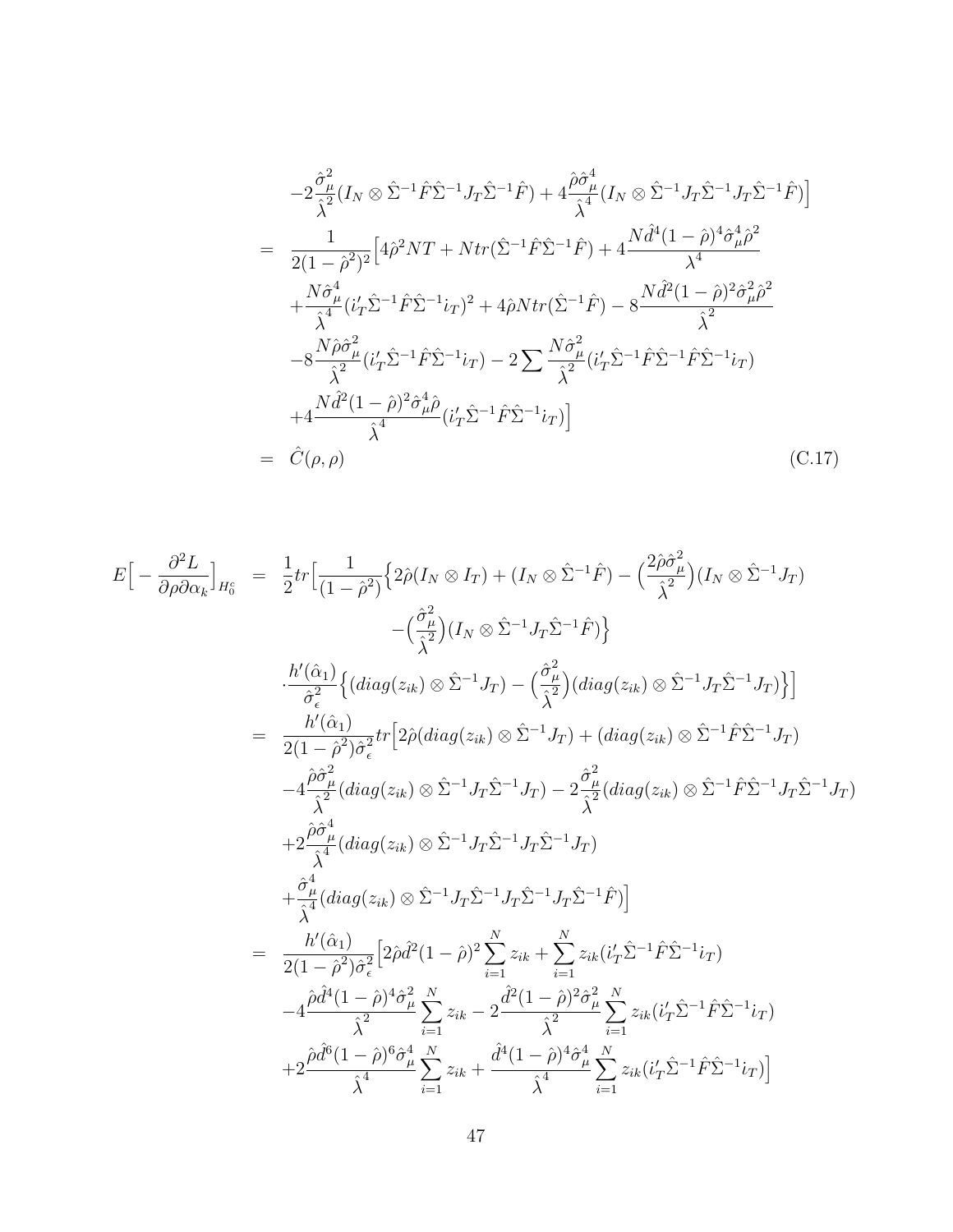$$
= \frac{h'(\hat{\alpha}_{1})}{2(1-\hat{\rho}^{2})\hat{\sigma}_{\epsilon}^{2}} \sum_{i=1}^{N} z_{ik} \left[ 2\hat{\rho}\hat{d}^{2}(1-\hat{\rho})^{2} \left( 1 - 2 \frac{\hat{d}^{2}(1-\hat{\rho})^{2} \hat{\sigma}_{\mu}^{2}}{\hat{\lambda}^{2}} + \frac{\hat{d}^{4}(1-\hat{\rho})^{4} \hat{\sigma}_{\mu}^{4}}{\hat{\lambda}^{4}} \right) \right] + (i'_{T}\hat{\Sigma}^{-1}\hat{F}\hat{\Sigma}^{-1}i_{T}) \left( 1 - 2 \frac{\hat{d}^{2}(1-\hat{\rho})^{2} \hat{\sigma}_{\mu}^{2}}{\hat{\lambda}^{2}} + \frac{\hat{d}^{4}(1-\hat{\rho})^{4} \hat{\sigma}_{\mu}^{4}}{\hat{\lambda}^{4}} \right) \right] = \frac{h'(\hat{\alpha}_{1})}{2(1-\hat{\rho}^{2})\hat{\sigma}_{\epsilon}^{2}} \sum_{i=1}^{N} z_{ik} \left[ \left\{ 2\hat{\rho}\hat{d}^{2}(1-\hat{\rho})^{2} + (i'_{T}\hat{\Sigma}^{-1}\hat{F}\hat{\Sigma}^{-1}i_{T}) \right\} \left( \frac{\hat{\sigma}_{\epsilon}^{4}}{\hat{\lambda}^{4}} \right) \right] = \frac{h'(\hat{\alpha}_{1})\hat{\sigma}_{\epsilon}^{2}}{2(1-\hat{\rho}^{2})\hat{\lambda}^{4}} \left( 2\hat{\rho}\hat{d}^{2}(1-\hat{\rho})^{2} + (i'_{T}\hat{\Sigma}^{-1}\hat{F}\hat{\Sigma}^{-1}i_{T}) \right) \sum_{i=1}^{N} z_{ik} = a(\rho, \alpha) i'_{N} Z
$$
 (C.18)

$$
E\left[-\frac{\partial^2 L}{\partial \alpha_k \partial \alpha_l}\right]_{H_0^c} = \frac{1}{2} tr \left[\frac{h'(\hat{\alpha}_1)}{\hat{\sigma}_\epsilon^2} \left\{ (diag(z_{ik}) \otimes \hat{\Sigma}^{-1} J_T) - \left(\frac{\hat{\sigma}_\mu^2}{\hat{\lambda}^2} \right) (diag(z_{ik}) \otimes \hat{\Sigma}^{-1} J_T \hat{\Sigma}^{-1} J_T) \right\} \right]
$$
  
\n
$$
-\frac{h'(\hat{\alpha}_1)}{\hat{\sigma}_\epsilon^2} \left\{ (diag(z_{il}) \otimes \hat{\Sigma}^{-1} J_T) - \left(\frac{\hat{\sigma}_\mu^2}{\hat{\lambda}^2} \right) (diag(z_{il}) \otimes \hat{\Sigma}^{-1} J_T \hat{\Sigma}^{-1} J_T) \right\} \right]
$$
  
\n
$$
= \frac{h'(\hat{\alpha}_1)^2}{2\hat{\sigma}_\epsilon^4} tr \left[ (diag(z_{ik}z_{il}) \otimes \hat{\Sigma}^{-1} J_T \hat{\Sigma}^{-1} J_T) \right]
$$
  
\n
$$
-2\frac{\hat{\sigma}_\mu^2}{\hat{\lambda}^2} (diag(z_{ik}z_{il}) \otimes \hat{\Sigma}^{-1} J_T \hat{\Sigma}^{-1} J_T \hat{\Sigma}^{-1} J_T) \right]
$$
  
\n
$$
+ \frac{\hat{\sigma}_\mu^4}{\hat{\lambda}^4} (diag(z_{ik}z_{il}) \otimes \hat{\Sigma}^{-1} J_T \hat{\Sigma}^{-1} J_T \hat{\Sigma}^{-1} J_T \Sigma^{-1} J_T) \right]
$$
  
\n
$$
= \frac{h'(\hat{\alpha}_1)^2}{2\hat{\sigma}_\epsilon^4} \left( \hat{d}^4 (1-\hat{\rho})^4 \sum_{i=1}^N z_{ik} z_{il} - 2 \frac{\hat{d}^6 (1-\hat{\rho})^6 \hat{\sigma}_\mu^2}{\hat{\lambda}^2} \sum_{i=1}^N z_{ik} z_{il} \right)
$$
  
\n
$$
= \frac{h'(\hat{\alpha}_1)^2 \hat{d}^4 (1-\hat{\rho})^4}{2\hat{\sigma}_\epsilon^4} \sum_{i=1}^N z_{ik} z_{il} \left( 1 - 2 \frac{\hat{d}^2 (1-\hat{\rho})^2 \hat{\sigma}_\mu^2}{\hat{\lambda}
$$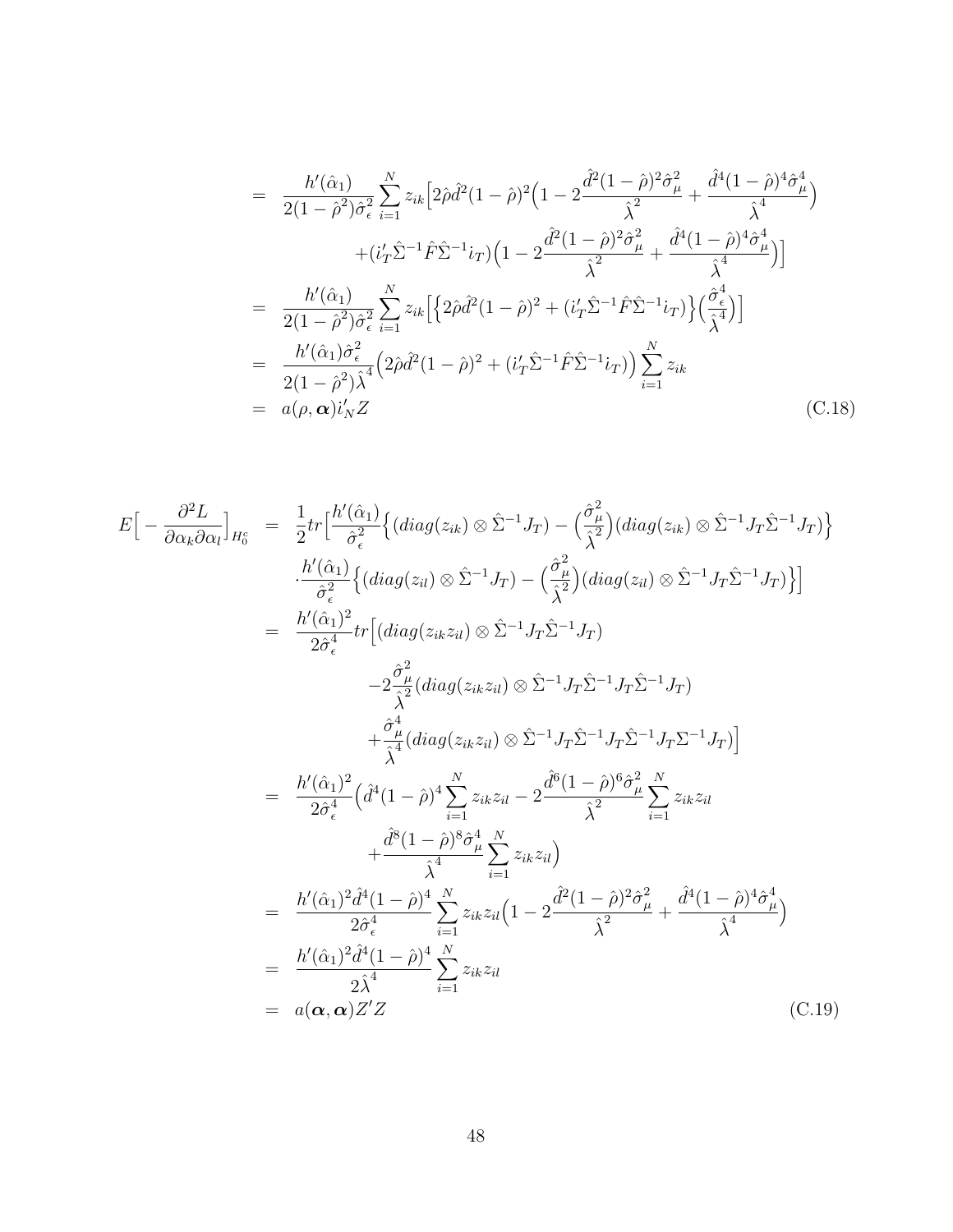Therefore, information matrix under the null hypothesis  $H_0^c$  can be obtained in matrix form as  $\overline{r}$  $\overline{a}$ 

$$
\hat{J}_{c}(\boldsymbol{\theta}) = \begin{bmatrix} \hat{C}(\epsilon, \epsilon) & \hat{C}(\epsilon, \rho) & a(\epsilon, \boldsymbol{\alpha})i'_{N}Z \\ \hat{C}(\epsilon, \rho) & \hat{C}(\rho, \rho) & a(\rho, \boldsymbol{\alpha})i'_{N}Z \\ a(\epsilon, \boldsymbol{\alpha})Z'i_{N} & a(\rho, \boldsymbol{\alpha})Z'i_{N} & a(\boldsymbol{\alpha}, \boldsymbol{\alpha})Z'Z \end{bmatrix},
$$
\n(C.20)

where  $\hat{C}(\epsilon, \epsilon)$ ,  $\hat{C}(\epsilon, \rho)$  and  $\hat{C}(\rho, \rho)$  are given by (A.11), (A.12) and (A.14), respectively, and  $a(\epsilon, \alpha)$ ,  $a(\rho, \alpha)$ , and  $a(\alpha, \alpha)$  are given by

$$
a(\epsilon, \alpha) = \frac{h'(\hat{\alpha}_1)\hat{d}^2(1-\hat{\rho})^2}{2\hat{\lambda}^4}
$$
  
\n
$$
a(\rho, \alpha) = \frac{h'(\hat{\alpha}_1)\hat{\sigma}^2_{\epsilon}}{2(1-\hat{\rho}^2)\hat{\lambda}^4} \left(2\hat{\rho}\hat{d}^2(1-\hat{\rho})^2 + (i'_T\hat{\Sigma}^{-1}\hat{F}\hat{\Sigma}^{-1}i_T)\right)
$$
  
\n
$$
a(\alpha, \alpha) = \frac{h'(\hat{\alpha}_1)^2\hat{d}^4(1-\hat{\rho})^4}{2\hat{\lambda}^4}.
$$
\n(C.21)

Let

$$
A = \begin{bmatrix} \hat{C}(\epsilon, \epsilon) & \hat{C}(\epsilon, \rho) \\ \hat{C}(\epsilon, \rho) & \hat{C}(\rho, \rho) \end{bmatrix}, B = \begin{bmatrix} a(\epsilon, \alpha) i'_N Z \\ a(\rho, \alpha) i'_N Z \end{bmatrix},
$$
  

$$
C = [ a(\epsilon, \alpha) Z' i_N \ a(\rho, \alpha) Z' i_N ], D = [ a(\alpha, \alpha) Z' Z ],
$$

then  $\hat{J_c}(\boldsymbol{\theta})$  can be written as

$$
\hat{J}_c(\boldsymbol{\theta}) = \begin{bmatrix} A & B \\ C & D \end{bmatrix}.
$$
 (C.22)

Using Searle (), the inverse of partitioned matrix can be obtained as

$$
\hat{J}_c(\theta)^{-1} = \begin{bmatrix} 0 & 0 & 0 \\ 0 & 0 & 0 \\ 0 & 0 & D^{-1} \end{bmatrix} + \begin{bmatrix} I_2 \\ -D^{-1}C \end{bmatrix} (A - BD^{-1}C)^{-1} [I_2 - BD^{-1}]. \tag{C.23}
$$

In (A.20), we obtain

$$
D^{-1} = \frac{1}{a(\boldsymbol{\alpha}, \boldsymbol{\alpha})} (Z'Z)^{-1}
$$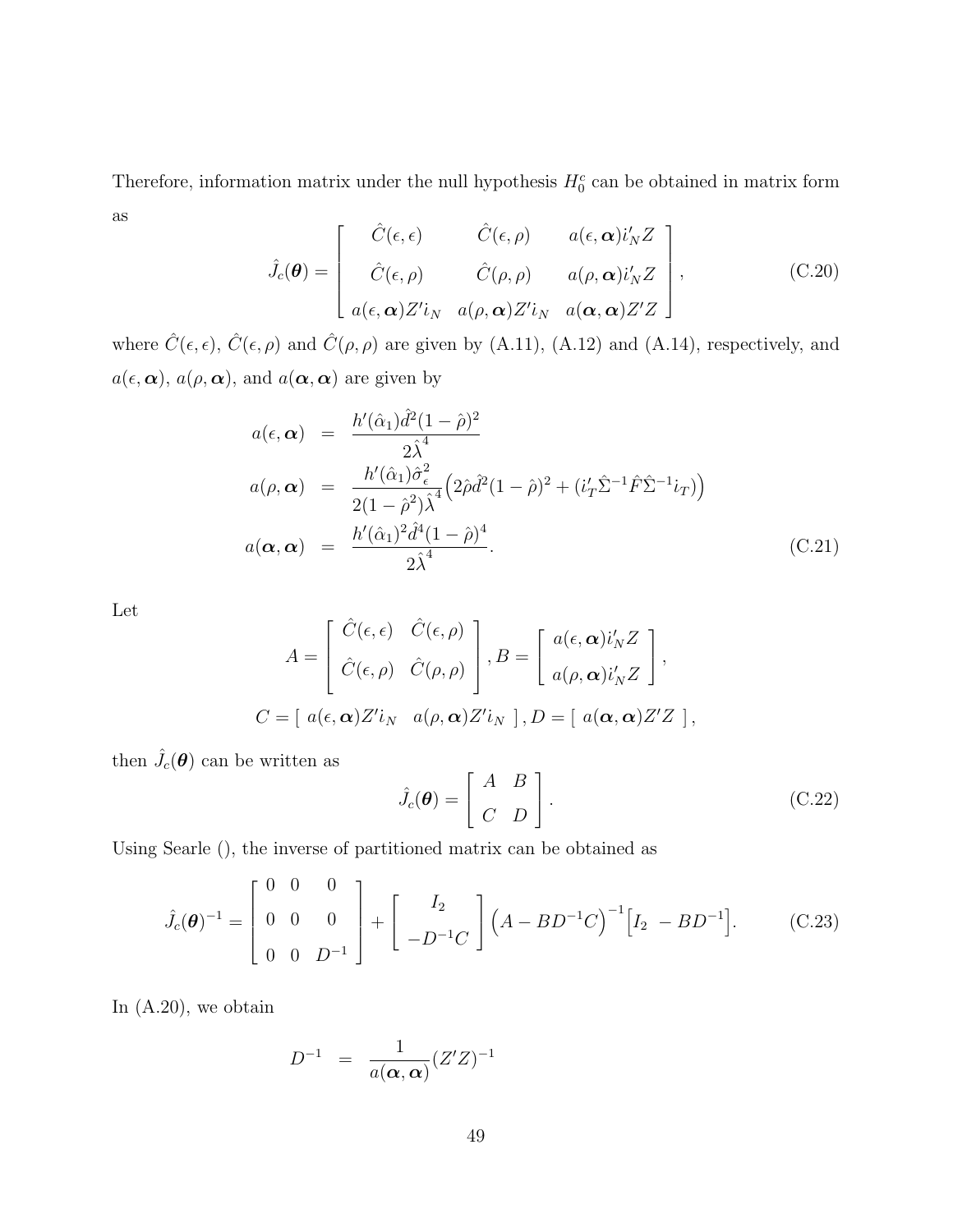$$
D^{-1}C = \begin{bmatrix} \frac{a(\epsilon, \alpha)}{a(\alpha, \alpha)} (Z'Z)^{-1} Z' i_N & \frac{a(\rho, \alpha)}{a(\alpha, \alpha)} (Z'Z)^{-1} Z' i_N \end{bmatrix}
$$

$$
\begin{bmatrix} I_2 \\ -D^{-1}C \end{bmatrix} = \begin{bmatrix} 1 & 0 \\ 0 & 1 \\ \frac{a(\epsilon, \alpha)}{a(\alpha, \alpha)} (Z'Z)^{-1} Z' i_N & \frac{a(\rho, \alpha)}{a(\alpha, \alpha)} (Z'Z)^{-1} Z' i_N \end{bmatrix}
$$
(C.24)

Thus,

$$
D_c(\hat{\boldsymbol{\theta}})' \begin{bmatrix} I_2 \\ -D^{-1}C \end{bmatrix}
$$
  
=  $\begin{pmatrix} 0 & 0 & \frac{h'(\hat{\alpha}_1)\hat{d}^2(1-\hat{\rho})^2}{2\hat{\lambda}^2} f'Z \end{pmatrix} \begin{bmatrix} 1 & 0 \\ 0 & 1 \\ \frac{a(\epsilon,\alpha)}{a(\alpha,\alpha)} (Z'Z)^{-1}Z' i_N & \frac{a(\rho,\alpha)}{a(\alpha,\alpha)} (Z'Z)^{-1}Z' i_N \end{bmatrix}$   
=  $\frac{h'(\hat{\alpha}_1)\hat{d}^2(1-\hat{\rho})^2}{2\hat{\lambda}^2} \begin{pmatrix} \frac{a(\epsilon,\alpha)}{a(\alpha,\alpha)} f'Z(Z'Z)^{-1}Z' i_N & \frac{a(\rho,\alpha)}{a(\alpha,\alpha)} f'Z(Z'Z)^{-1}Z' i_N \end{pmatrix}$   
=  $\frac{h'(\hat{\alpha}_1)\hat{d}^2(1-\hat{\rho})^2}{2\hat{\lambda}^2} \begin{pmatrix} \frac{a(\epsilon,\alpha)}{a(\alpha,\alpha)} f' i_N & \frac{a(\rho,\alpha)}{a(\alpha,\alpha)} f' i_N \end{pmatrix}$   
=  $(0, 0),$  (C.25)

where the third equality uses the fact that the first column of  $Z$  is  $i_N$  and the last equality follows from the first-order condition in (A.9).

Therefore, the LM statistic for the hypothesis  $H_0^c$  is obtained by

$$
LM_c = \hat{D}_c(\boldsymbol{\theta})' \hat{J}_c^{-1}(\boldsymbol{\theta}) \hat{D}_c(\boldsymbol{\theta})
$$
  
\n
$$
= \hat{D}_c(\boldsymbol{\theta})' \begin{bmatrix} 0 & 0 & 0 \\ 0 & 0 & 0 \\ 0 & 0 & D^{-1} \end{bmatrix} \hat{D}_c(\boldsymbol{\theta})
$$
  
\n
$$
+ \hat{D}_c(\boldsymbol{\theta})' \begin{bmatrix} I_2 \\ -D^{-1}C \end{bmatrix} (A - BD^{-1}C)^{-1} [I_2 - BD^{-1}] \hat{D}_c(\boldsymbol{\theta})
$$
  
\n
$$
= D(\hat{\boldsymbol{\alpha}})' D^{-1} D(\hat{\boldsymbol{\alpha}})
$$
  
\n
$$
= \left(\frac{h'(\hat{\alpha}_1) \hat{d}^2 (1 - \hat{\rho})^2}{2\hat{\lambda}^2}\right)^2 \left(\frac{1}{a(\boldsymbol{\alpha}, \boldsymbol{\alpha})}\right) f' Z(Z'Z)^{-1} Z' f
$$